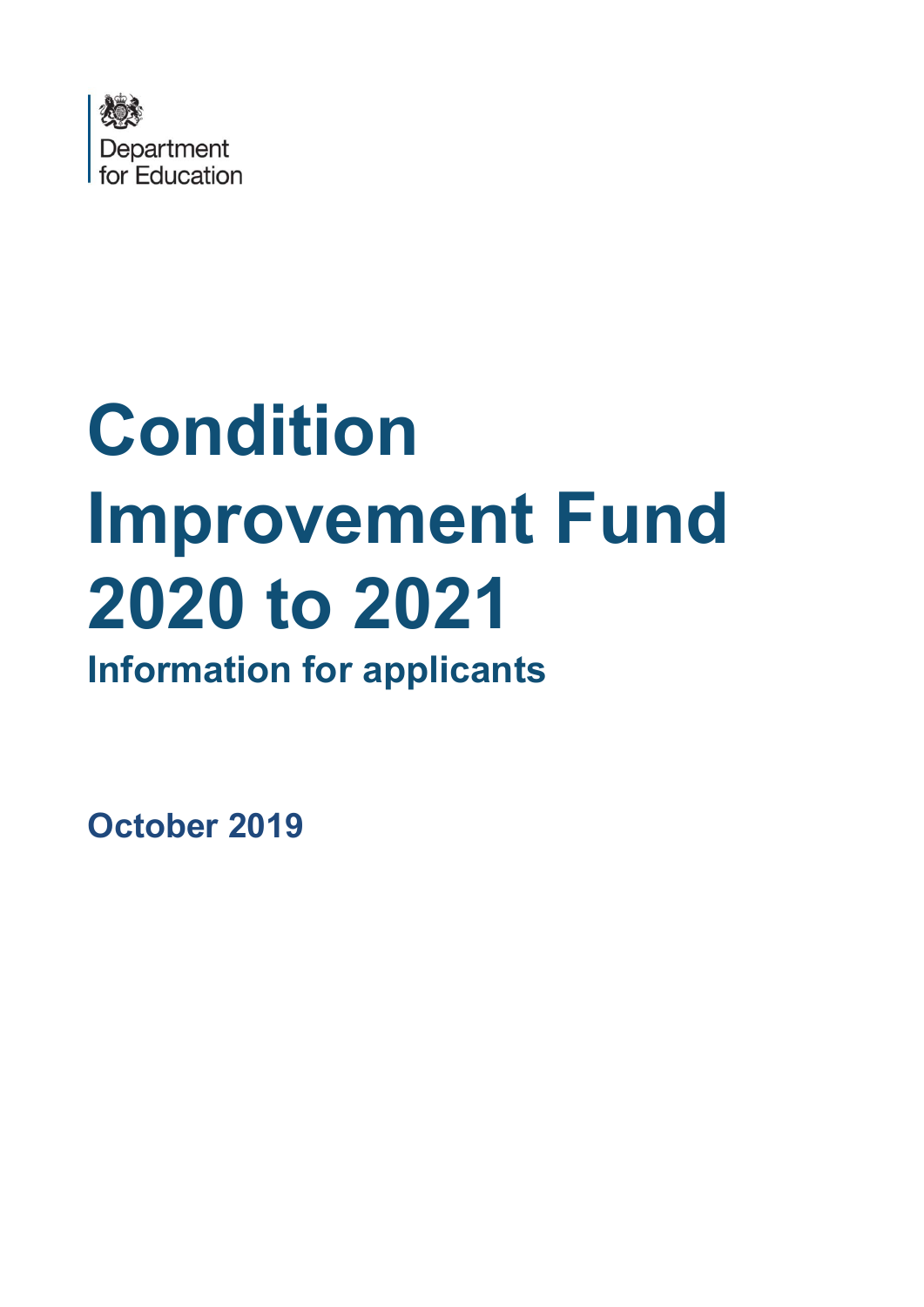# **Contents**

|     | 1. About this guidance                                                                                | 5  |
|-----|-------------------------------------------------------------------------------------------------------|----|
| 1.1 | About the Condition Improvement Fund                                                                  | 5  |
| 2.  | Important dates for CIF 2020-21                                                                       | 6  |
| 3.  | New criteria for CIF 2020-21                                                                          | 7  |
| 4.  | Who can apply for CIF funding                                                                         | 9  |
| 4.1 | Multi-academy trusts                                                                                  | 9  |
| 4.2 | Opted-in academy chains                                                                               | 9  |
| 4.3 | Schools with academy orders                                                                           | 9  |
| 4.4 | Selective academies                                                                                   | 10 |
| 4.5 | <b>Voluntary Aided Schools</b>                                                                        | 10 |
| 5.  | <b>Urgent Capital Support</b>                                                                         | 11 |
| 6.  | Types of project which are eligible for CIF funding                                                   | 12 |
| 6.1 | <b>Condition projects</b>                                                                             | 12 |
| 6.2 | Condition with expansion projects                                                                     | 12 |
| 6.3 | <b>Expansion projects</b>                                                                             | 13 |
| 6.4 | High value and expansion projects                                                                     | 13 |
| 7.  | Project thresholds for CIF 2020-21                                                                    | 15 |
| 8.  | Applying to CIF                                                                                       | 16 |
| 8.1 | CIF portal account access                                                                             | 16 |
| 8.2 | Applying for 2 projects                                                                               | 17 |
| 8.3 | Supporting evidence                                                                                   | 17 |
| 8.4 | Use of technical advisers                                                                             | 18 |
| 8.5 | Multi-site projects                                                                                   | 18 |
| 8.6 | Access and specialist facilities for pupils with special educational needs and<br>disabilities (SEND) | 19 |
| 8.7 | <b>Priority School Building Programme</b>                                                             | 19 |
| 9.  | <b>Financial Viability and Governance</b>                                                             | 20 |
| 9.1 | Excessive executive pay (EEP)                                                                         | 20 |
| 9.2 | <b>Funding Agreement (FA)</b>                                                                         | 20 |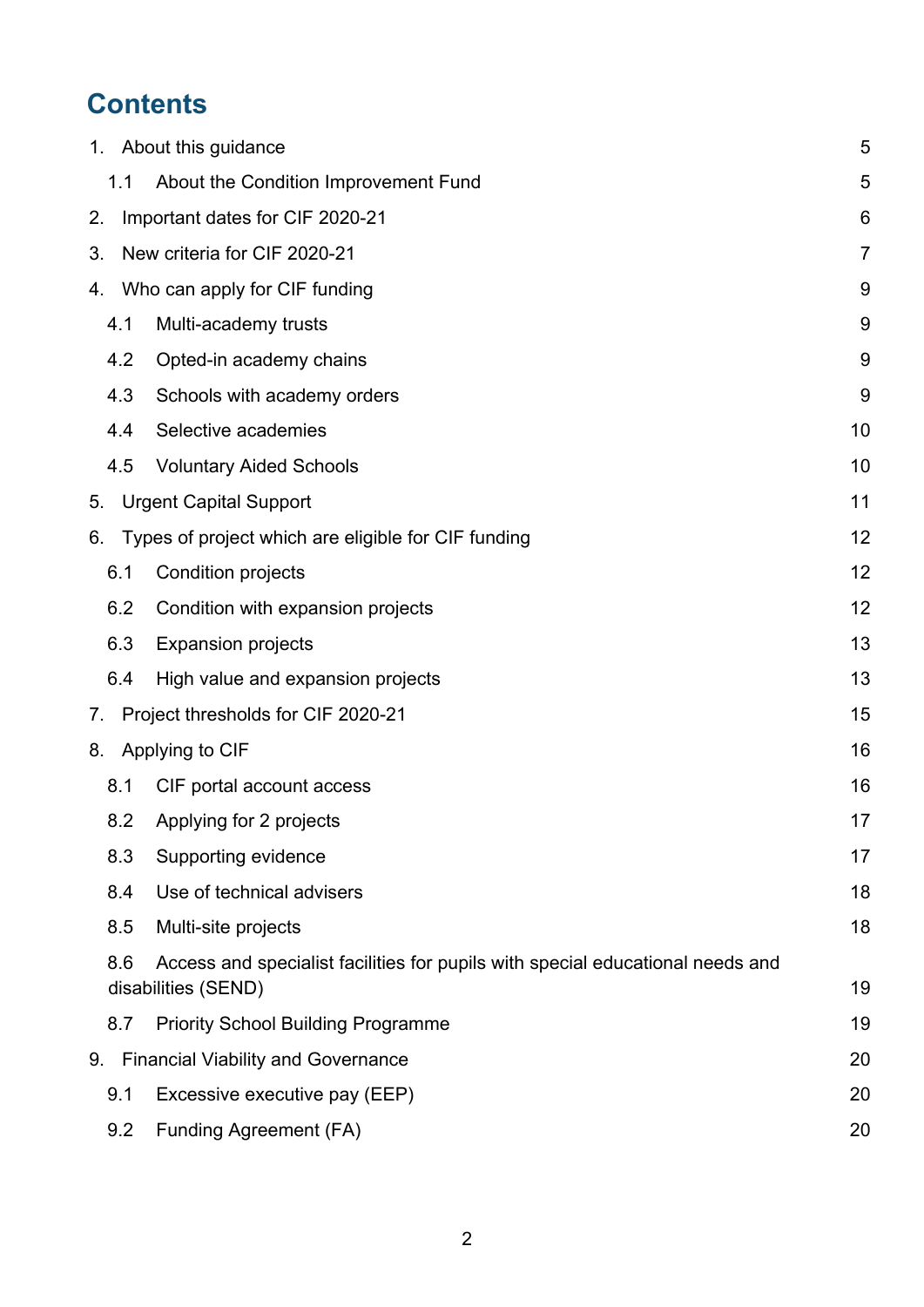|      | 9.3<br><b>School Resource Management Advisers</b><br>21                      |                                                   |    |  |  |  |
|------|------------------------------------------------------------------------------|---------------------------------------------------|----|--|--|--|
|      | 9.4<br>Assessing Financial Viability and Governance - Academy Trusts         |                                                   |    |  |  |  |
|      | 22<br>9.5<br>Assessing Financial Viability and Governance – Other Applicants |                                                   |    |  |  |  |
|      | 22<br>9.6<br><b>Free Schools</b>                                             |                                                   |    |  |  |  |
|      | 23<br>9.7<br>Energy efficiency works                                         |                                                   |    |  |  |  |
| 10.  |                                                                              | Assessment criteria                               | 24 |  |  |  |
| 11.  |                                                                              | <b>Condition applications</b>                     | 25 |  |  |  |
| 11.1 |                                                                              | Condition project priority and specification      | 25 |  |  |  |
| 11.2 |                                                                              | Supporting evidence for condition projects        | 28 |  |  |  |
| 12.  |                                                                              | Assessment of project need for condition projects | 32 |  |  |  |
| 12.1 |                                                                              | Condition survey                                  | 32 |  |  |  |
| 13.  |                                                                              | <b>Expansion project applications</b>             | 34 |  |  |  |
| 13.1 |                                                                              | Increasing admissions                             | 34 |  |  |  |
| 13.2 |                                                                              | Significant change                                | 35 |  |  |  |
| 13.3 |                                                                              | Non-diocesan VA schools                           | 35 |  |  |  |
| 13.4 |                                                                              | Post-16 expansion                                 | 36 |  |  |  |
| 13.5 |                                                                              | Growth and demand                                 | 36 |  |  |  |
| 14.  |                                                                              | Assessment of project need for expansion projects | 38 |  |  |  |
| 15.  |                                                                              | Project planning – all projects                   | 40 |  |  |  |
| 16.  |                                                                              | Project cost - all projects                       | 42 |  |  |  |
| 16.1 |                                                                              | Procurement                                       | 44 |  |  |  |
| 16.2 |                                                                              | <b>VAT</b>                                        | 44 |  |  |  |
| 16.3 |                                                                              | <b>Professional fees</b>                          | 44 |  |  |  |
|      | 16.4<br>Loans                                                                |                                                   | 45 |  |  |  |
|      |                                                                              | Annex A: Loans                                    | 46 |  |  |  |
|      |                                                                              | Affordability tests                               | 47 |  |  |  |
|      |                                                                              | Repayments                                        | 48 |  |  |  |
|      | 48<br><b>Energy Efficiency Salix loans</b>                                   |                                                   |    |  |  |  |
|      | Annex B: Feasibility study<br>50                                             |                                                   |    |  |  |  |
|      | What to include in a feasibility study<br>50                                 |                                                   |    |  |  |  |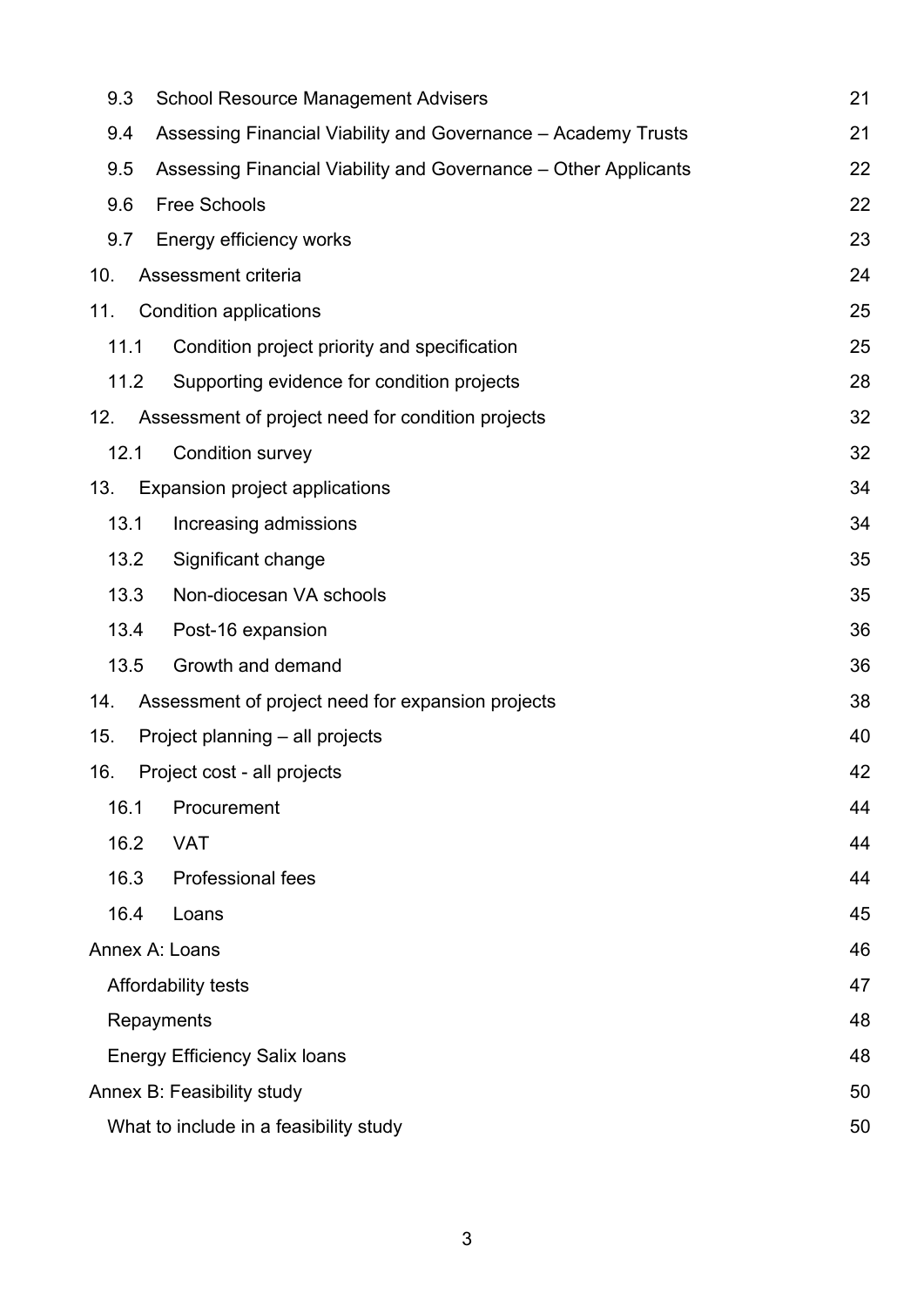| Annex C: Risk Protection Arrangement (RPA)            | 51 |
|-------------------------------------------------------|----|
| Where the cover provided by the RPA is not sufficient | 51 |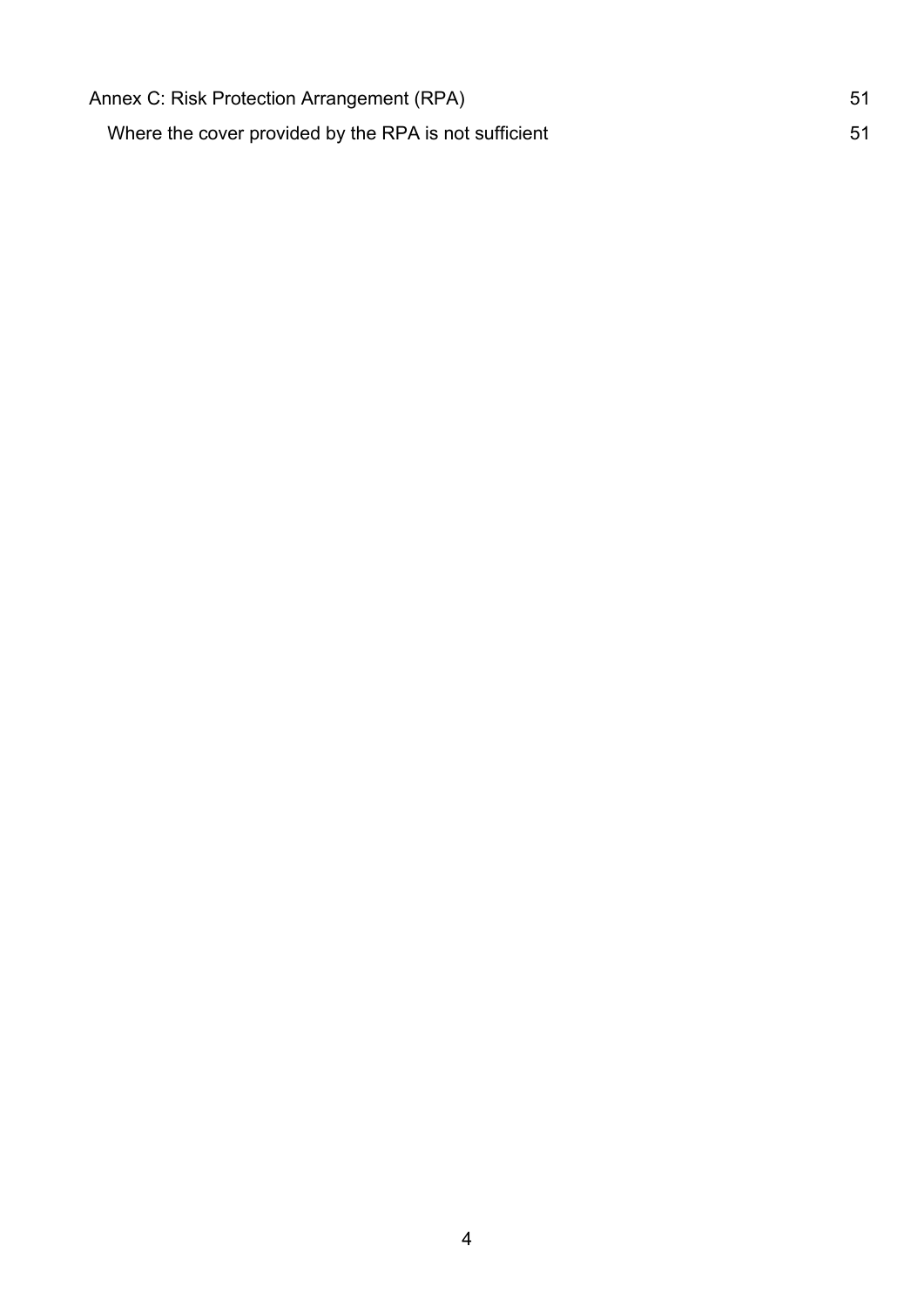# <span id="page-4-0"></span>**1. About this guidance**

This guidance is for academies, sixth-form colleges and non-diocesan voluntary aided (VA) schools that wish to apply to the Condition Improvement Fund (CIF) for the 2020-21 financial year (April 2020 to March 2021).

It explains what CIF is, who is eligible to apply for CIF funding, what types of projects are eligible and how bids for funding will be assessed for the 2020-21 round.

If you wish to apply for funding, you should first familiarise yourself with this guidance. Only applications that demonstrate a high project need, supported with evidence, and which align closely with the priorities of CIF are likely to be successful.

# <span id="page-4-1"></span>**1.1 About the Condition Improvement Fund**

CIF's core priority is to support condition projects and the focus of the fund is to keep school and college buildings safe and in good working order. Most CIF funding aims to address building issues with significant consequences that revenue or [Devolved Formula Capital](https://www.gov.uk/government/publications/capital-allocations) [\(DFC\)](https://www.gov.uk/government/publications/capital-allocations) funding cannot meet. These include issues with poor building condition, building compliance, energy efficiency or health and safety.

We give the highest priority to condition projects that address compliance and health and safety issues. These include fire protection systems, gas safety, electrical safety or emergency asbestos removal. We will then give priority to projects that ensure weather tight buildings and continuous heating and water supply.

CIF also supports a small proportion of expansion projects where Ofsted has rated the school either good or outstanding and which need to expand their existing facilities and/or floor space to either:

- increase the number of admissions in the main year of entry or
- address overcrowding, including cases of recently approved age-range expansion and sixth-form expansion

CIF funding can only be used for the project it was awarded for.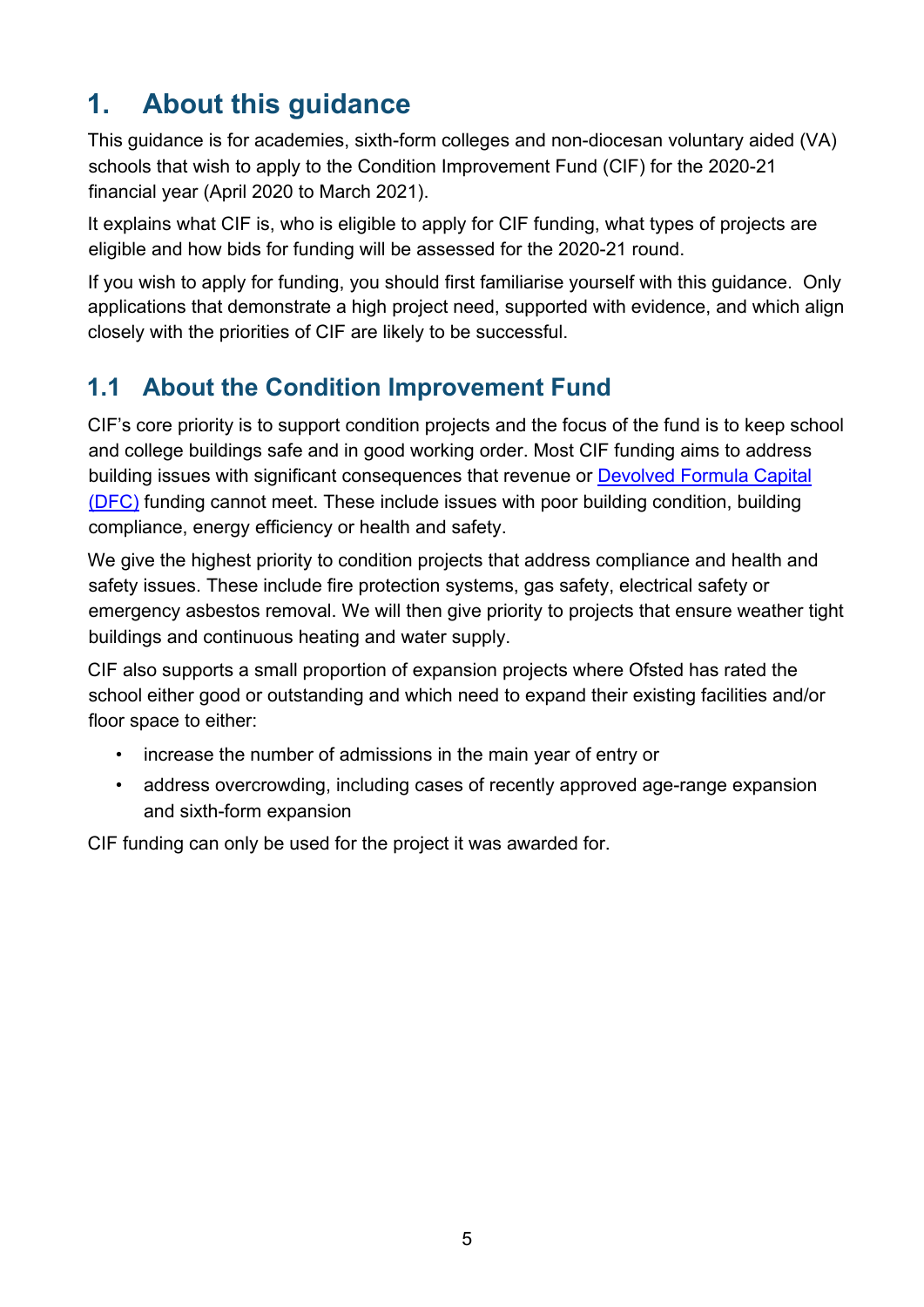# <span id="page-5-0"></span>**2. Important dates for CIF 2020-21**

| <b>Milestones</b>                                                                                                                                           | <b>Dates</b>              |
|-------------------------------------------------------------------------------------------------------------------------------------------------------------|---------------------------|
| Launch of CIF 2020-21:<br>Information for applicants published and online application<br>window opens                                                       | 28 October 2019           |
| Deadline for new applicants to register for an account                                                                                                      | 12 noon, 29 November 2019 |
| Deadline for all applicants to submit applications                                                                                                          | 12 noon, 13 December 2019 |
| Deadline for expansion project applicants to submit a<br>significant change approval request (if applicable) to the<br><b>Regional Schools Commissioner</b> | 12 noon, 13 December 2019 |
| Notify applicants of outcome<br>Table 4: CIF 0000 04 immentant datas                                                                                        | Spring 2020               |

**Table 1: CIF 2020-21 important dates**

For further information about CIF and the latest updates, please refer to **GOV.UK.**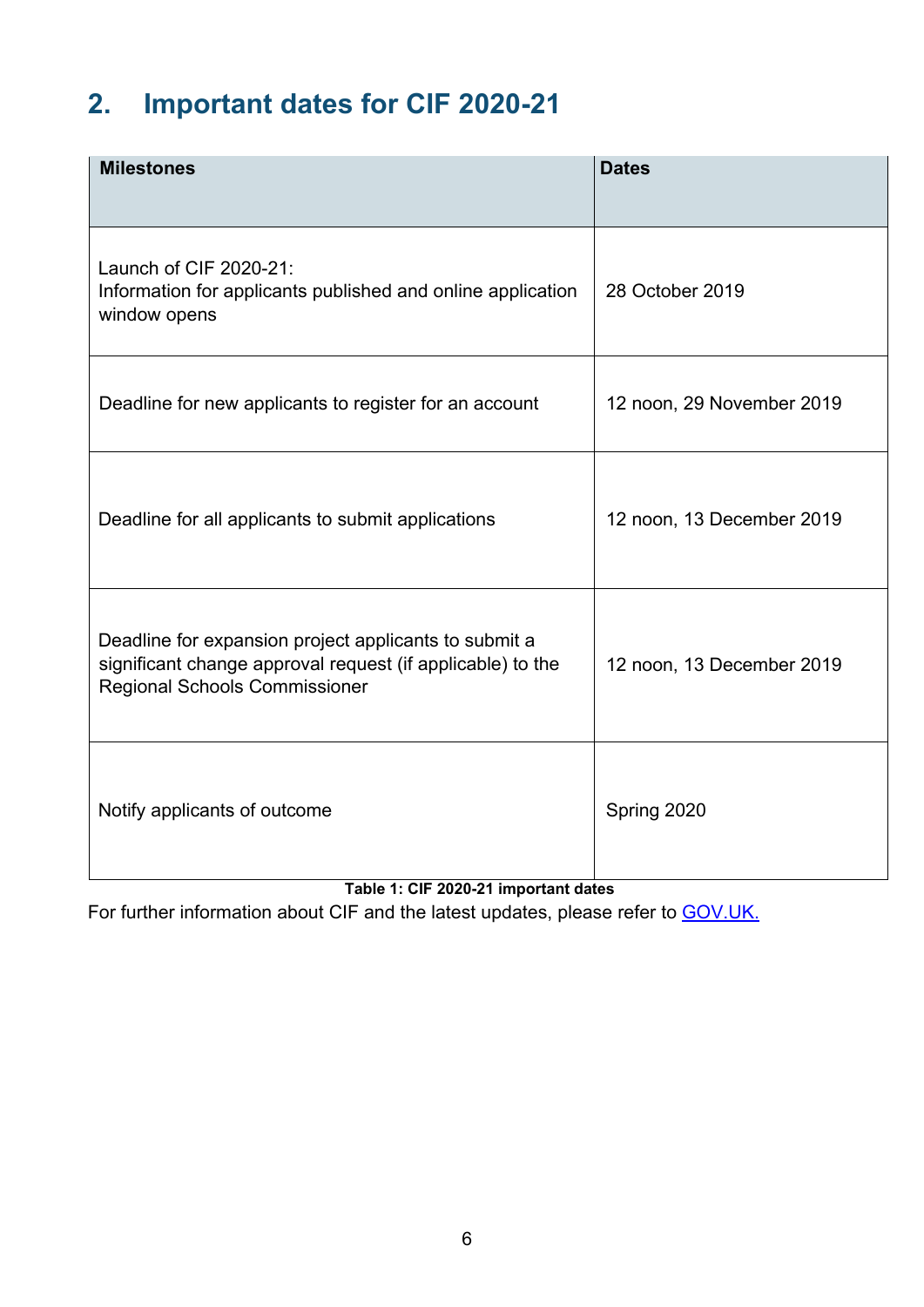# <span id="page-6-0"></span>**3. New criteria for CIF 2020-21**

This year CIF applications will be subject to new criteria which will favour bids from applicants with strong governance and good financial management. We think there is a strong link between trusts with a good grip on finance and governance and effective, value for money capital delivery. Therefore, we have strengthened this year's CIF criteria to encourage applicants to prioritise these areas.

We have provided a summary of each area where points can be deducted or added to your overall application score. Please click on each link to find out more about each new criteria:

- [Excessive Executive Pay](#page-19-1) (EEP) Applicants that have been identified as having excessive executive pay, will have 4 points deducted for applicants based outside of London and 1 point deducted for applications based in London.
- [School Resource Management Adviser Visits \(SRMA\)](#page-20-0)  Applicants that have received an SRMA visit but have not provided an appropriate response to the recommendations will have 4 points deducted. Agreeing to an SRMA visit will be a condition for all successful applicants that have not had one.
- [Financial Viability and Governance concerns](#page-20-1)  Applicants whose financial and/or governance viability is of concern to the department will have between 1 and 4 points deducted or conditions applied if they are successful. [Educational providers not in an](#page-21-0) [academy trust](#page-21-0) will also be required to submit financial information as part of their application and could be subject to a 4 point deductions.
- [Funding Agreements \(FA\)](#page-19-2)  Academy trust applicants who are on the newer versions of the model FA (December 2014 or later) will have 1 bonus point added during assessment.

In addition, we have introduced a number of changes to our assessment approach that applicants should be aware of. These changes are:

- [Introduction of Voluntary Aided \(VA\)](#page-9-1) schools Non-diocesan VA schools who meet the CIF eligibility requirements can now apply.
- [High value and expansion projects](#page-12-1)  successful projects of £1m or more and all expansion projects will be approved in principle, pending further review of deliverability and value for money.
- [Post-16](#page-35-0)  We will review applications to expand Post-16 provision to ensure that these do not add to any local Post-16 surplus.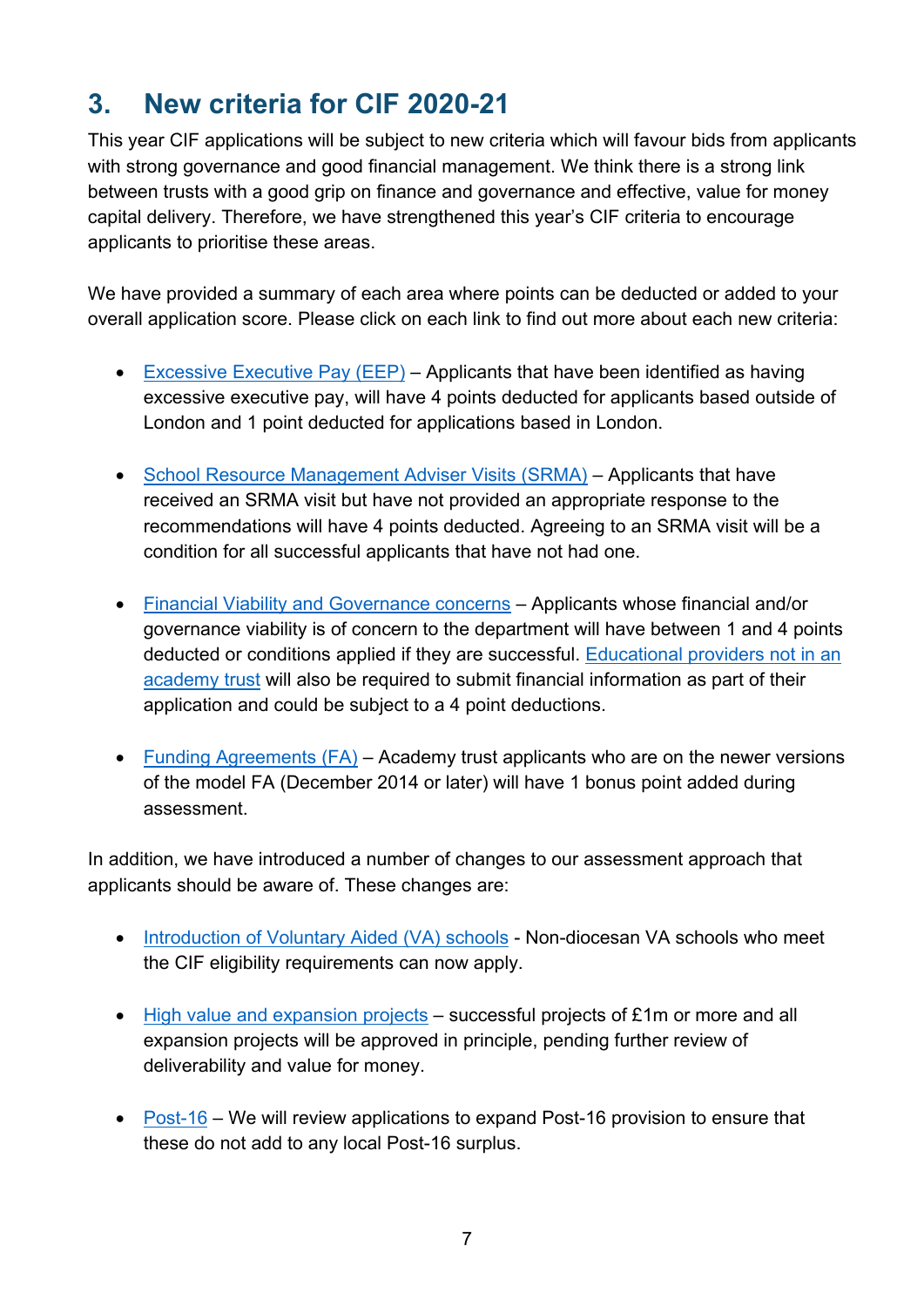• [Free Schools](#page-21-1) - Applications from free schools must confirm that the CIF project did not form part of the original free school project.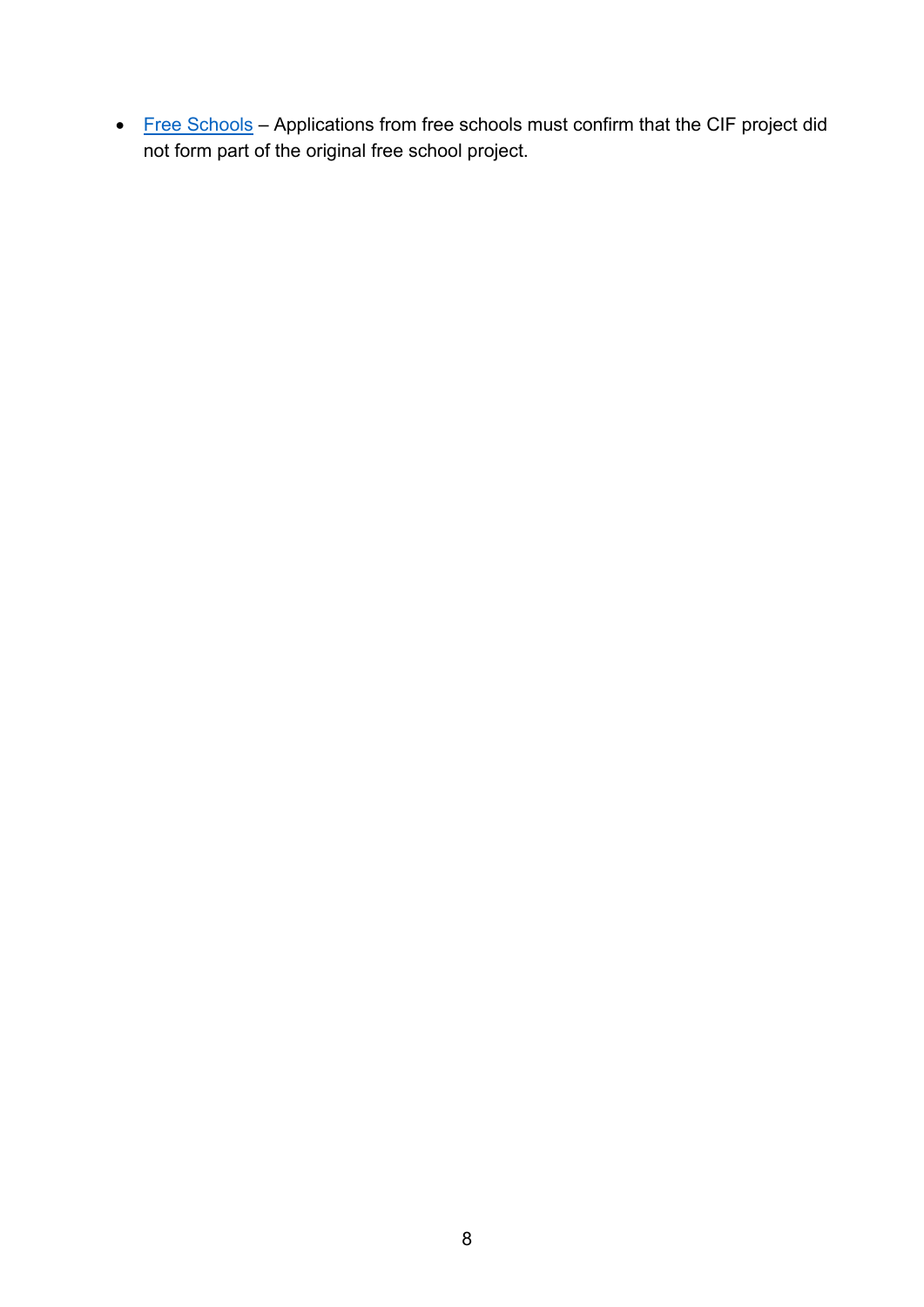# <span id="page-8-0"></span>**4. Who can apply for CIF funding**

To be eligible to apply for CIF funding, you must have been by 1 September 2019 either a:

- Stand-alone academy
- Multi-academy trust (MAT) with less than 5 academies or fewer than 3,000 pupils
- Sixth-form college
- Non-diocesan voluntary-aided school
- School with a signed academy order as of 1 September 2019 that the department expects will convert by 1 April 2020

In any given financial year, all eligible schools will either receive a formulaic allocation via their MAT or chain or be able to bid to CIF. If you are unable to register and/or create an account, but think that you are eligible to apply to CIF, please contact us as soon as possible via the [ESFA enquiries contact form.](https://form.education.gov.uk/en/AchieveForms/?form_uri=sandbox-publish://AF-Process-f9f4f5a1-936f-448b-bbeb-9dcdd595f468/AF-Stage-8aa41278-3cdd-45a3-ad87-80cbffb8b992/definition.json&redirectlink=%2Fen&cancelRedirectLink=%2Fen)

# <span id="page-8-1"></span>**4.1 Multi-academy trusts**

Schools in large MATs should not apply to CIF because they receive School Condition Allocations (SCA) instead. We will contact all MATs eligible for SCA, and MATs should not assume eligibility for SCA until confirmed. The eligibility criteria for SCA:

- The MAT has 5 or more open academies at the start of September 2019, and
- Those open academies (or their predecessor schools) had at least 3,000 pupils counted in the spring 2019 census. For nursery schools and sixth-forms, we use FTE rather than headcount.

These MATs should not apply for CIF and can follow the guidance on [capital funding for](https://www.gov.uk/guidance/capital-funding-for-multi-academy-trusts-mats)  MAT<sub>s.</sub>

# <span id="page-8-2"></span>**4.2 Opted-in academy chains**

Over the summer term, we contacted academy chains that met our size criteria as of 1 April to offer them the opportunity to opt-in to a single School Condition Allocation. If the accounting officers of the chain's constituent academy trusts have opted-in to this offer, and we have confirmed the opt-in, then the opted-in trusts in the chain do not need to apply to CIF. The accounting officer of your academy trust will be able to confirm whether you are part of an opted-in chain.

Opted-in chains can follow the guidance on [capital funding for MATs.](https://www.gov.uk/guidance/capital-funding-for-multi-academy-trusts-mats)

#### <span id="page-8-3"></span>**4.3 Schools with academy orders**

If you are a school with a signed academy order and are unable to log onto the CIF portal, please contact the CIF team as soon as possible via the [ESFA enquiries contact form.](https://form.education.gov.uk/en/AchieveForms/?form_uri=sandbox-publish://AF-Process-f9f4f5a1-936f-448b-bbeb-9dcdd595f468/AF-Stage-8aa41278-3cdd-45a3-ad87-80cbffb8b992/definition.json&redirectlink=%2Fen&cancelRedirectLink=%2Fen) Once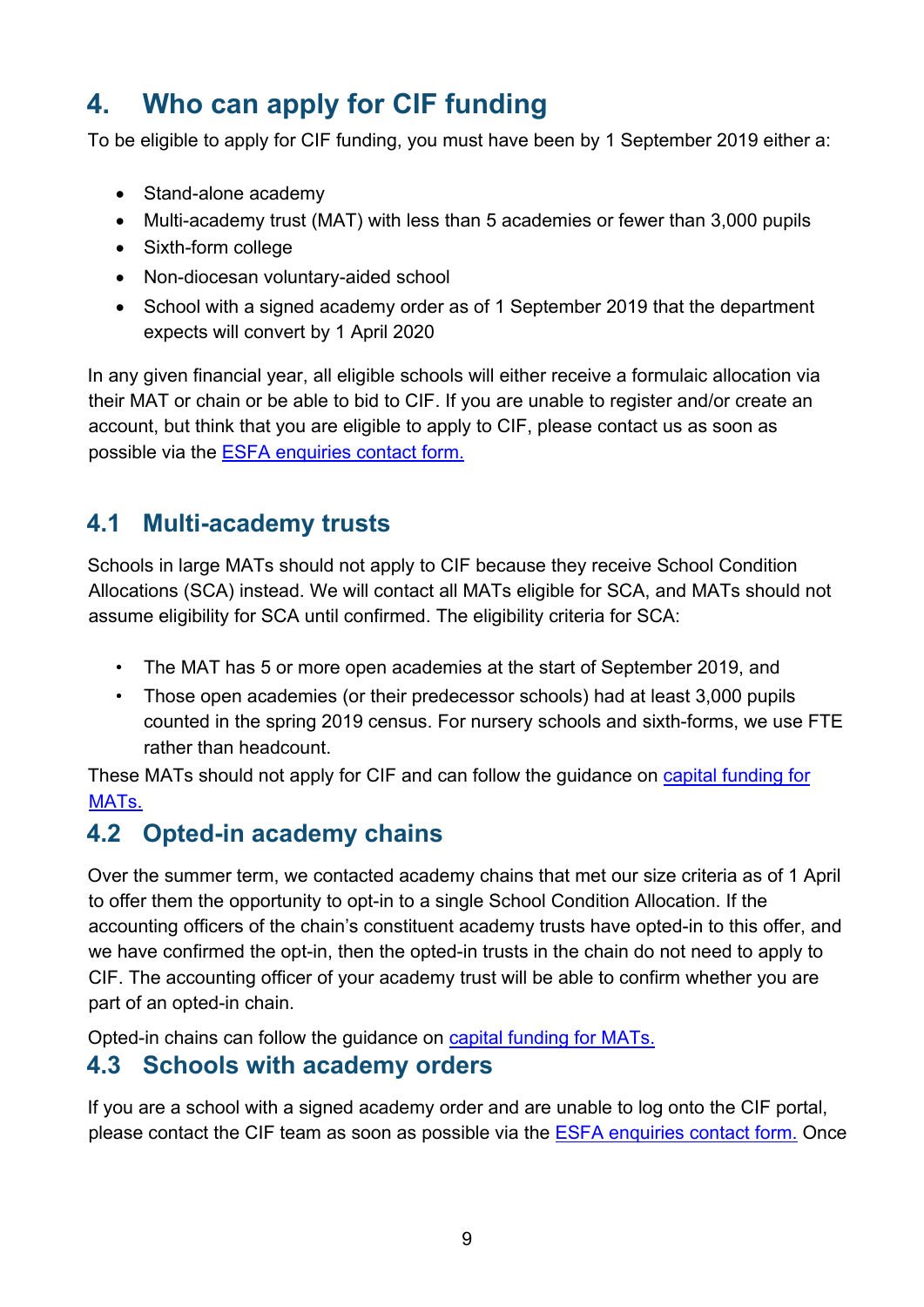you have obtained the agreement of your academy lead, we can give you access to the CIF portal so you can make an application.

If successful, schools with a signed academy order must have converted to an academy by 1 April 2020 to receive CIF funding.

If this is not the case, funding will be withheld until conversion has taken place up until 1 September 2020. If conversion has not taken place by then the funding may be withdrawn.

# <span id="page-9-0"></span>**4.4 Selective academies**

Fully and partially selective schools that select on the basis of general academic ability, will not be eligible to apply to CIF 2020-21 for added places expansion projects, but they can apply for condition projects or to address overcrowding.

# <span id="page-9-1"></span>**4.5 Voluntary Aided Schools**

Non-diocesan Voluntary Aided (VA) schools who meet the CIF eligibility requirements will be able to apply for CIF 2020-21. The governing bodies of VA schools will continue to pay at least 10% of the total (gross) costs of any successful CIF project. Please ensure the 10% contribution also includes the amount for VAT. If successful for CIF 2020-21, we will pay VAT (on vatable project costs) at 90% of the VAT costs.

All CIF projects must aim to improve a capital asset currently used for education provision for pupils between the ages of 2 and 19 years. These will be assets held freehold by the school or college concerned, held by the school on a long lease – usually from the relevant local authority, or held by charitable site trustees for the school's purposes. You cannot use CIF funds to purchase land.

Applications should be submitted with the full amount of funding included to show value for money. VA schools can include VAT in the project cost as they cannot reclaim it. Formal evidence of SOC (School Organisation Committee) approval letter must be submitted with each CIF application or the project will be withdrawn.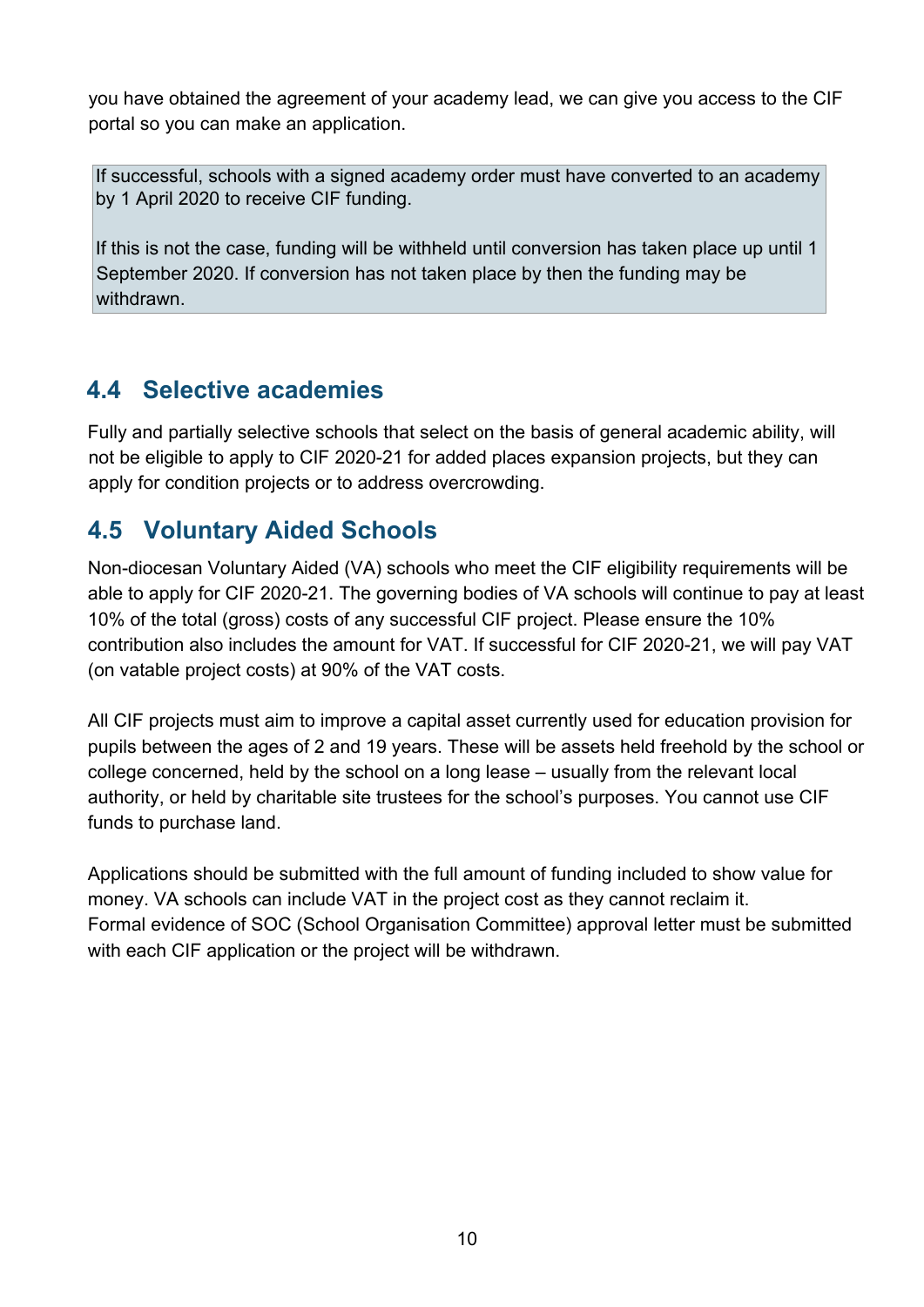# <span id="page-10-0"></span>**5. Urgent Capital Support**

Urgent Capital Support (UCS) is for academies, sixth-form colleges and non-diocesan VA schools which do not have access to a SCA, and require funding assistance to address urgent building condition issues that either put the safety of pupils and staff at risk, or threaten the closure of the whole, or a significant part of, the school.

UCS applications can be submitted at any time where there is a genuine and immediate need for urgent support.

Where UCS applications are received between October 2019 and April 2020 that are duplicates of any CIF 2020-21 application, then the CIF application may be withdrawn.

More information on UCS can be found at [how to apply.](https://www.gov.uk/guidance/condition-improvement-fund)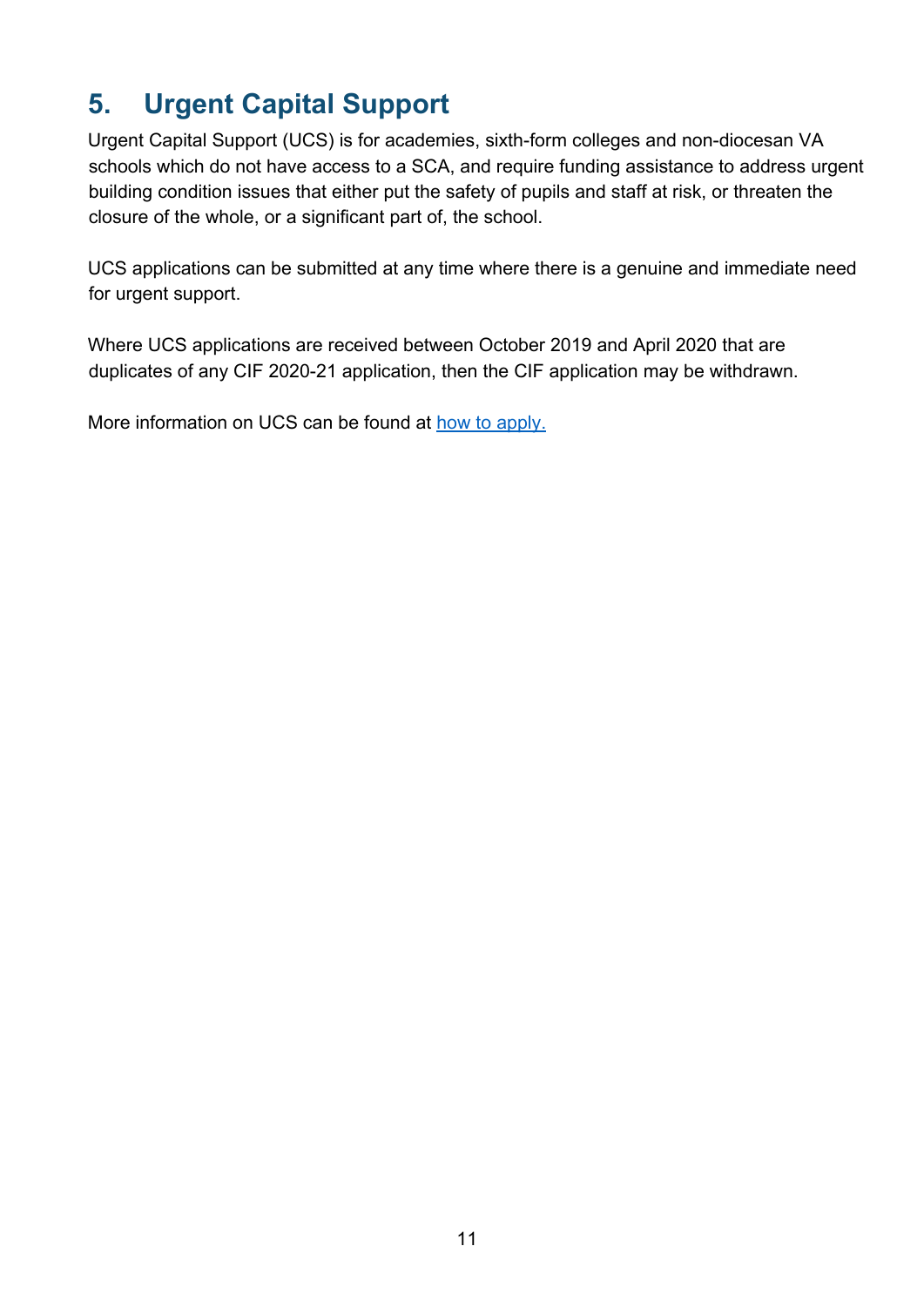# <span id="page-11-0"></span>**6. Types of project which are eligible for CIF funding**

There are 3 categories of CIF project: condition, condition with expansion and expansion. Projects may be re-categorised by the DfE if they do not meet the qualification criteria for the selected category.

Projects are scored against 3 assessment criteria:

- project need 60%
- project planning 15%
- project cost 25%

There is more information about how these criteria are assessed in the sections of this guidance about condition projects [\(sections 11&12\)](#page-24-0) and expansion projects [\(section](#page-33-0) 13). Condition with expansion projects will be scored using the same criteria as a condition project.

A CIF application will be either fully funded or unsuccessful; we will not fund part of the proposed works within an application. Retrospective projects will not be funded.

# <span id="page-11-1"></span>**6.1 Condition projects**

These are projects to improve the condition of buildings, with no expansion of the gross internal floor area (GIFA).

### <span id="page-11-2"></span>**6.2 Condition with expansion projects**

These are projects to improve the condition where the GIFA of the new block is up to 10% larger than the previous block. The aim of the project must primarily be to address significant condition need.

We will accept projects in this category where the GIFA of the new block is larger than 10% of the existing GIFA, if you provide clear evidence that there is no other alternative to meeting area standards as defined by **Building Bulletin 103** or [104.](https://www.gov.uk/government/publications/send-and-alternative-provision-area-guidelines)

The evidence for the project need section of condition with expansion must focus on and demonstrate the condition need. Projects that add new functional areas or facilities, or wish to increase their published admittance number (PAN), must be submitted as expansion applications.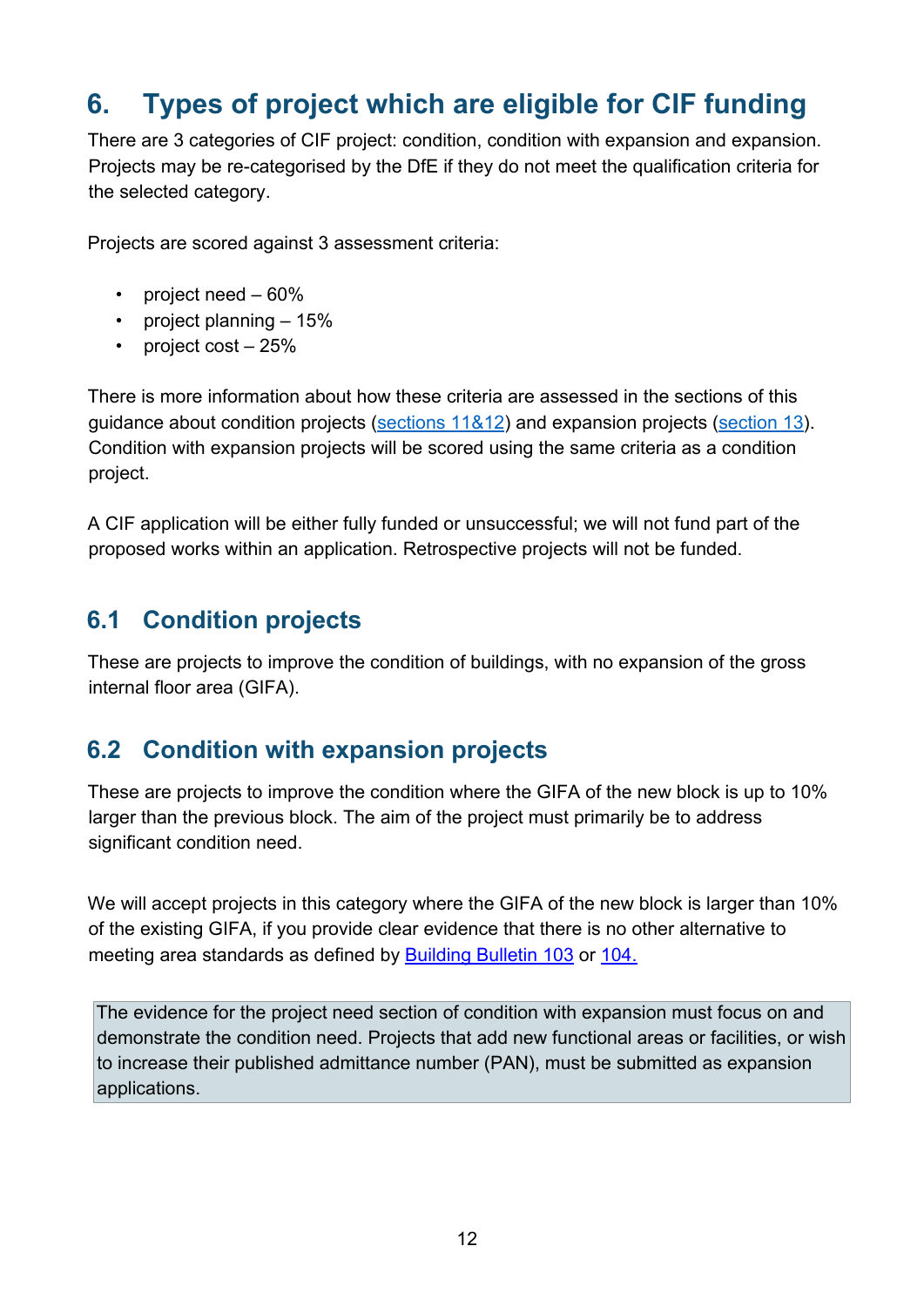# <span id="page-12-0"></span>**6.3 Expansion projects**

Expansion projects create additional places or address overcrowding. Applicants looking to expand must demonstrate that they are high performing (see criteria in section 13) and the GIFA of the new block must be more than 10% larger than the previous block or add functional areas or facilities. You should submit evidence that there is no other alternative to meeting area standards across the whole site, as defined by [Building Bulletin 103](https://www.gov.uk/government/publications/mainstream-schools-area-guidelines) or [104.](https://www.gov.uk/government/publications/send-and-alternative-provision-area-guidelines)

Fully and partially selective schools that select on the basis of general academic ability, will not be eligible to apply to CIF for added places expansion project (see section 4.4).

If you are preparing an expansion project, you may wish to consider the alternative option of [opening a free school](https://www.gov.uk/government/collections/opening-a-free-school) as this could meet your requirements or need for places in your local area.

#### **6.3.1 Added places projects**

Expansion projects that lead to an increase in the number of pupils on roll will be defined as added places projects.

#### **6.3.2 Overcrowding projects**

Expansion projects that address existing overcrowding (in schools where the existing number of pupils on roll is greater than capacity) but do not result in an increase to the number of pupils on roll, will be defined as overcrowding projects.

We recognise that in some cases, value for money can be achieved by adding places in projects that are primarily to address overcrowding. We will define and assess these projects as overcrowding if you provide clear evidence that overcrowding is the primary focus of the expansion, and adding places offers good value for money.

Where a project is re-categorised as an expansion project or the type of expansion is recategorised, and the supplementary data is not available, the application may be penalised and is unlikely to be successful.

For more information about expansion projects, refer to section 13 of this guidance.

#### <span id="page-12-1"></span>**6.4 High value and expansion projects**

All successful projects of £1m or more and all successful expansion projects will be approved initially in principle. Applicants for these projects should apply for CIF as normal and projects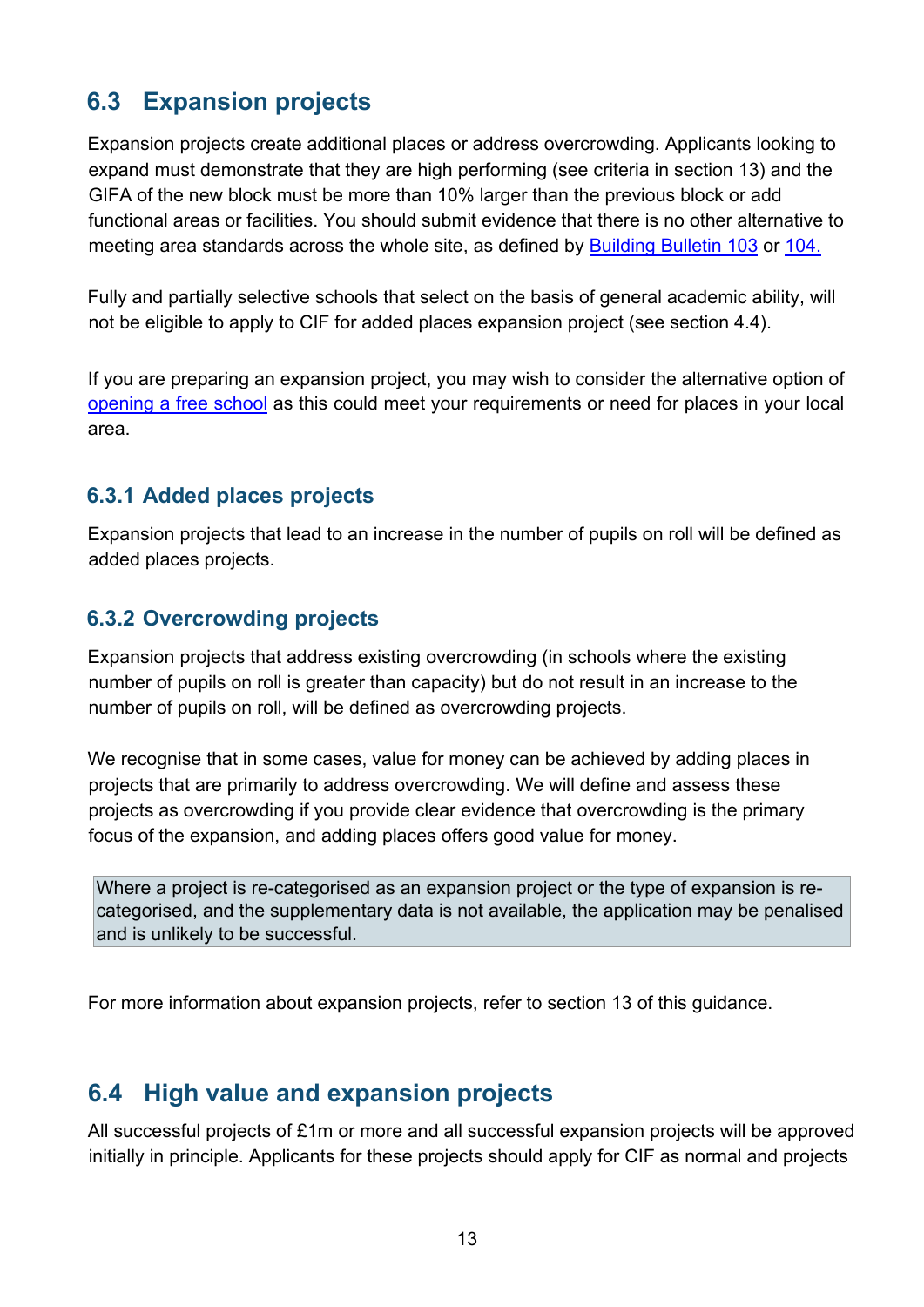will be assessed using the same criteria published in this document. Release of CIF funding will be subject further DfE review of proposals, where we may require applicants to submit further information, e.g. tender returns, planning evidence, updated project programmes or detailed cost plans, for scrutiny prior to final approval. This is to ensure that overall costs and delivery timelines are realistic and robust.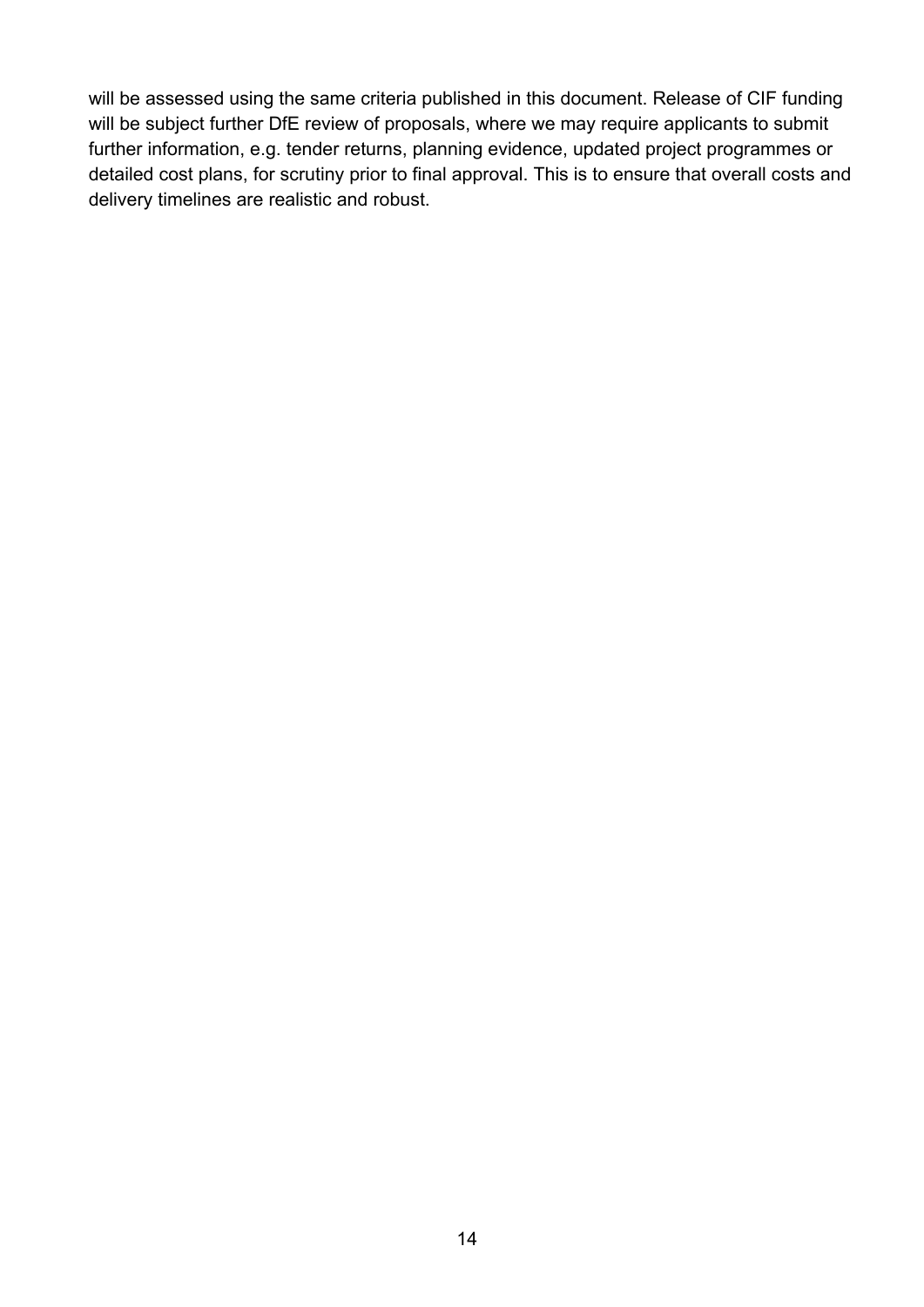# <span id="page-14-0"></span>**7. Project thresholds for CIF 2020-21**

All CIF projects must aim to improve a capital asset held in freehold or on a long lease, used for education provision for pupils between the ages of 2 and 19 years. You cannot use CIF funds to purchase land.

| <b>School type</b>                                                | <b>Minimum project</b><br>threshold | <b>Maximum project</b><br>threshold |
|-------------------------------------------------------------------|-------------------------------------|-------------------------------------|
| Primary and special schools                                       | £20,000                             | £4,000,000                          |
| Secondary schools, all-through schools<br>and sixth-form colleges | £50,000                             | £4,000,000                          |

**Table 2: Project thresholds for CIF 2020-21 according to school type** 

We expect applicants to use their revenue and [DFC](https://www.gov.uk/government/publications/capital-allocations) [f](https://www.gov.uk/government/publications/capital-allocations)unding for capital works below these limits.

You can apply for a CIF loan at Public Works Loan Board (PWLB) interest rates for all or part of the project funding for any CIF project. You can also apply for an interest free energy efficiency Salix loan for all or part of the project funding if the project will provide revenue savings for energy efficiency works (see Annex A).

The planning and preparation, as well as the construction programme must be realistic and achievable. The majority of funds will be allocated for projects that complete by 31 March 2021. Larger projects may last up to 2 years but all projects must complete by 31 March 2022.

Information and communication technology (ICT) software, loose furniture and equipment are ineligible. ICT hardware will not be eligible unless there is clear evidence that it is an integral part of the project. ICT infrastructure (cabling, wireless and switching) is only eligible when it is an integral part of a larger project.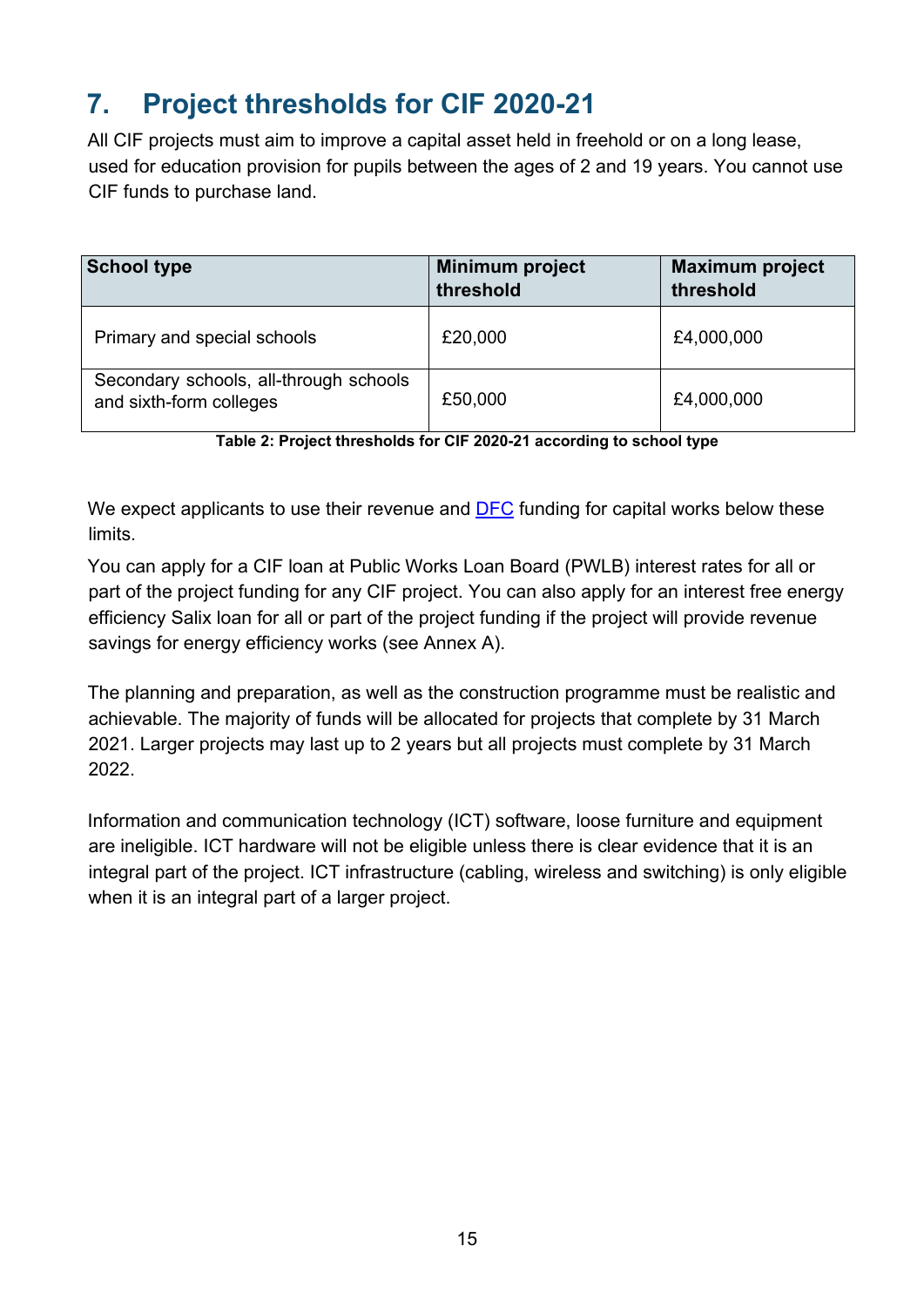# <span id="page-15-0"></span>**8. Applying to CIF**

All applications for CIF funding are made on the [CIF portal.](https://dfe-capital.microsoftcrmportals.com/) We do not accept applications made through any other routes.

Applicants should refer to the user guide on the portal to help you.

The application form is designed for you to summarise the most important features and rationale behind a project. You can attach project documentation as evidence to support the case being made. You should not include the school or college's history or the history of the condition issue; this is not required and may reduce the amount of more relevant information you can include.

We do not expect you to spend significant time and resources preparing bids for CIF beyond that required to carry out your responsibilities for managing your site effectively.

Evidence you submit should be proportionate to the scale of the project. For example, we would expect more robust information for a project requesting £100,000s than for one requesting an amount nearer the minimum project thresholds.

### <span id="page-15-1"></span>**8.1 CIF portal account access**

For CIF 2020-21 a new [CIF portal](https://dfe-capital.microsoftcrmportals.com/) is available and you will need access to this in order to apply.

If you have previously held a CIF account you will have received an email with the invitation to sign up to the new portal. If you have not received this or you are having issues with the invitation please contact us as soon as possible via the [ESFA enquiries contact form.](https://form.education.gov.uk/en/AchieveForms/?form_uri=sandbox-publish://AF-Process-f9f4f5a1-936f-448b-bbeb-9dcdd595f468/AF-Stage-8aa41278-3cdd-45a3-ad87-80cbffb8b992/definition.json&redirectlink=%2Fen&cancelRedirectLink=%2Fen)

If your trust or school are applying to CIF for the first time you will receive an email asking for further details and will then be sent an invitation to sign up to the portal. If you have not received this please contact us as soon as possible via the [ESFA enquiries contact form.](https://form.education.gov.uk/en/AchieveForms/?form_uri=sandbox-publish://AF-Process-f9f4f5a1-936f-448b-bbeb-9dcdd595f468/AF-Stage-8aa41278-3cdd-45a3-ad87-80cbffb8b992/definition.json&redirectlink=%2Fen&cancelRedirectLink=%2Fen) Please check with other colleagues in your school to ensure they haven't received an email before contacting us.

You should make sure that all the contact details are kept up to date as this will be our main way to communicate with you about your application.

**Please note:** When you create an account please use your trusts companies house number as the username. If you do not have a companies house number please use your URN with the first two digits being 00 e.g. 00123456. Once a username is set it cannot be changed.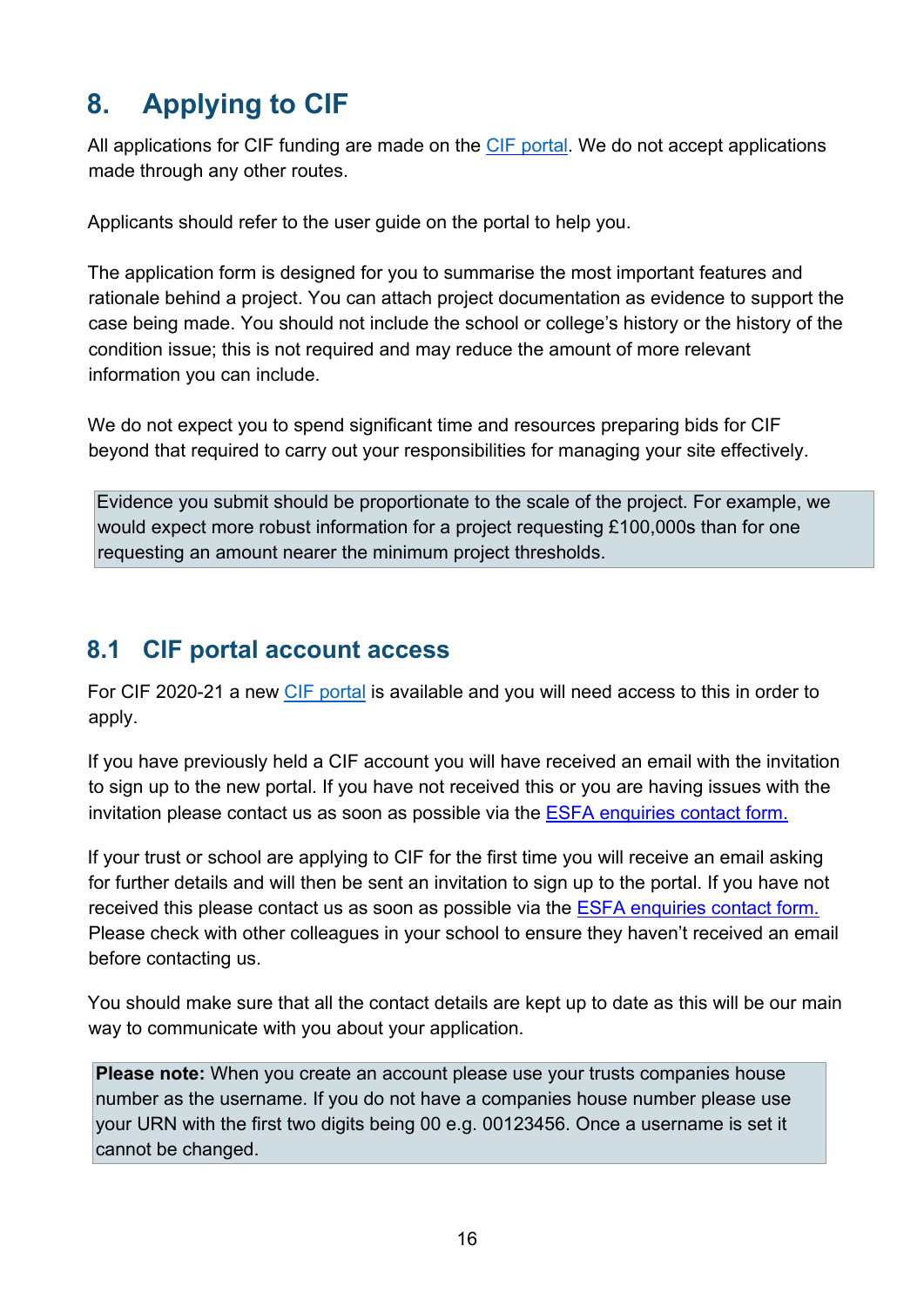If you have forgotten your username or password, please send your details via the ESFA enquiries contact form and we will provide you with the information.

If you are unable to register and/or create an account but think that you are eligible to apply to CIF, please contact us as soon as possible via the [ESFA enquiries contact form.](https://form.education.gov.uk/en/AchieveForms/?form_uri=sandbox-publish://AF-Process-f9f4f5a1-936f-448b-bbeb-9dcdd595f468/AF-Stage-8aa41278-3cdd-45a3-ad87-80cbffb8b992/definition.json&redirectlink=%2Fen&cancelRedirectLink=%2Fen)

# <span id="page-16-0"></span>**8.2 Applying for 2 projects**

You may submit up to 2 projects per academy, sixth-form college or VA school on th[e](https://efadatacollections.education.gov.uk/sites/cif/Pages/welcome.aspx) [CIF](https://efadatacollections.education.gov.uk/sites/cif/Pages/welcome.aspx)  [portal](https://dfe-capital.microsoftcrmportals.com/) [b](https://dfe-capital.microsoftcrmportals.com/)ut only 1 of these may be an expansion project. You may not apply for 2 expansion projects.

Projects will be assessed separately and independently from each other. If the 2 projects are linked then please refer to this in the application form. There is no guarantee that if one project is successful, the other one will be too. You may want to consider whether a single, combined application might be more appropriate.

### <span id="page-16-1"></span>**8.3 Supporting evidence**

For each application you apply for you should upload 1 document for each project section to support your application. Each document can be up to a maximum of 1MB.

Condition projects

- 1 uploaded document for Project Need
- 1 uploaded document for Project Planning
- 1 uploaded document for Project Cost

Expansion projects

- 1 uploaded document for Project Need
- 1 uploaded document for Project Planning
- 1 uploaded document for Project Cost
- 1 uploaded document to show any overcrowding where this is relevant and progress on significant change approval, if applicable

For CIF 2020-21, non-diocesan VA schools and non-academy trusts (see [section 9.5\)](#page-21-0) will be required to upload further documents. Each document can be up to a maximum of 1MB.

• **Non-diocesan VA schools only**. 1 uploaded document to show formal evidence of your SOC approval letter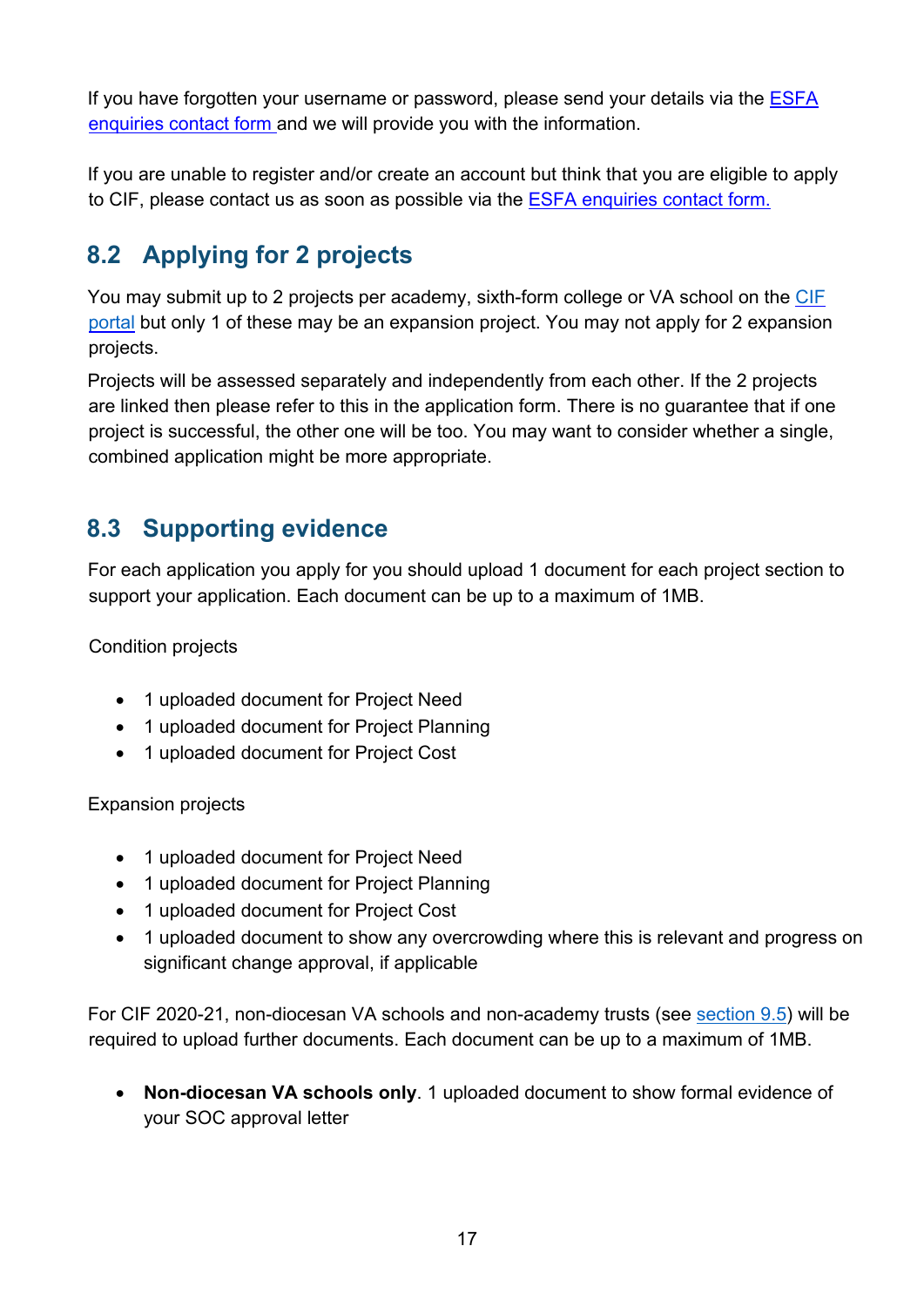- **All establishments that are not academies.** 1 uploaded document to show your latest accounts and budget forecast report for review
- **All establishments that are not academies.** 1 uploaded document to provide your financial improvement plan if your accounts show that you meet the criteria for financial concern.

For further information please see [section 9.5](#page-21-0)

**Do Not** include any other information in these additional uploads relating to other Sections as this will not be considered as part of your application.

### <span id="page-17-0"></span>**8.4 Use of technical advisers**

You can use technical advisers or representatives to help prepare your application and to deliver the works but they cannot apply on your behalf.

You need to ensure that technical advisors are of a high quality and that costs are within a reasonable limit.

We are required to deal with the responsible official at the institution with whom the Secretary of State has a signed funding agreement, or in the case of a sixth-form college or VA school, a member of the senior management team.

If you use a technical adviser who may also be working with other applicants, make sure that any evidence you submit applies to your school or sixth-form college.

You are responsible for the accuracy and relevance of the information submitted. If an error is made in the information you provide in your application, then this will influence your final score.

#### <span id="page-17-1"></span>**8.5 Multi-site projects**

Eligible MATs are encouraged to consider grouping high need projects across more than one academy site to promote strategic benefits and efficiency savings. Multi-site projects will count as one project for each of the academies involved.

You should submit multi-site projects individually, making reference to the other schools involved, and not present them as a large multi-site project on one application form.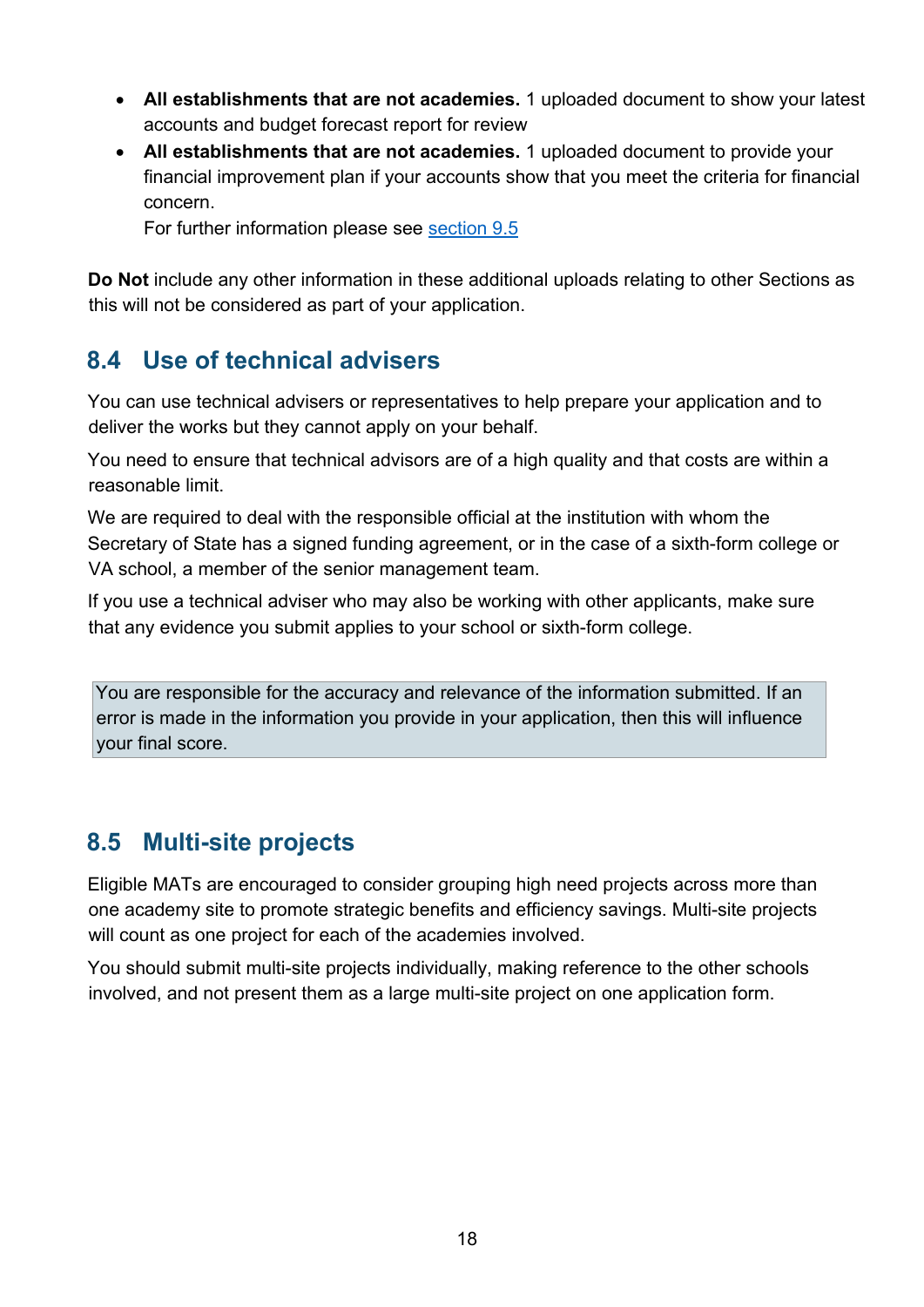# <span id="page-18-0"></span>**8.6 Access and specialist facilities for pupils with special educational needs and disabilities (SEND)**

Where works are required to address [specific needs](https://www.gov.uk/government/publications/send-code-of-practice-0-to-25) [f](https://www.gov.uk/government/publications/send-code-of-practice-0-to-25)or a pupil with an Education. Health and Care Plan (EHCP) because the commissioning body has placed the child in the school, it is the responsibility of the commissioning body to fund those works.

Where an EHCP is not in place, you may apply to CIF for minor adaptations – lifts, toilets, showers and other hygiene facilities, etc. to enable the pupil to access the school site appropriately.

# <span id="page-18-1"></span>**8.7 Priority School Building Programme**

If you are an applicant with a Priority School Building Programme (PSBP) project, you should contact your PSBP Project Director before you apply to make sure that you do not duplicate works covered by this project in your CIF application.

If an urgent issue arises, you should also let your Project Director know as this might affect the PSBP works.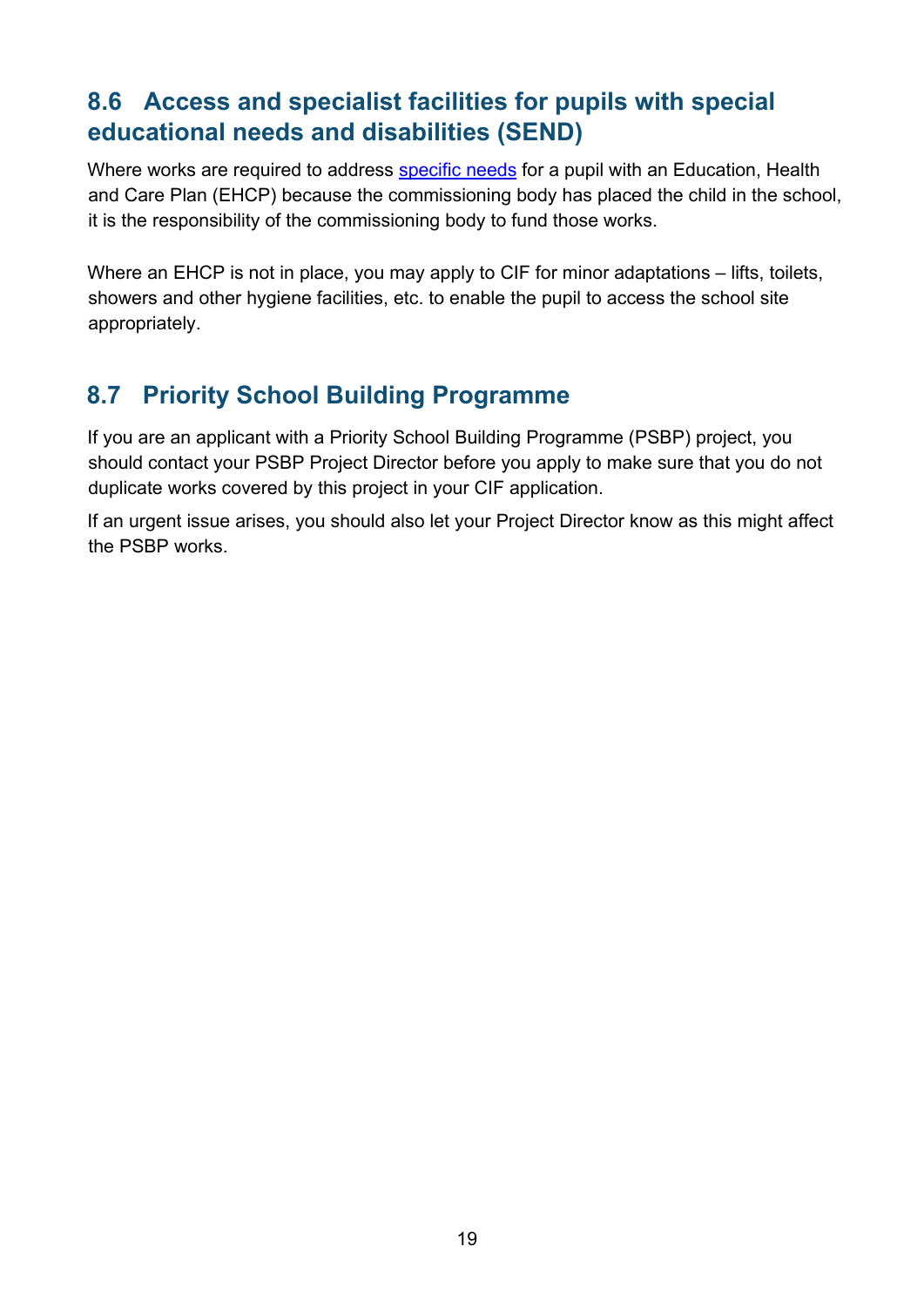# <span id="page-19-0"></span>**9. Financial Viability and Governance**

We want to ensure that CIF funding goes to applicants who can evidence robust financial and governance health. This is because we want CIF funding to be used effectively and for projects to be value for money. Therefore, this year, those applicants with poor financial viability and governance will find it harder to be successful unless they can demonstrate the highest priority and most urgent need. Please note that deductions of points to the overall score will be made once. Those establishments that meet more than one criterion will only have a deduction made up to a maximum total of four points.

# <span id="page-19-1"></span>**9.1 Excessive executive pay (EEP)**

To encourage better academy trust financial and governance performance we will deduct 4 points from the overall application score from trusts with EEP based outside London. For London based trusts with EEP that have the majority of their academies in London a single point deduction will be made. Any trusts with EEP who remain successful after the points deduction will need to commit to taking steps to address EEP as a condition of CIF funding.

The criteria for defining trusts with EEP is:

- The latest financial statements as paying either two or more executive salaries of £100k+ or one or more salary of £150k+; and
- There is evidence of financial and/or educational underperformance within the trust; and/or
- The trust made a commitment to reduce excessive salaries within a given timescale, but this has not been evidenced in their financial submission; and/or
- There has actually been an evidenced increase in spend on £100+k salaries year-onyear within the trust (according to published financial statements; and no significant change within the trust).

# <span id="page-19-2"></span>**9.2 Funding Agreement (FA)**

In the CIF application form, we ask all applicants to provide the date on which their current master FA was signed.

Academy Trusts that have signed up to a master FA after December 2014, and those committed to moving to the latest model FA prior to announcing CIF by 1 March 2020, will be awarded a bonus point to their overall application score.

If the trust is not on the December 2014 or later version when you apply for CIF, you will receive a bonus point only if ESFA colleagues can confirm that you have progressed in updating the master and supplemental FAs by 1 March 2020.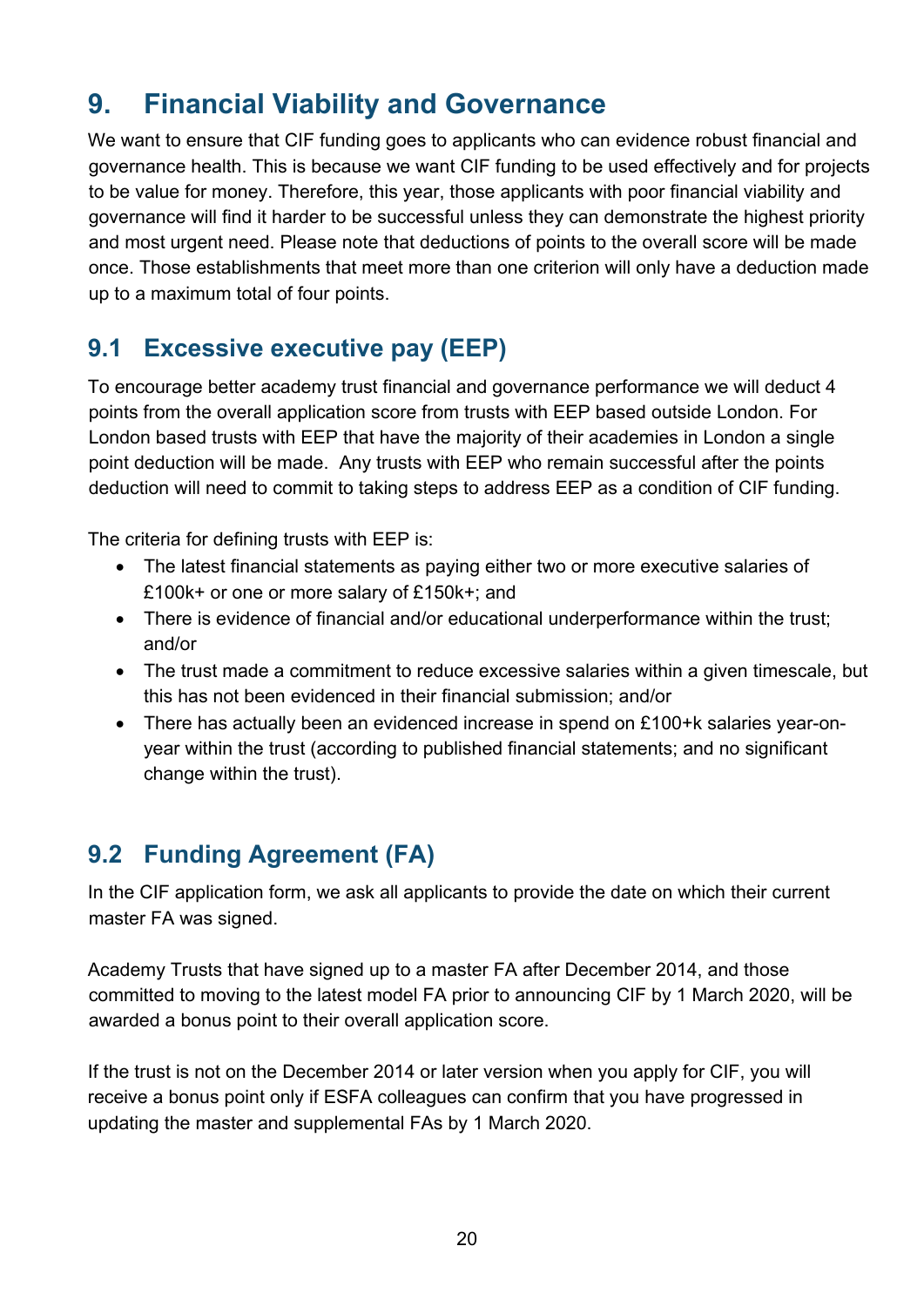Where trusts have more than one master FA, ESFA expect commitment and progress by the trust to transfer all their academies to the latest version by 1 March 2020 before we would apply the bonus point.

We will also require any trust in intervention (i.e. a Financial Notice to Improve) with a successful CIF 2020-21 project to move onto the latest model FA as a condition of CIF funding.

### <span id="page-20-0"></span>**9.3 School Resource Management Advisers**

Applicants who have received SRMA support in the last 2 academic years (2017/18 or 2018/19) but have not provided the ESFA with an appropriate response to the recommendations by 31 December 2019 will have 4 points deducted from their overall application score. For those whose SRMA visit did not take place until July/August 2019 we will expect them to submit an appropriate response by the agreed six-month deadline to avoid the 4 points deduction.

Applicants under a financial notice to improve (FNTI) or in a deficit will need to show they have considered the SRMA recommendations and implemented these with no actions remaining outstanding.

Any successful CIF applicants who have not previously had an SRMA visit in the last 2 academic year, or do not have one scheduled for a future date, will be required to agree to one as a condition of funding.

# <span id="page-20-1"></span>**9.4 Assessing Financial Viability and Governance – Academy Trusts**

Academy Trusts are required by the Academies Financial Handbook to submit their 2018/19 accounts to the department by 31 December 2019. It is important that trusts submit their accounts on time as this position will be taken into account during CIF assessment. We will use the financial information to identify trusts with finance and governance concerns. As part of the application round, trusts must submit details of an improvement plan if there are known financial viability or governance concerns.

Any academy trusts with financial viability concerns may be subject to intervention requirements by the ESFA, including the provision of a financial improvement plan. Where no effective improvement plan has been provided by 1 March 2020, 4 points will be deducted from the overall application score for each project from that trust.

The criteria for defining trusts with financial viability concerns are:

• The latest financial statements report a cumulative deficit for 2018/19;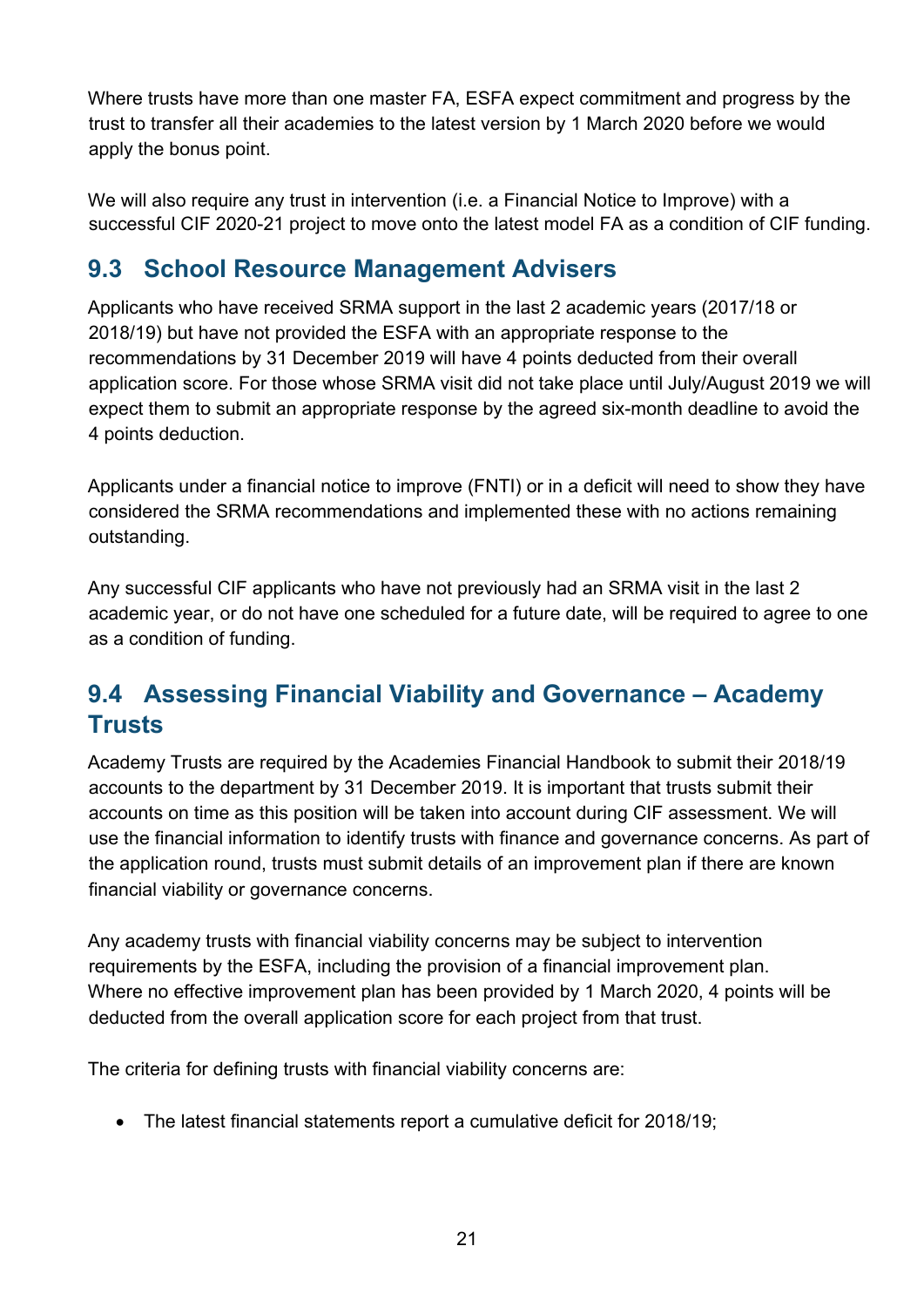- There is evidence of financial issues within the trust from the Budget Forecast Return Outturn (BFRO) and Budget Forecast Return 3-Year (BFR3Y) submissions to the ESFA, without sufficient evidence of improvement or action to address;
- The trust has submitted late financial returns to the ESFA on one or more occasions;
- Auditors have raised underperformance within the trust's management letters and the management response is insufficient.

Those academy trusts that are not subject to the ESFA intervention deduction above that have submitted late financial returns or returns of concern will have points deducted as follows:

- Those trusts with late returns as per our published list for 2018/19 returns will have 2 points deducted from their overall score.
- Those trusts missing the 31/12/2019 deadline to file audited accounts by more than 14 days will have 2 points deducted from their overall score.
- Those trusts with a qualified audit, adverse audit opinion or auditor's disclaimer of opinion will have 1 point deducted from their overall score.

# <span id="page-21-0"></span>**9.5 Assessing Financial Viability and Governance – Other Applicants**

Other applicants will need to submit their latest accounts for review as part of their CIF application form. Where your accounts show that you meet the criteria for financial concern below, you will need to submit a financial improvement plan as part of their CIF application. 4 points will be deducted from the overall score where an effective improvement plan has not been provided. Where no financial information is provided the establishment's projects will not appear on the list of successful CIF projects.

The criteria for other applicants with financial viability concerns are:

- The latest financial statements reporting a cumulative deficit for 2018/9;
- There is evidence of financial issues from budget forecasting reports, without sufficient evidence of improvement or action to address

# <span id="page-21-1"></span>**9.6 Free Schools**

If your trust is a free school we are asking you to confirm that your proposed CIF project was not part of the original free school project scope. You should review contracts and the relevant warranties before applying to CIF. and confirm that there are no recall opportunities from the original contractor, subcontractor or on products used.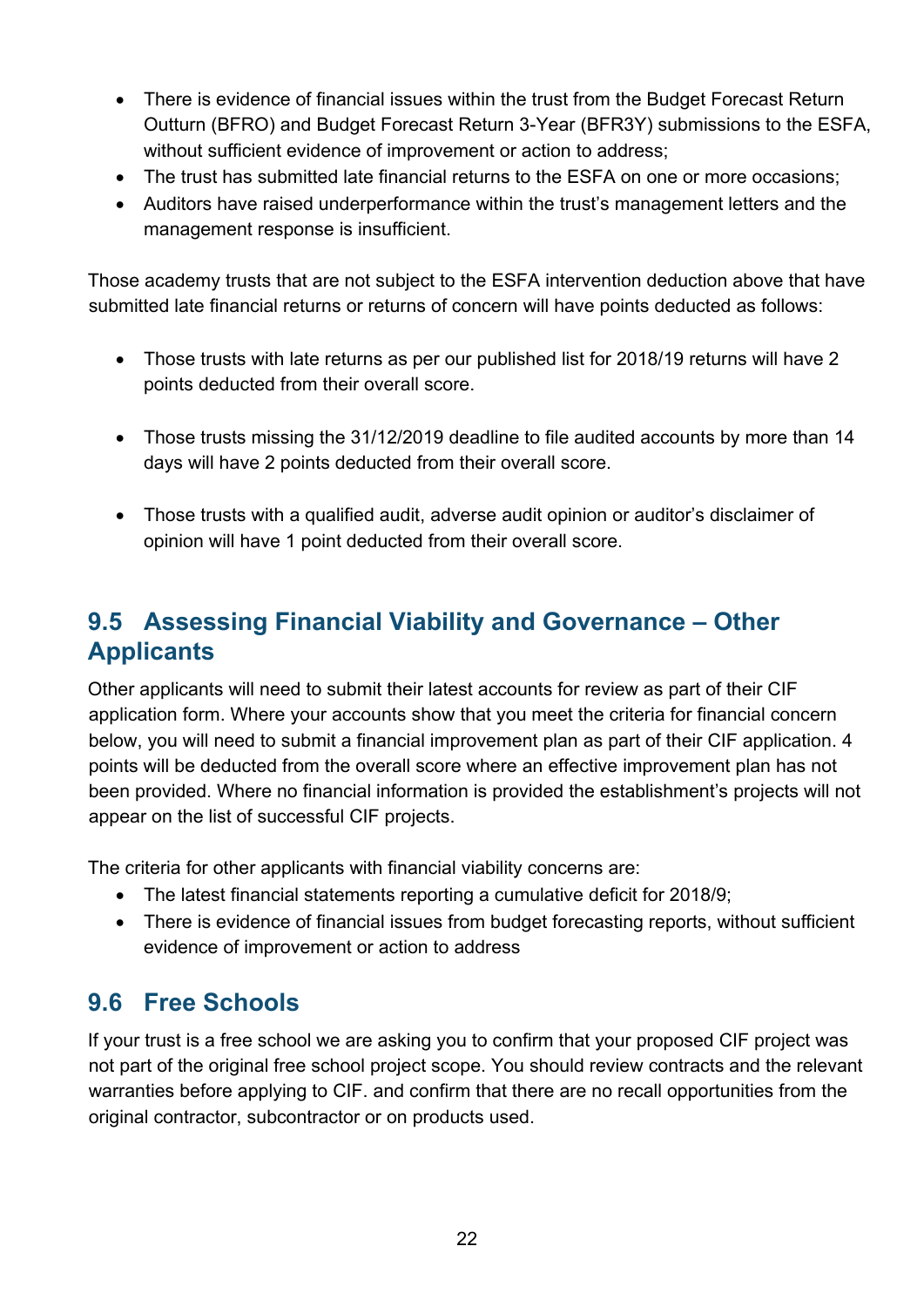If the review of contracts and warranties produces a recall opportunity from the contractor, there will be no need to apply for CIF.

If a review of contracts and warranties is not applicable, please provide the reason on the application form.

### <span id="page-22-0"></span>**9.7 Energy efficiency works**

Works to improve energy efficiency, such as lighting projects, that do not involve works to address high need condition issues, are unlikely to be successful in receiving CIF funding as they have a lower priority.

You should not apply for these energy efficiency works unless they form part of a larger proposal where the primary purpose is to address poor condition.

The Salix Energy Efficiency Fund (SEEF) accepts applications for works to improve energy efficiency without a condition need. SEEF is administered by [Salix Finance](http://www.salixfinance.co.uk/loans/SEEF) [b](http://www.salixfinance.co.uk/loans/SEEF)ut funded by the DfE. You should not include within a CIF application any energy efficiency works that are part of a SEEF application.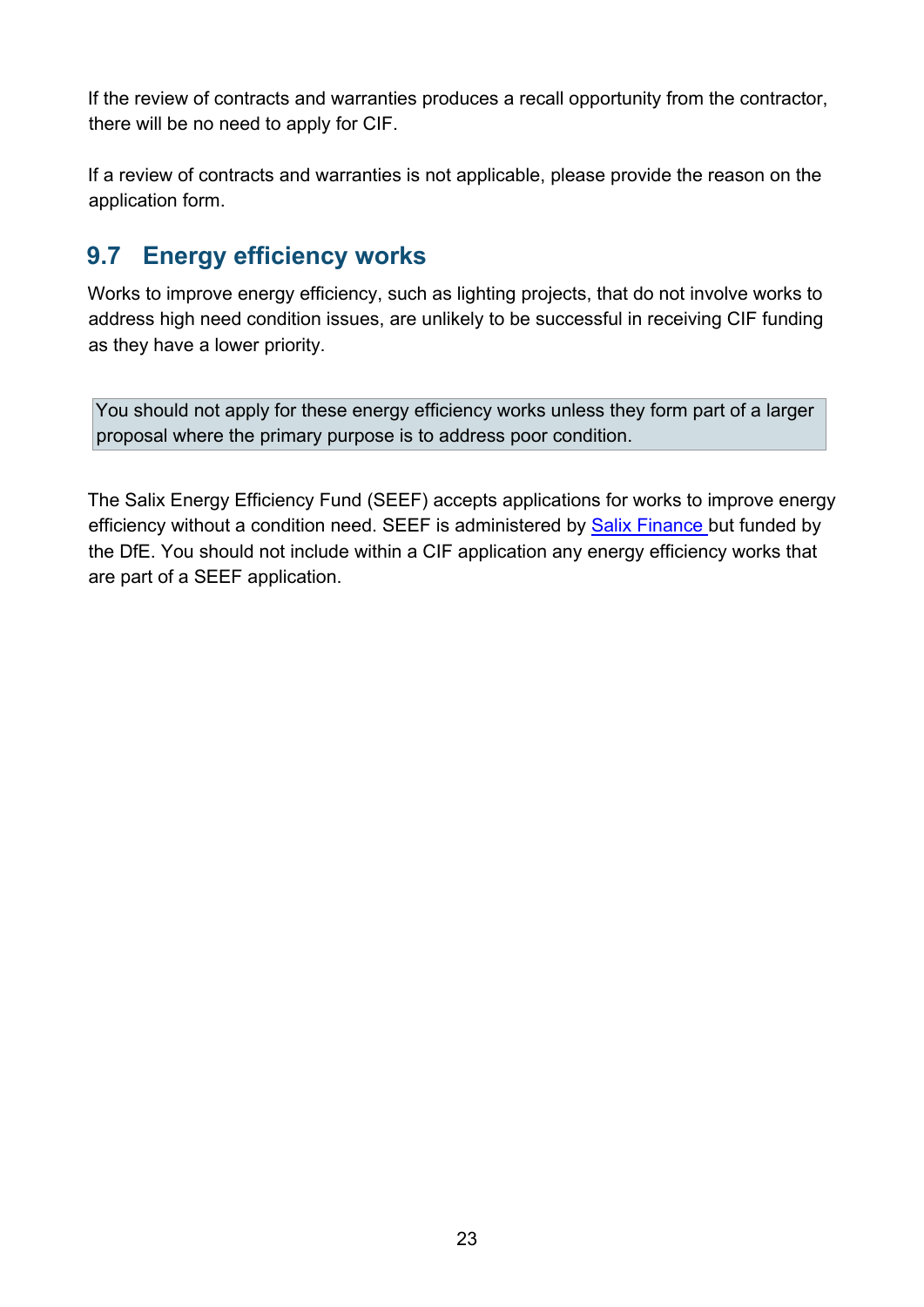# <span id="page-23-0"></span>**10. Assessment criteria**

Assessors will evaluate each project using the information contained within the application, and make a relative judgement, to award an overall project score. They will assess expansion projects by using school performance data generated from DfE centrally held sources not just information provided by applicants.

**Please note:** We will provide the breakdown of scores when we announce the CIF outcome in spring 2020.

| <b>Assessment criteria</b> | <b>Total Score</b> |
|----------------------------|--------------------|
| <b>Project Need</b>        | 60%                |
| <b>Project Planning</b>    | 15%                |
| <b>Project Cost</b>        | 25%                |
| Total                      | 100%               |

**Table 3: Scores of assessment criteria** 

Our intention is to fund applicants with the most pressing need, but only where the proposed project is appropriately planned and presents best value for money.

The following sections set out the basis for judgements under each set of assessment criteria and set out the information you might consider providing to support applications. The information is a guide and is not exhaustive.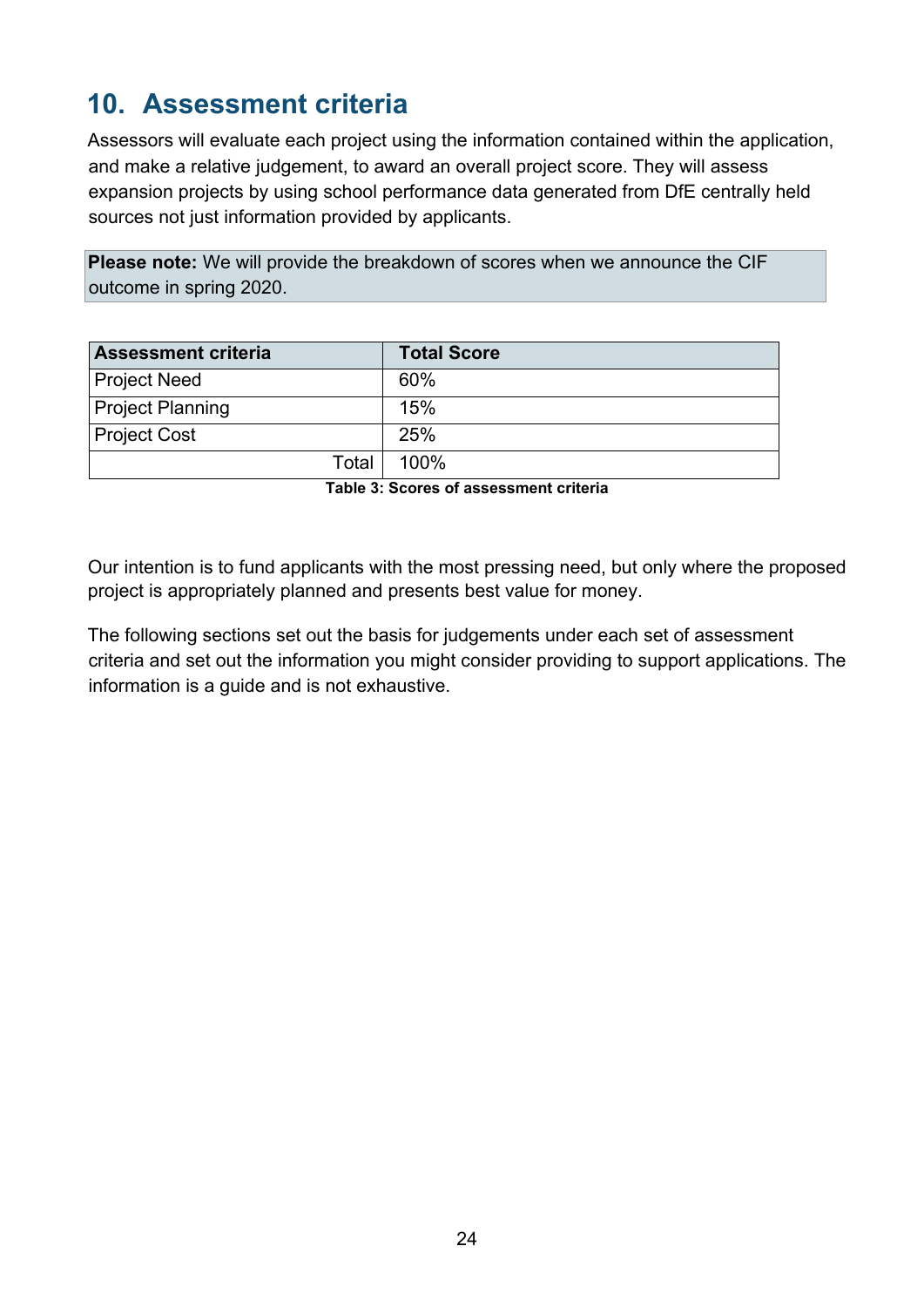# <span id="page-24-0"></span>**11. Condition applications**

We target most funding at building condition projects and assess condition with expansion projects as condition projects.

We expect the majority of projects supported through the CIF to involve the replacement of high priority components such as boilers and electrics, fire doors and alarms, roofs and windows, and asbestos removal..

Applicants should seek professional advice through an independent survey as to the condition of their buildings. They should provide a realistic options appraisal which provides genuine options for consideration. This should set out a clear scope and demonstrate value for money on costs.

# <span id="page-24-1"></span>**11.1 Condition project priority and specification**

We expect only applications that closely align with the CIF policy priorities will be successful. We are unlikely to fund projects that fall into the low and lowest categories. Assessors will make a final judgement on which category each project falls under. Table 4 sets out the CIF project priorities.

All applicants should refer to the Generic Design Brief (GDB) which is within the [Output](https://www.gov.uk/government/publications/output-specification-2017-esfa-employers-requirements-part-b)  [Specification 2017](https://www.gov.uk/government/publications/output-specification-2017-esfa-employers-requirements-part-b) [\(](https://www.gov.uk/government/publications/output-specification-2017-esfa-employers-requirements-part-b)OS) when preparing their CIF project.

[www.gov.uk/government/publications/output-specification-generic-design-brief-and](http://www.gov.uk/government/publications/output-specification-generic-design-brief-and-technical-annexes)[technical-annexes](http://www.gov.uk/government/publications/output-specification-generic-design-brief-and-technical-annexes)

The GDB sets out the quality standards and performance requirements for school buildings and grounds. It comprises of Generic Design Brief and Technical Annexes, the contents of which are set out in Table 5.

Where new buildings are being provided full compliance with the GDB is required. Applicants should provide sufficient evidence to support this, including outline specifications.

Where refurbishment works are proposed in existing buildings any elements of noncompliance with the performance requirements of the GDB should be clearly identified in the application, including supporting evidence and outline specifications.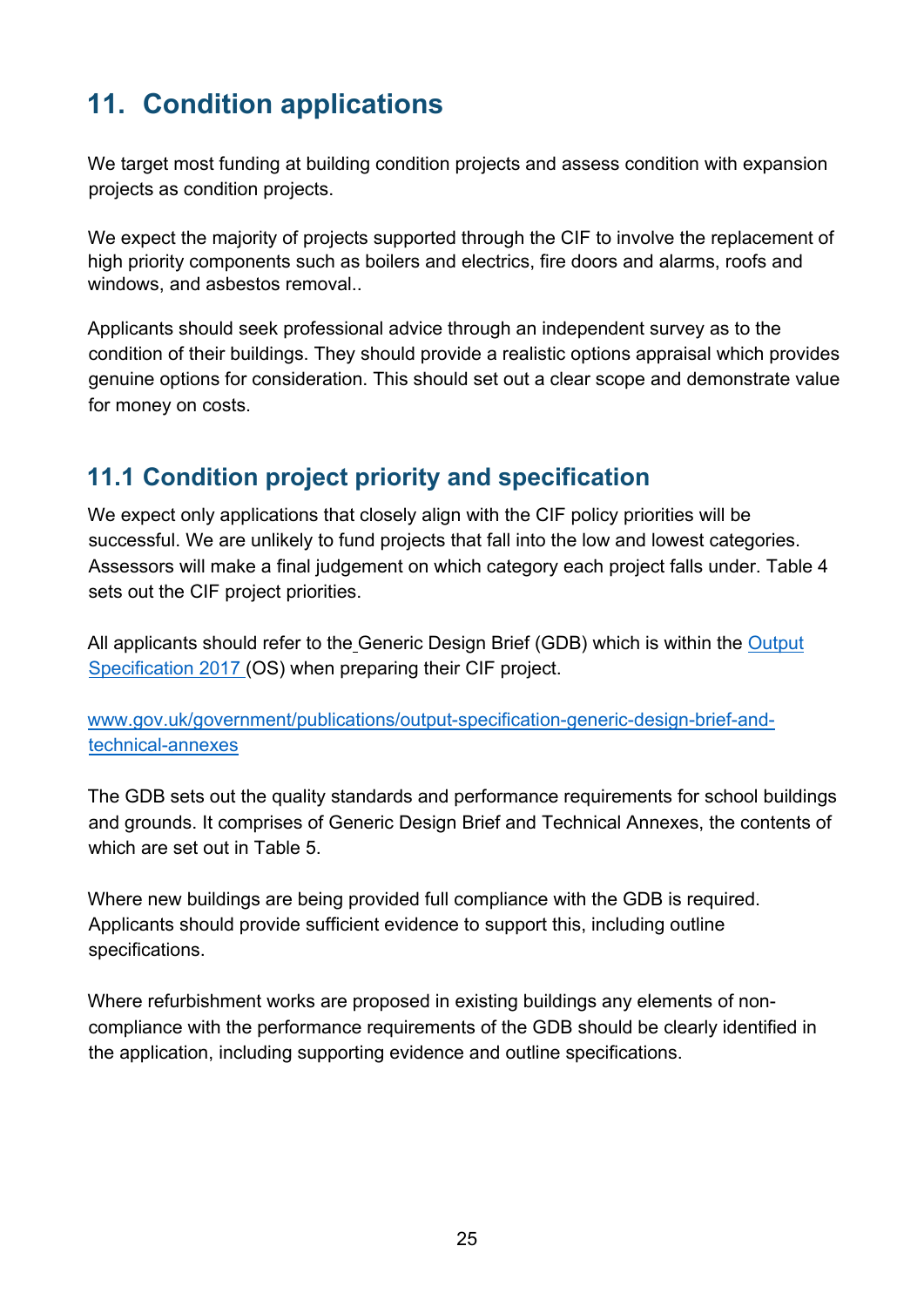| <b>Category</b>                                                                                     | <b>Priority Level</b> |
|-----------------------------------------------------------------------------------------------------|-----------------------|
| Legislation Compliance and Health & Safety – where there is a risk of<br>school closure, including: | Highest               |
|                                                                                                     |                       |
| emergency & managed asbestos removal to facilitate essential works                                  |                       |
| gas safety                                                                                          |                       |
| electrical safety                                                                                   |                       |
| water services - (hot and cold) and drainage                                                        |                       |
| ventilation/air quality and thermal comfort                                                         |                       |
| fire safety                                                                                         |                       |
| security and safeguarding                                                                           |                       |
| Life Expired Condition Replacement - where there is a risk of school                                | High                  |
| closure, including:                                                                                 |                       |
|                                                                                                     |                       |
| building structure<br>$\bullet$                                                                     |                       |
| mechanical systems<br>electrical systems                                                            |                       |
| utility capacity and connections                                                                    |                       |
| Life Expired Condition Replacement, including:                                                      | Medium                |
|                                                                                                     |                       |
| building fabric – internal or external<br>$\bullet$                                                 |                       |
| building structure                                                                                  |                       |
| mechanical systems                                                                                  |                       |
| electrical systems                                                                                  |                       |
| Areas below current standards, including:                                                           | Low                   |
| Whole block                                                                                         |                       |
| <b>Basic Teaching</b>                                                                               |                       |
| Large spaces, studios, dining and social                                                            |                       |
| Kitchen                                                                                             |                       |
| Plant                                                                                               |                       |
| Learning resources areas                                                                            |                       |
| Staff and admin                                                                                     |                       |
| Storage                                                                                             |                       |
| Changing                                                                                            |                       |
| <b>Toilets</b><br>Circulation                                                                       |                       |
|                                                                                                     |                       |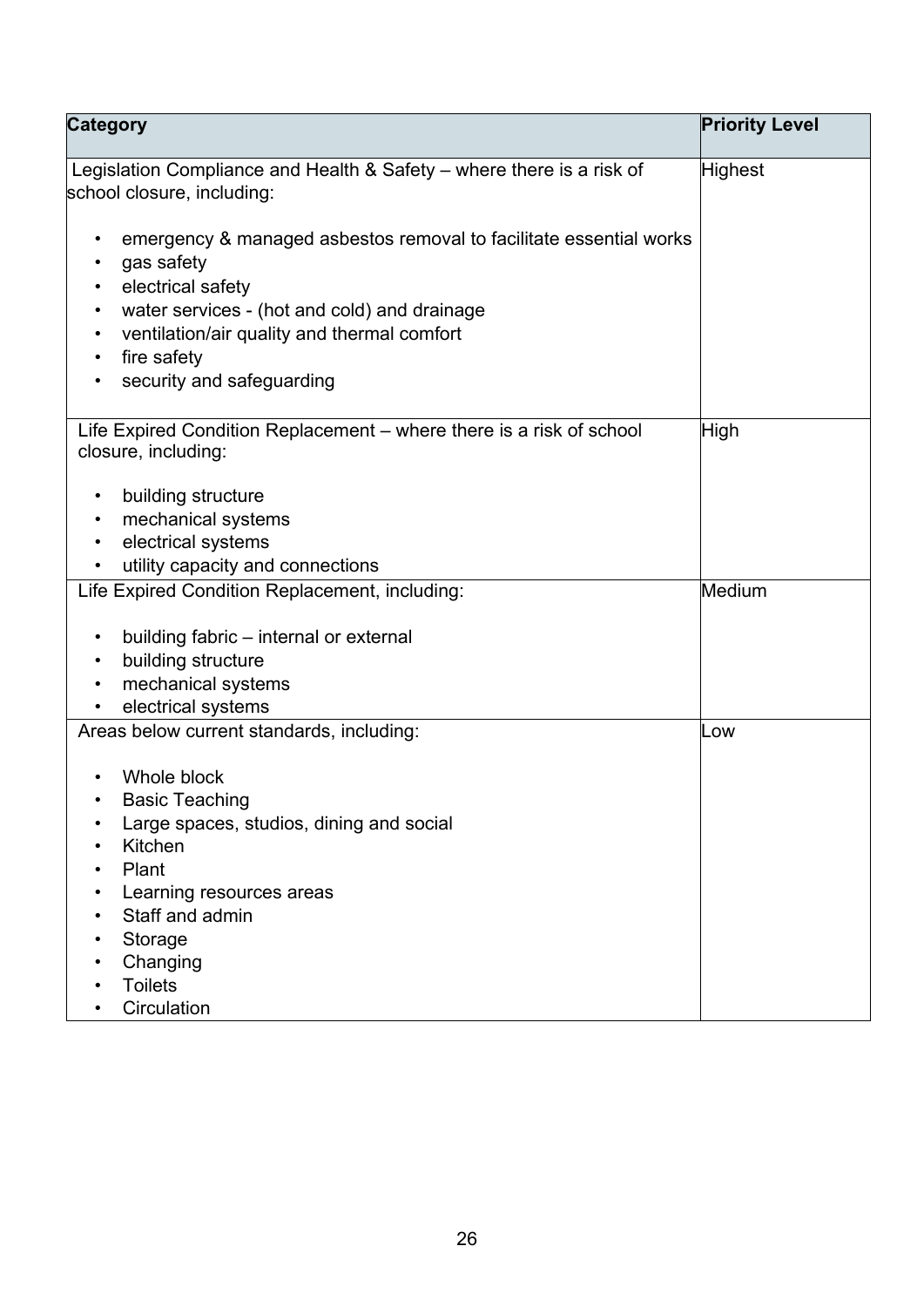| <b>Category</b>                                                                                                                                                                            | <b>Priority Level</b>                |
|--------------------------------------------------------------------------------------------------------------------------------------------------------------------------------------------|--------------------------------------|
| Other works: Evidence <b>must</b> provide a clear condition and value for money<br>case. This might include:                                                                               | Lowest                               |
| accessibility improvements (teaching and non-teaching)<br>building fabric (non-teaching, e.g. external sports equipment stores<br>$etc.$ )                                                 |                                      |
| mechanical and electrical systems (non-teaching)<br>$\bullet$                                                                                                                              |                                      |
| Other works: all other works, where there is either weak or no evidence of<br>significant compliance, health and safety concerns or condition/value for<br>money.                          | Will not be funded<br>by CIF 2020-21 |
| We will not consider these cases a priority for CIF 2020-21 and will reject<br>them on that basis. Examples include resurfacing car parks or small<br>teaching environment refurbishments. |                                      |

### **Table 4: Policy priority ratings for condition projects**

|                | <b>Generic Design Brief</b>       | <b>Technical Annexes</b> |                                                                          |
|----------------|-----------------------------------|--------------------------|--------------------------------------------------------------------------|
| <b>Section</b> | <b>Content</b>                    | <b>Annex</b>             | <b>Content</b>                                                           |
| 1              | <b>Context and Key Principles</b> | 1A                       | Definitions of Spaces: Mainstream Schools                                |
|                |                                   | 1B                       | Definitions of Spaces: SEND and Alternative<br>Provision                 |
| $\overline{2}$ | <b>Buildings and Grounds</b>      | 2A                       | Sanitaryware                                                             |
|                |                                   | 2B                       | <b>External Space and Grounds</b>                                        |
|                |                                   | 2C                       | <b>External Fabric</b>                                                   |
|                |                                   | 2D                       | <b>Internal Elements and Finishes</b>                                    |
|                |                                   | 2E                       | Daylight and Electric Lighting                                           |
|                |                                   | 2F                       | <b>Mechanical Services and Public Health</b><br>Engineering              |
|                |                                   | 2G                       | Electrical Services, Communications, Fire and<br><b>Security Systems</b> |
|                |                                   | 2H                       | Energy                                                                   |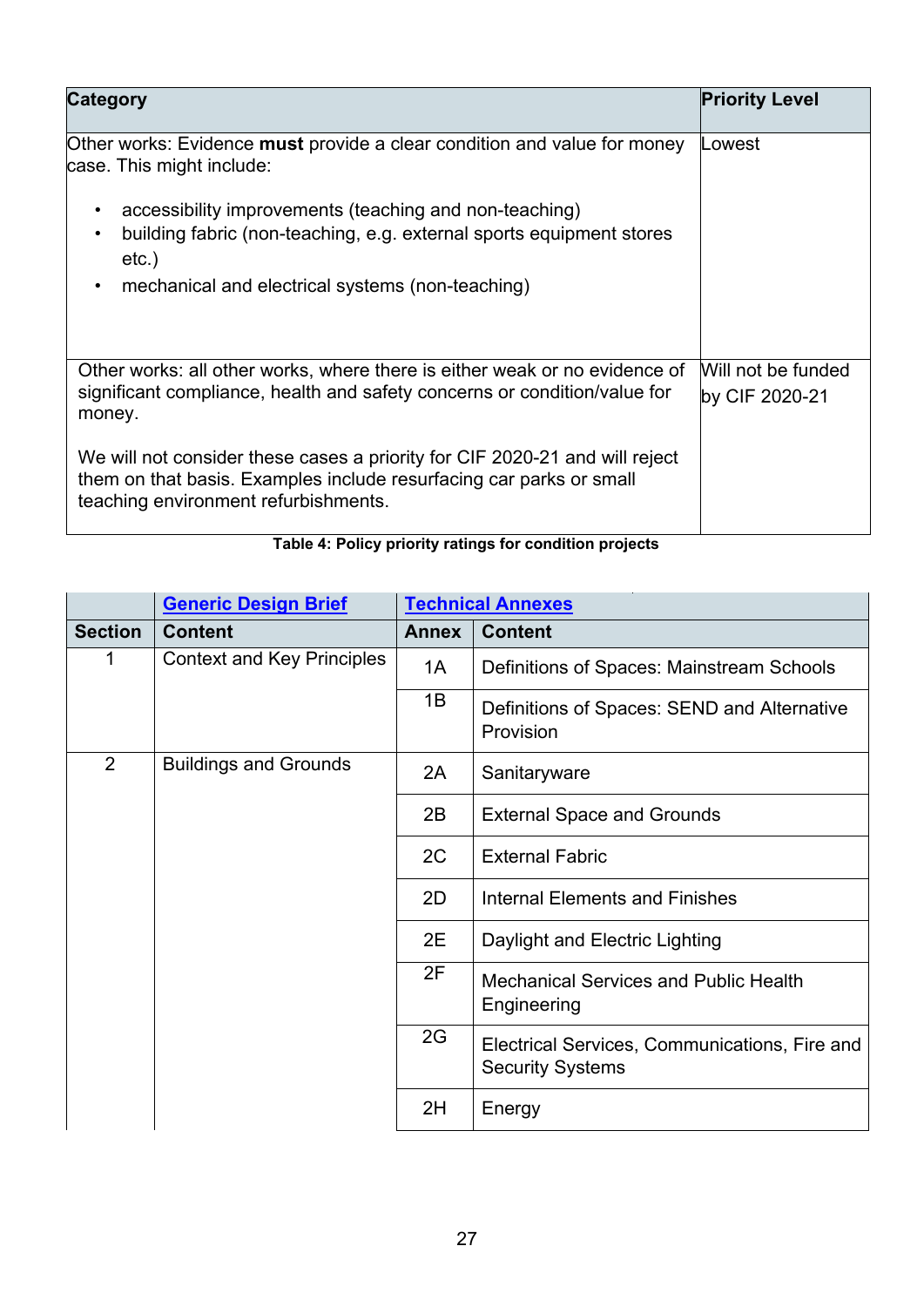|   | <b>Generic Design Brief</b>          | <b>Technical Annexes</b> |                                                    |
|---|--------------------------------------|--------------------------|----------------------------------------------------|
|   |                                      | 2 <sup>1</sup>           | Controls                                           |
| 3 | Fittings, Furniture and<br>Equipment | 3                        | <b>Fittings, Furniture and Equipment</b>           |
|   |                                      |                          | <b>Building Performance Evaluation Methodology</b> |

**Table 5: Generic Design Brief Contents** 

# <span id="page-27-0"></span>**11.2 Supporting evidence for condition projects**

We expect applicants to provide appropriate building condition survey data or extracts to show proof of project need. An up to date independent condition survey will assist you in identifying and prioritising the worst condition areas of your site. Most projects will need to provide additional survey data or appropriate professional evidence so there is more detailed evidence of condition need.

We also expect applicants to manage their estate effectively and have published guidance [Good Estate Management for Schools \(GEMS\),](https://www.gov.uk/guidance/good-estate-management-for-schools) on how to make the most of your resources. As part of your application you will be required to confirm that you have reviewed this guidance and your condition project is consistent with your estate strategy and asset management plan.

The [Tools](https://www.gov.uk/government/publications/good-estate-management-for-schools-tools) section includes an organisational self-assessment and guidance on Strategic Estates Management. These tools are also available to help you make sure your organisation has the right skills, processes and policies in place.

Depending on your role, you may not need to review every section. Some sections are of particular relevance to leaders, governors and trustees of schools. Some are aimed more at school business professionals and those involved in the routine management of the estate.

The extent to which you are accountable actions will vary depending on the type of organisation. You should be clear what role you play in the organisation and who is the lead. If you are unsure about your role and responsibilities, you should approach your immediate manager. Whatever your role, you should, at the very least, review the [fundamentals of good estate management.](https://www.gov.uk/guidance/good-estate-management-for-schools/the-fundamentals-of-good-estate-management)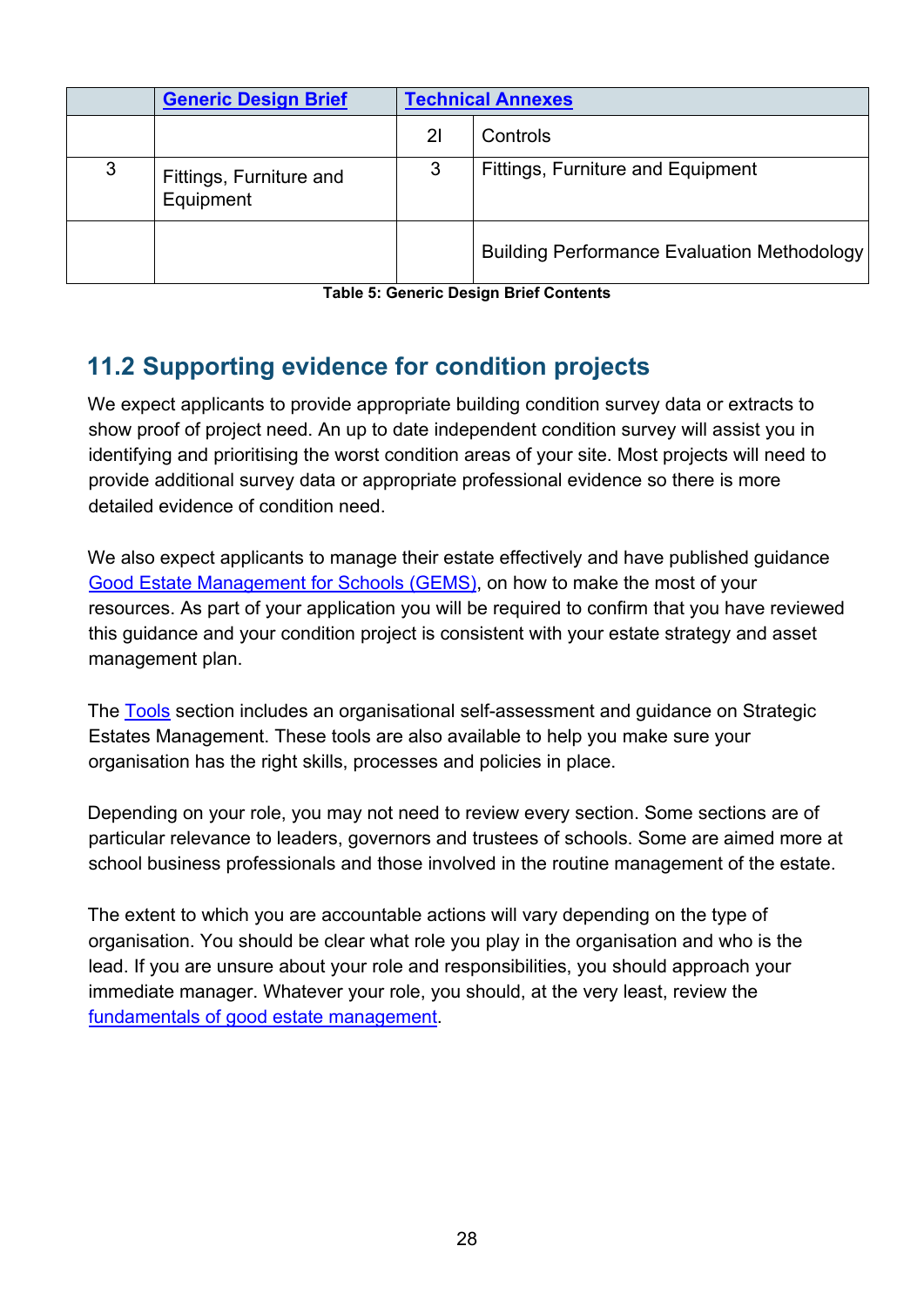#### **11.2.1 Condition grading**

Where appropriate, an independent suitably qualified person should carry out surveys containing specific condition grading and prioritisation ratings; condition grade A to D (from 'good' through to 'bad' condition) and priority rating 1 to 4 (from 'immediate action required' through to 'work required in 5+ years'). The evidence must include the qualification of the surveyor.

There is guidance on how these ratings were applied as part of the **PDS** programme.

Most applications require a condition survey or an extract of a condition survey applicable to the part of the building that the application addresses.

If you have surveys that are not graded as described above, you should ensure the condition grading and prioritisation rating are clearly explained so the assessor can interpret the information correctly.

#### **11.2.2 Condition Data Collection (CDC)**

A CDC report presents data collected following a visual, non-intrusive data collection exercise and can be used to prompt further investigation.

The CDC report is not a condition survey and so the data presented is high-level. A CDC report can be used to support a CIF application, but on its own it will not be sufficient to make a full assessment of a CIF application. We will expect to see additional evidence, e.g. a full condition survey, when assessing applications.

#### **11.2.3 Block replacement/refurbishment**

We will consider a block replacement in the context of the overall area standards set out in [BB103 o](https://www.gov.uk/government/publications/mainstream-schools-area-guidelines)r [104 a](https://www.gov.uk/government/publications/send-and-alternative-provision-area-guidelines)s appropriate. You will need to justify it against those standards and refer to the [Generic Design Brief within Output Specification 2017.](https://www.gov.uk/government/publications/output-specification-2017-esfa-employers-requirements-part-b) A project that over specifies the space required compared to current area standards or performance will not score highly.

We would normally expect the replacement build not to be any larger than the current block. However, we will allow small increases in the replacement block if that is required to meet [BB103 o](https://www.gov.uk/government/publications/mainstream-schools-area-guidelines)r [104](https://www.gov.uk/government/publications/send-and-alternative-provision-area-guidelines) space standards and/or - Health and Safety, Equality Act and DDA compliance, and Child safeguarding considerations. If the proposed new build is larger than the existing block and larger than the current area guidelines then the application will be categorised as an expansion project.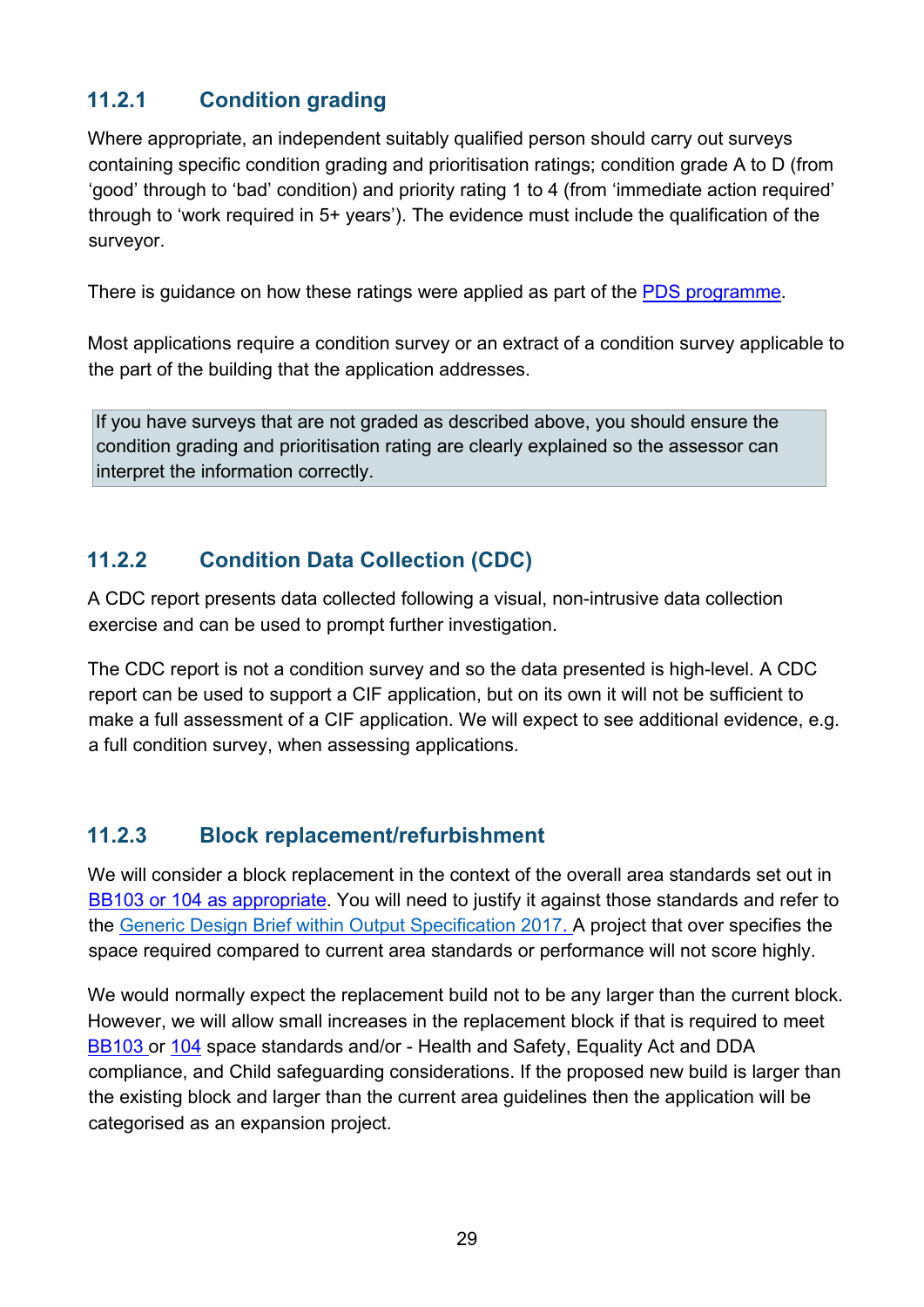#### **11.2.4 Boiler and heating systems**

Try to consider heating systems as a whole and be mindful of the impact of any changes that improvements to component parts make; this may help avoid situations such as new boilers not working because of leaking pipework or incompatible control systems.

You should model energy usage and likely savings to support any application for such projects. Salix Finance has developed an [Energy Savings Support Tool](https://www.salixfinance.co.uk/loans/CIF) [t](https://www.salixfinance.co.uk/loans/CIF)o help CIF applicants estimate and evidence their energy savings (see Annex A). Most heating system proposals will generate energy savings and we expect applications to include a Salix loan as part of the funding requested.

#### **11.2.5 Safeguarding**

Safeguarding projects often involve provision of additional security measures, or remodelling of pedestrian/vehicle access points. If access improvements are required, you should work with your local authority highways department to tackle the identified issues in the most appropriate way and look to negotiate contributions for such works from other interested parties where possible.

If your condition project addresses safeguarding issues, you need to provide robust evidence to support urgency of need such as an incident report or police reports. We will not consider statements of unqualified opinion that there may be a risk of safeguarding issues as sufficient evidence.

We may accept projects that provide photo evidence that their existing circumstances do not meet the minimum for security.

#### **11.2.6 Changes to the Gross Internal Floor Area (GIFA)**

You should clearly identify the changes in the GIFA as part of any application. This should include the GIFA being renewed or refurbished as well the GIFA being removed or demolished and any new build.

#### **11.2.7 Emergency asbestos issues**

All schools must have an up to date [asbestos management](https://www.gov.uk/government/publications/asbestos-in-schools-policy-review) plan detailing the location and condition of asbestos containing materials and how any risks are being managed. Guidance on [asbestos management in schools i](https://www.gov.uk/government/publications/asbestos-management-in-schools--2)s also available.

The advice from the [Health and Safety Executive \(HSE\) is](http://www.hse.gov.uk/) that where asbestos containing materials are assessed as being in good condition and not in a position where they are likely to be damaged, they should be left in place and monitored together with the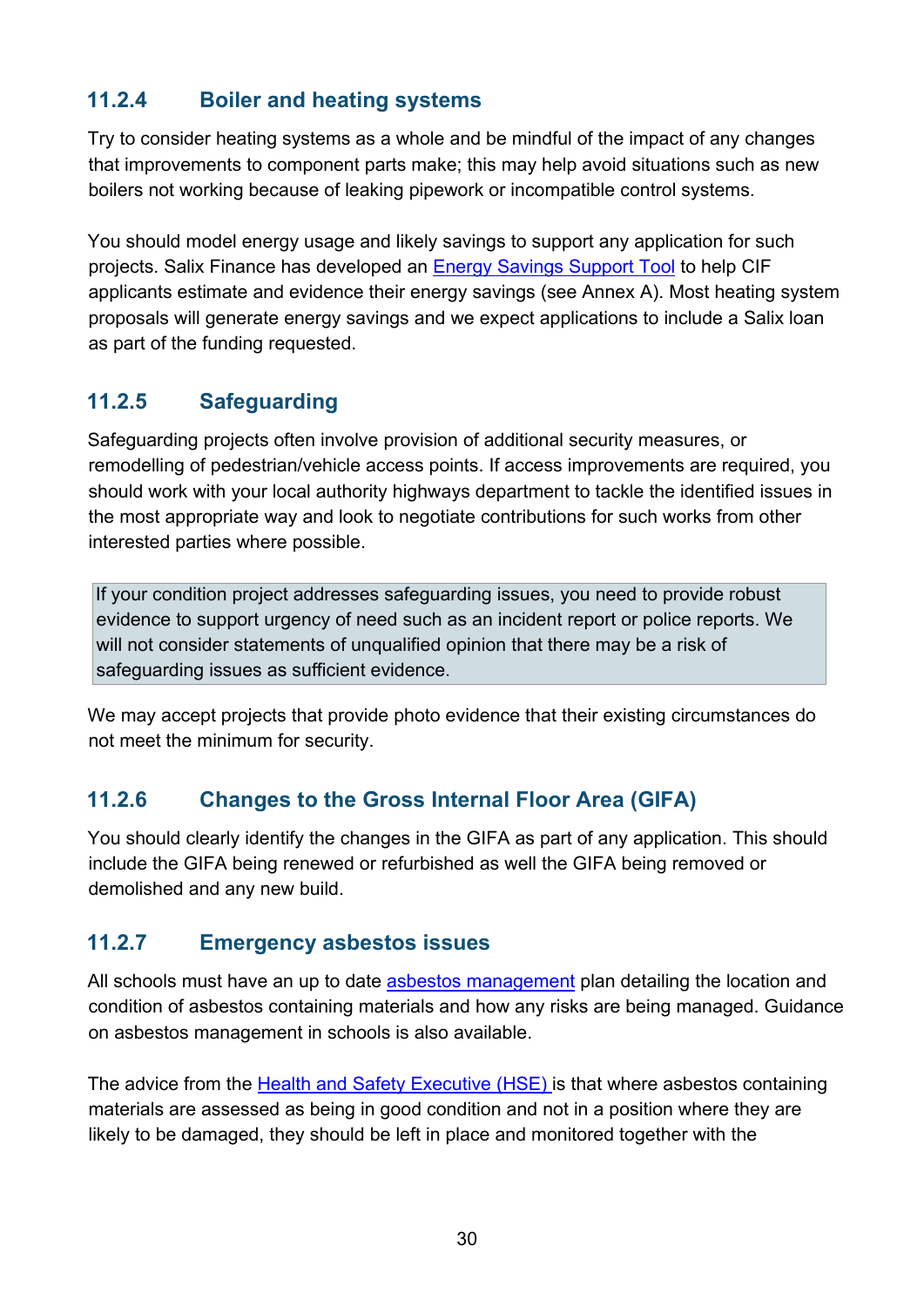management of other risks. However, where asbestos is in poor condition or is likely to be damaged during the normal use of the building, it should be sealed, enclosed or removed, as necessary by appropriate qualified contractors.

Where asbestos has been disturbed or damaged, unless the incident is minor and dealt with immediately, you should notify the HSE of the incident. This is a legal requirement under the Reporting of Injuries, Diseases and Dangerous Occurrences Regulations 2013 (RIDDOR).

Applicants with significant asbestos that is proving difficult to manage effectively (e.g. making access difficult to carry out repairs) may apply to CIF for support to remove it, and should plan works around holiday periods.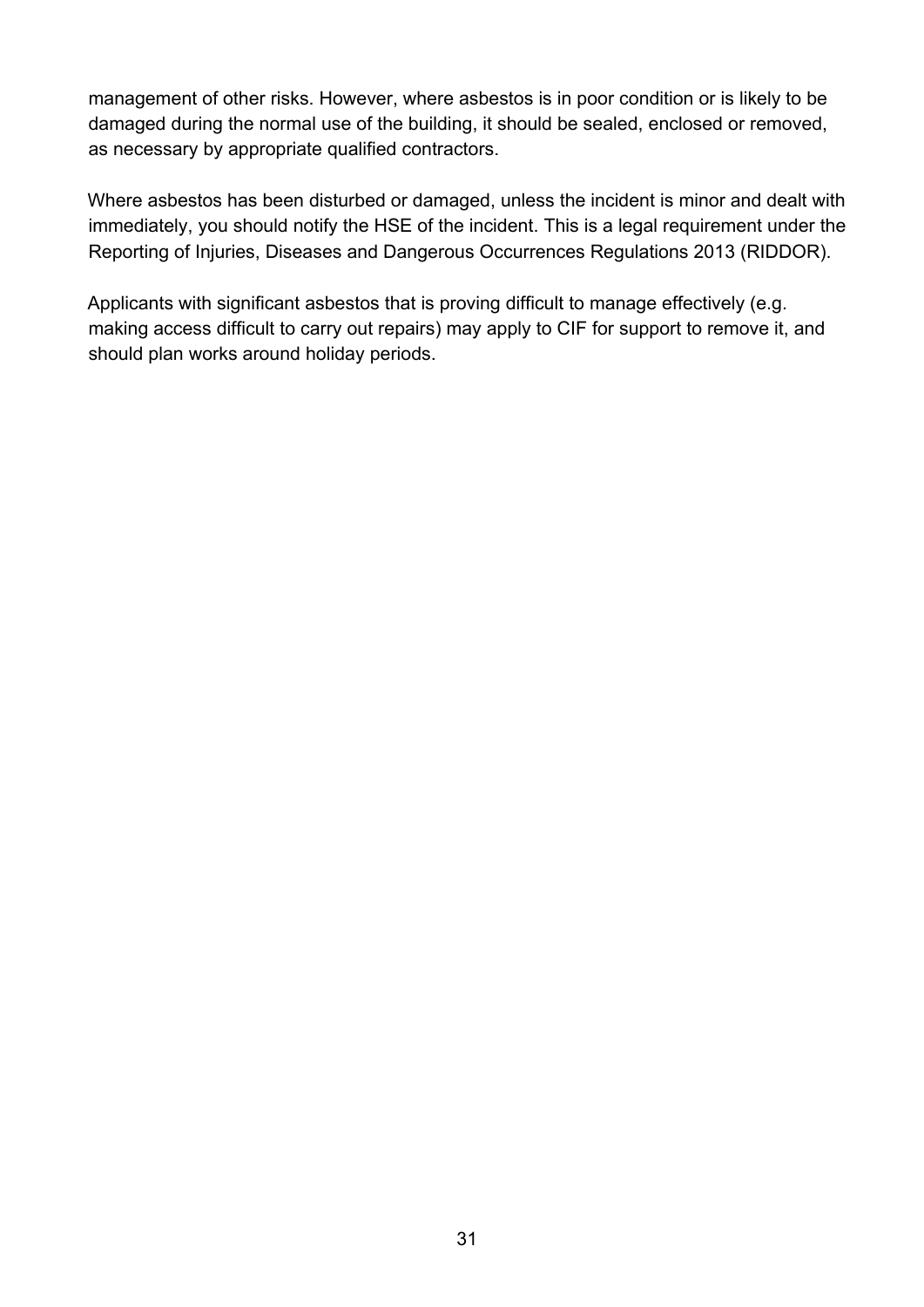# <span id="page-31-0"></span>**12. Assessment of project need for condition projects**

Project need is marked out of 20 for condition projects and we weight this to account for 60% of the total score.

# <span id="page-31-1"></span>**12.1 Condition survey**

A condition survey provides an assessment of the physical condition of the building. The survey should identify the building's deficiencies and maintenance issues. For all projects, the condition survey should provide a clear understanding of the current condition of the building both internally and externally. This should also include a detailed assessment of the consequence of any delay or failure to undertake the proposed work.

Applicants should provide specialist evidence to support the specific issue; the evidence should include, but not be limited to, the following areas:

- structural
- building fabric
- M&E
- asbestos
- utilities
- sewage & drainage
- fire safety & security
- health & safety issues
- site layout

#### **12.1.1 Other evidence of condition**

Evidence should also include:

- an independent condition survey/consultant report or detailed survey and specialist reports (appropriate to size and scale of project)
- clear, sufficiently detailed and relevant photographs. For example, if you are applying for a roofing project, provide photographs of multiple sections of the roof(s)
- letters about compliance from appropriately qualified professionals relevant to the specific issue e.g. from fire officers, police reports or electrical engineers
- Ofsted or other reports on the impact of facilities on teaching and learning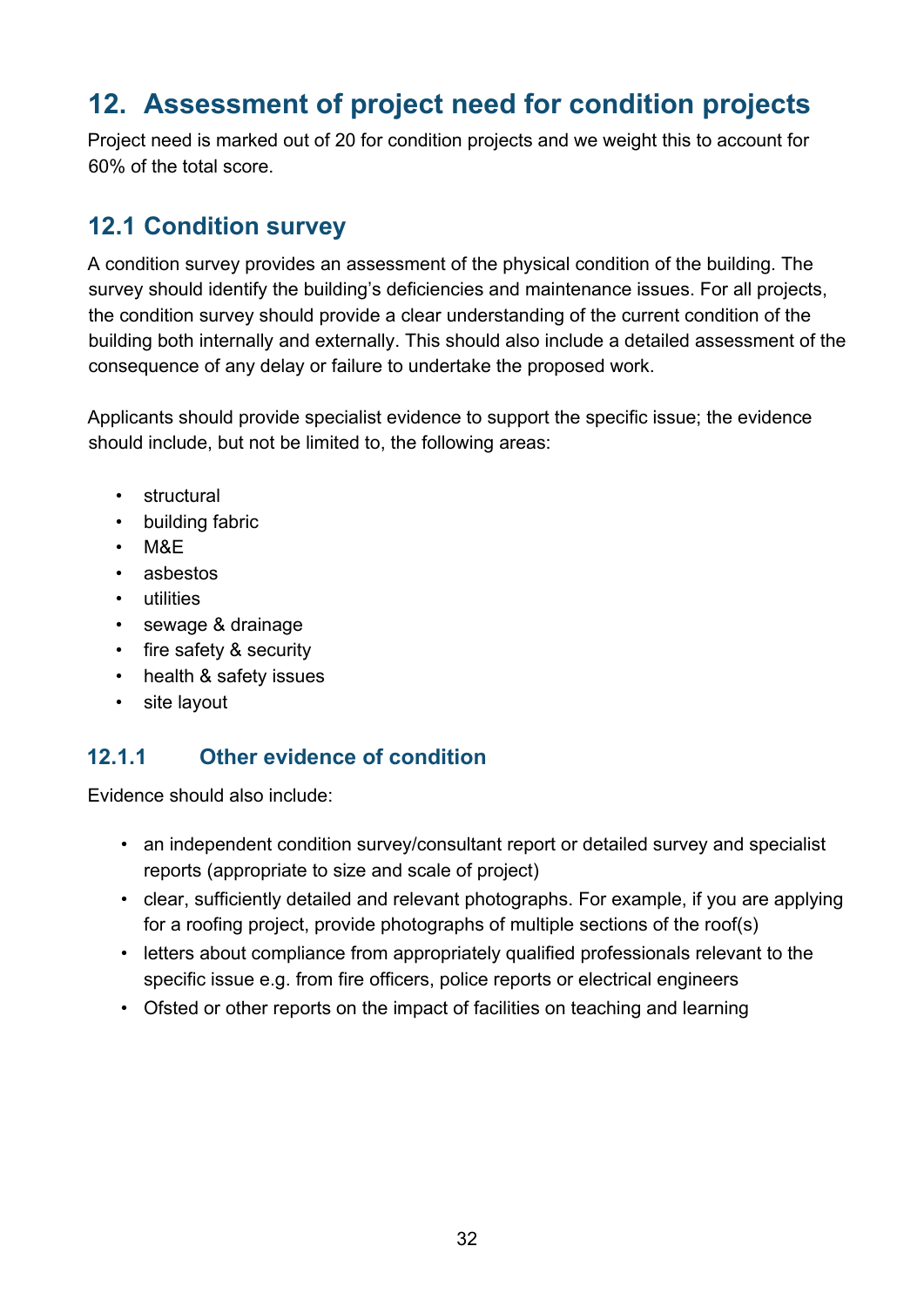| Sub-criteria         | <b>Scoring</b>                                                                                                                                                                   |  |  |
|----------------------|----------------------------------------------------------------------------------------------------------------------------------------------------------------------------------|--|--|
| <b>Project type</b>  | High/medium/low score based on priority of need (see Table 4)                                                                                                                    |  |  |
| Urgency of need      | The more urgent the need that is evidenced, the greater marks will be<br>given. You will score low marks if:                                                                     |  |  |
|                      | the level of urgency is low                                                                                                                                                      |  |  |
|                      | the urgency of the need is not apparent                                                                                                                                          |  |  |
|                      | you include low priority issues alongside urgent works with no<br>justifications                                                                                                 |  |  |
|                      | If the proposed works are not required to be carried out within the next 2<br>years, it is unlikely that the application will be successful.                                     |  |  |
|                      | Strength of evidence To score maximum marks there needs to be strong evidence of                                                                                                 |  |  |
| for extent of need   | significant need providing justification for all works. You will score low                                                                                                       |  |  |
|                      | marks if there is insufficient / no evidence of significant need.                                                                                                                |  |  |
|                      | You need to show clearly how, through the supporting evidence, the<br>poor condition of the building(s) or element of the building(s), which the<br>proposed works will address. |  |  |
| Nature and extent of | To score maximum marks there needs to be an impact overall on the                                                                                                                |  |  |
| impact               | school or closure of key facilities. You will score low marks where there                                                                                                        |  |  |
|                      | is solely localised impact.                                                                                                                                                      |  |  |
|                      | Table 6: Project Need scoring for condition projects                                                                                                                             |  |  |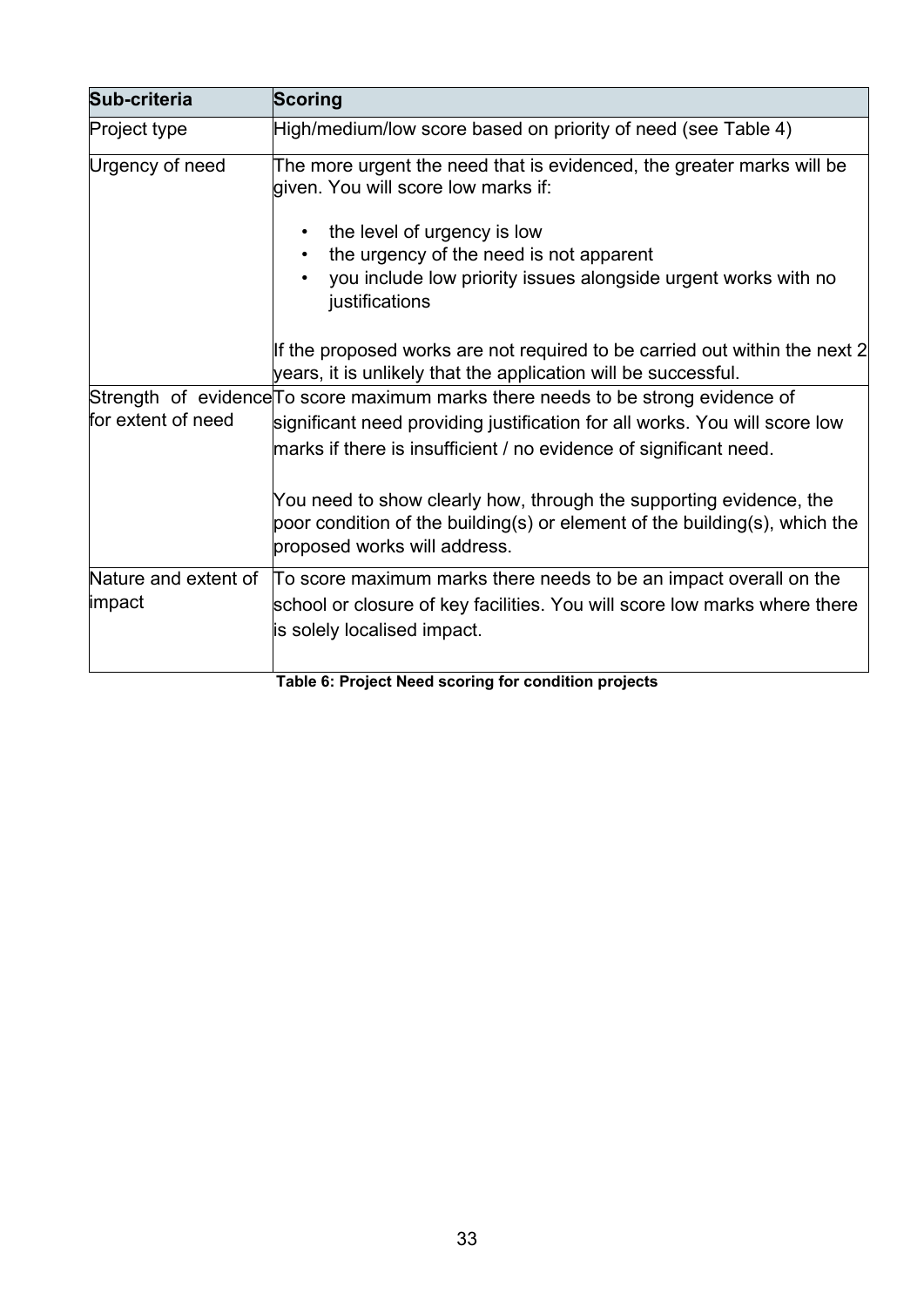# <span id="page-33-0"></span>**13. Expansion project applications**

Only a small proportion of CIF will be allocated to address expansion issues across high performing applicants. All CIF expansion projects should refer to the [Output](https://www.gov.uk/government/publications/output-specification-2017-esfa-employers-requirements-part-b) [Specification](https://www.gov.uk/government/publications/output-specification-2017-esfa-employers-requirements-part-b)  [2017](https://www.gov.uk/government/publications/output-specification-2017-esfa-employers-requirements-part-b) As for past CIF application rounds, we expect the funding for this category of application to be heavily oversubscribed.

For CIF 2020-21, all successful expansion projects will be approved in principle. Release of CIF funding will be subject further DfE review of proposals, where we may require applicants to submit further information, e.g. tender returns, planning evidence, updated project programmes or detailed cost plans, for scrutiny prior to final approval. This is to ensure that overall costs and delivery timelines are realistic and robust. Further information can be found in [section 6.4.](#page-12-1)

### <span id="page-33-1"></span>**13.1 Increasing admissions**

We do not intend CIF expansion funding to replace Basic Need funding. Academies wishing to expand to meet basic need demand will not receive any additional credit under the project need criterion.

If your project is to expand admissions due to demographic growth in the population for year's reception to 11 in mainstream settings, you should contact your local authority to seek Basic Need funding rather than CIF.

We do not expect to receive applications for expansion that Basic Need capital allocations should fund. Any additional places funded through this programme will be reflected in future basic need allocations to avoid double funding. It is therefore important to quantify how the CIF expansion project will make additional places available to children in the local area over and above the school's overall capacity figure.

We ask that you include the overall school capacity figure as set out in your funding agreement in the application form.

Academies in areas of high basic need should consider working together with their local authority to maximise the impact of the available funding and demonstrating the benefits that can be accrued.

Academies wishing to expand their sixth-forms, and sixth-form colleges looking to expand, will be assessed in a similar way to ensure fairness between the 2 groups of institutions. In both cases, we expect there to be a revenue benefit from expanding the number of sixth-form places, so we would expect academies and sixth-form colleges to contribute towards the cost of the development. Such projects must be submitted as projects increasing the number of admissions (irrespective of whether it is the main year of entry).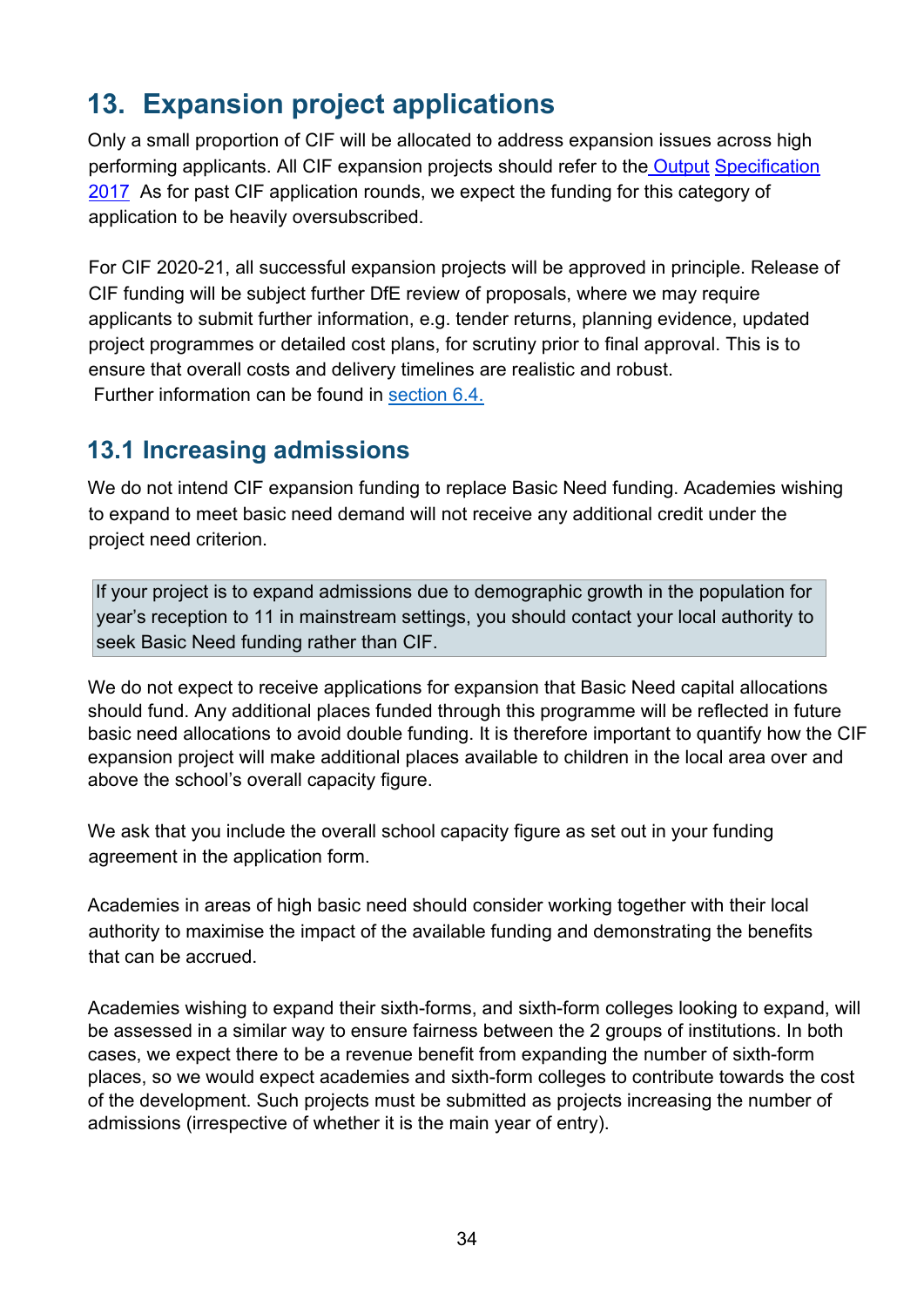# <span id="page-34-0"></span>**13.2 Significant change**

Academy Trusts are required to submit a significant change application to their Regional Schools Commissioner (RSC) where they are making a significant expansion which increases the overall building capacity of the academy. You will need significant change approval from your RSC for your CIF project to be successful in getting funding. RSC approval must be achieved by March 2020, so it is important that you submit your significant change application in parallel with your CIF application.

You should check whether your CIF expansion application requires the significant change process by reviewing the [significant change guidance.](https://www.gov.uk/government/publications/making-significant-changes-to-an-existing-academy) The guidance sets out examples of significant changes that require approval and explains the application process. If your expansion project does not require RSC approval it is likely to be a small expansion and may not demonstrate value for money in terms of project costs.

The RSC approval of any significant change expansion cases that are dependent on securing CIF funding for their delivery will be conditional. RSC approval is normally a requirement for CIF expansion projects but this does not guarantee that the CIF application will be successful.

#### **A CIF project that would otherwise have been successful but does not have RSC significant change approval by the time we are ready to announce the CIF outcomes will be unsuccessful.**

Alongside the case for the expansion, academies still need to provide strong evidence to demonstrate their ability to deliver the proposed capital project through the CIF application process. The case put forward to the RSC for significant change is not considered as part of the CIF process.

If approved, you should also make the required changes to your PAN and admissions policies in time for the completion of the capital project so that your full increase in capacity is promptly available to pupils in your area. You will also need to ensure your funding agreement is adjusted to reflect the increase in capacity.

Other establishments that are not academy trusts are not required to submit a significant change application.

### <span id="page-34-1"></span>**13.3 Non-diocesan VA schools**

Non-diocesan VA schools must go through the relevant process to gain approval for the proposed increase in capacity/enlargement of premises. LAs are responsible for proposing and making decisions on proposals to expand LA maintained schools that meet the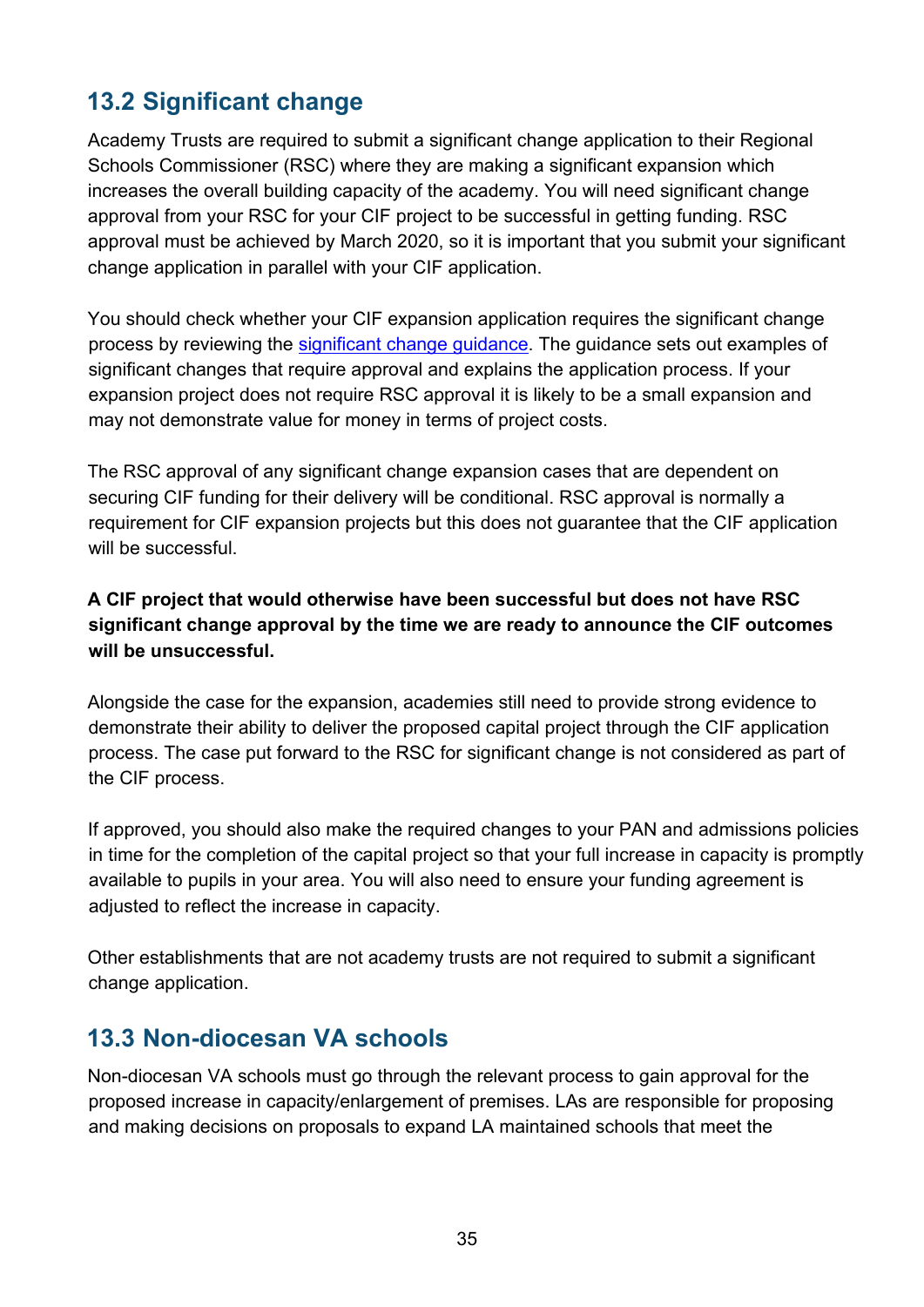statutory threshold, subject to following the statutory process set out in the Making [significant changes \('prescribed alterations'\) to maintained schools](https://assets.publishing.service.gov.uk/government/uploads/system/uploads/attachment_data/file/756572/Maintained_schools_prescribed_alterations_guidance.pdf)

### <span id="page-35-0"></span>**13.4 Post-16 expansion**

Other establishments that are not academy trusts who are applying for CIF funding to expand their Post-16 provision will need to demonstrate that their project is not adding to the Post 16 surplus of places that is prevalent in some local areas. These applications will be reviewed to ensure there is evidence of need for additional Post 16 places in the local area and the availability and a need for the type of provision proposed.

# <span id="page-35-1"></span>**13.5 Growth and demand**

For all expansion projects, you need to input historic, existing and projected annual data for growth and demand for the education establishment on the [CIF portal](https://efadatacollections.education.gov.uk/sites/CIF/Pages/passwordreminder.aspx) application page.

If you omit accurate growth and demand data from an expansion project application, this will make it harder to assess and may cost you valuable marks.

#### **13.5.1 Growth data**

Growth data must cover a 7-year period from 2019-20 to 2025-26 and this should correlate with your business plan.

You need to provide the following information, both with and without the proposed project, in order to demonstrate its anticipated benefits:

- number(s) of places specified in your funding agreement (on occasion, funding agreements will include more than one number e.g. if separate numbers of places are included for sixth-form or SEN unit places)
- gross internal floor area (GIFA) of the whole school  $(m^2)$  and how this relates to the recommended area contained within [Building Bulletin 103](https://www.gov.uk/government/publications/mainstream-schools-area-guidelines) [o](https://www.gov.uk/government/publications/mainstream-schools-area-guidelines)r [104](https://www.gov.uk/government/publications/send-and-alternative-provision-area-guidelines) as appropriate. Make sure you explain any significant differences in the application.
- number of pupils on roll (NOR), as applicable for the age range of the education establishment
- published admission number (PAN)
- admission year 12 (post-16 only)

#### **13.5.2 Demand data**

We also request the following mandatory annual data on demand over a 4-year period: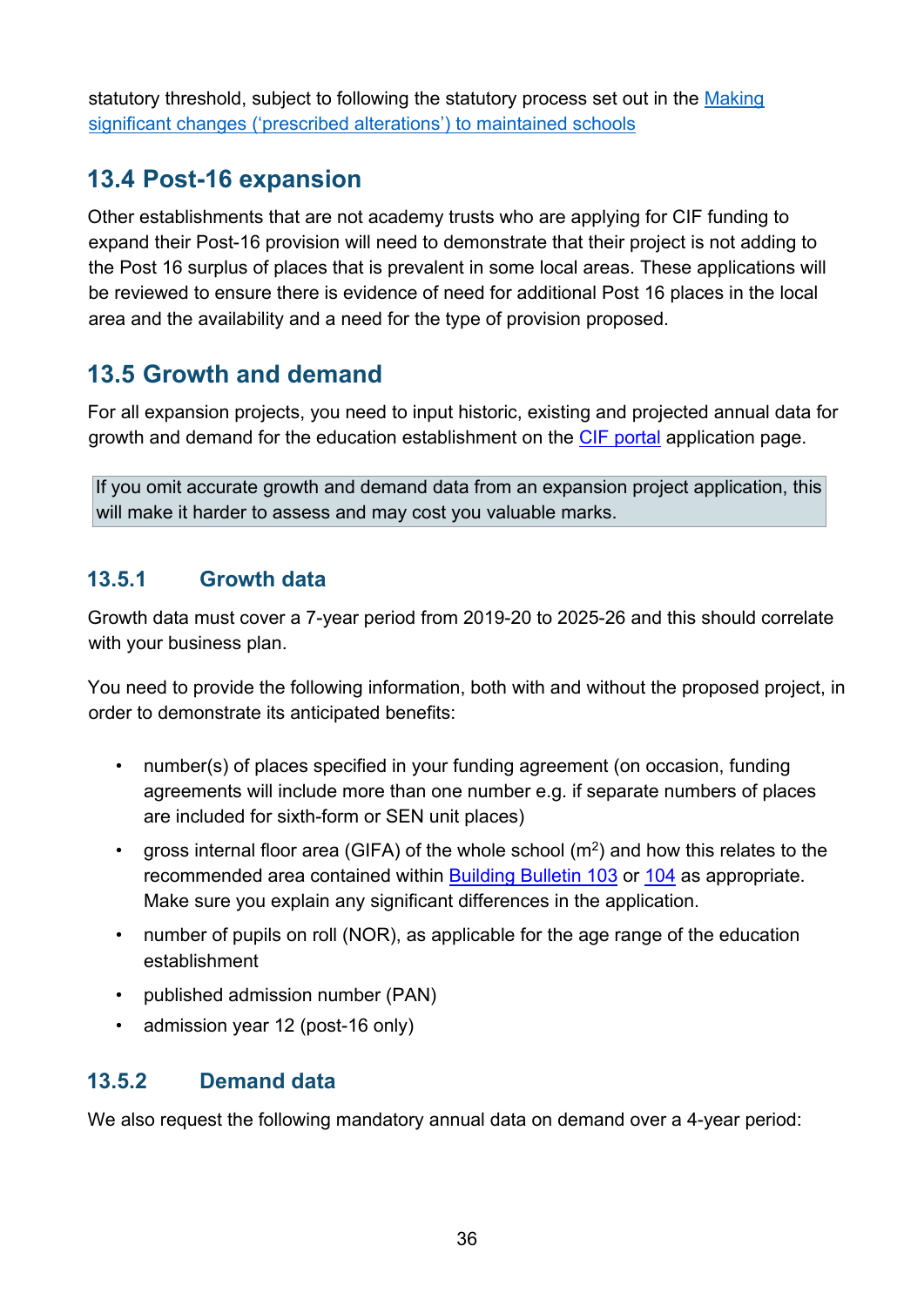- numbers of first or second choice applications
- total admissions (following appeals) in main year of entry (aged 4-16)
- applications in year 12 (post 16 only)
- year 12 admittances in main year of application
- applications in main year of entry assessment of project need for expansion projects

#### **13.5.3 Net capacity**

You should complete the table on existing and forecast capacity and refer in your application to the change in the net capacity because of the proposed project by confirming the number of additional places that created by the project over and above the number(s) in your (current) funding agreement. You can provide a further explanation of changes in capacity in the text box 'general remarks about demand'.

This also applies if the project is to address overcrowding and where you do not expect there to be an increase in the NOR. The only circumstances where the net capacity is unlikely to change is if the project is to provide additional non-teaching support space such as dining facilities.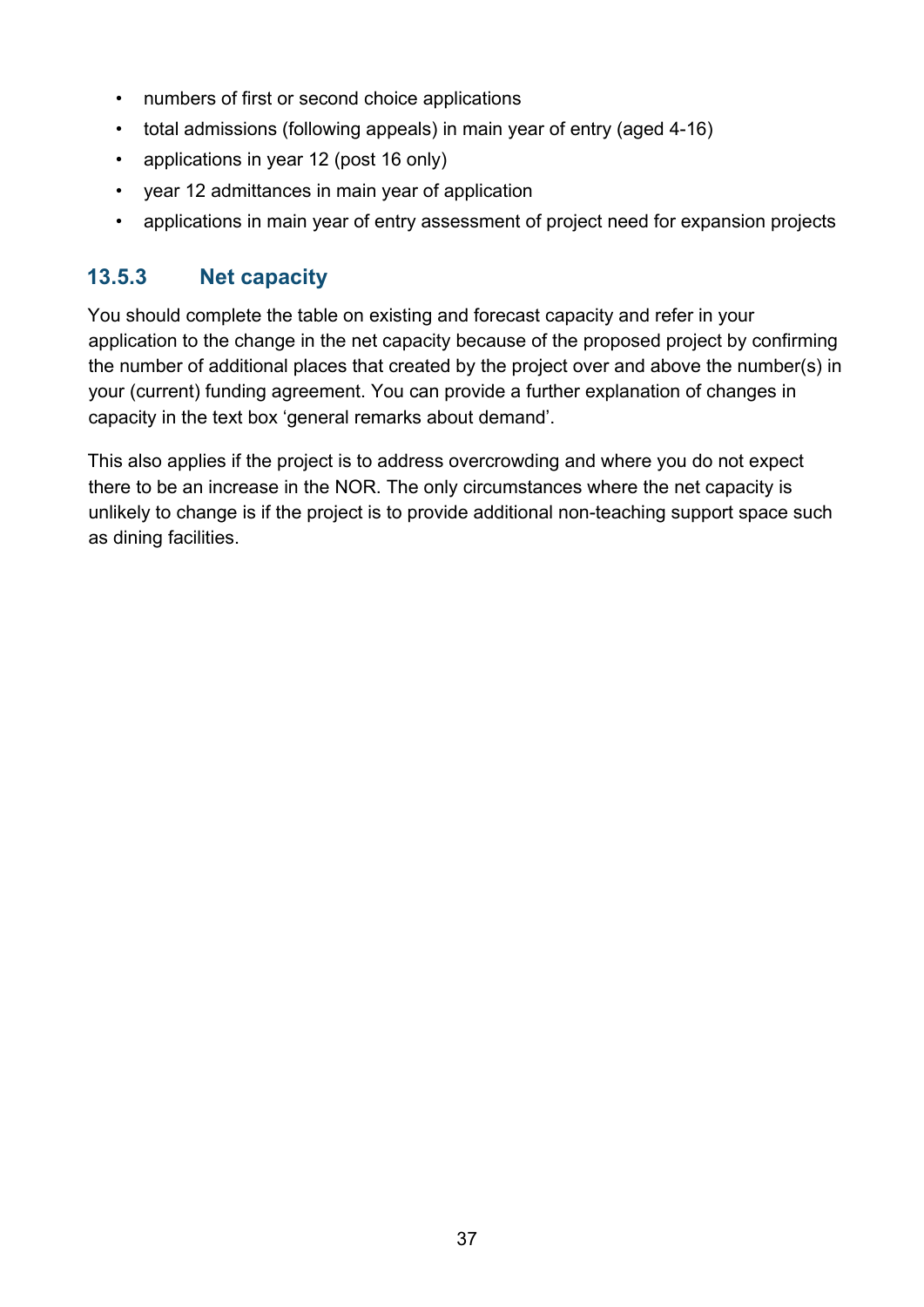# <span id="page-37-0"></span>**14. Assessment of project need for expansion projects**

We weight project need for expansion projects to account for 60% of the total score. Evidence should ideally include:

- Ofsted or other reports on impact of facilities on teaching and learning
- demand data, independent evidence of overcrowding
- explanation or evidence of any exceptional circumstances relating to capacity constraints that need to be taken into account

We will take into account the proportion of schools' pupils who are from a disadvantaged background when we assess the need for expansion that create additional places. This is to support the creation of new places in high performing schools with a high relative proportion of disadvantaged pupils. For added places projects, we will also assess cost per place.

Evidence should also include:

- subject to the size and scale of the project; an extract of CDC/PDS survey, an independent condition survey/consultant report or detailed survey and specialist reports
- photographs
- letters about compliance e.g. fire officers or electrical engineers

We will use the results from the June 2019 School Capacity Survey data on demand for places, admission numbers and the specific overcrowding consequences to inform the project need criteria scores.

| Sub-criteria                                                  | <b>Scoring</b>                                                                                                                                                               |
|---------------------------------------------------------------|------------------------------------------------------------------------------------------------------------------------------------------------------------------------------|
| Popularity/demand<br>For overcrowding                         | To score maximum marks there needs to be a very high demand and<br>for overcrowding projects independent evidence of the impact of<br>overcrowding.                          |
| projects this includes:<br>severity of<br>overcrowding issues | For academies demand is based on % 1st and 2nd preferences of PAN<br>For Post 16 establishments and special schools – number of<br>applications compared to available places |
|                                                               | You will score 0 if there is low demand (preferences less than 110% of<br>PAN) and no evidence of overcrowding.                                                              |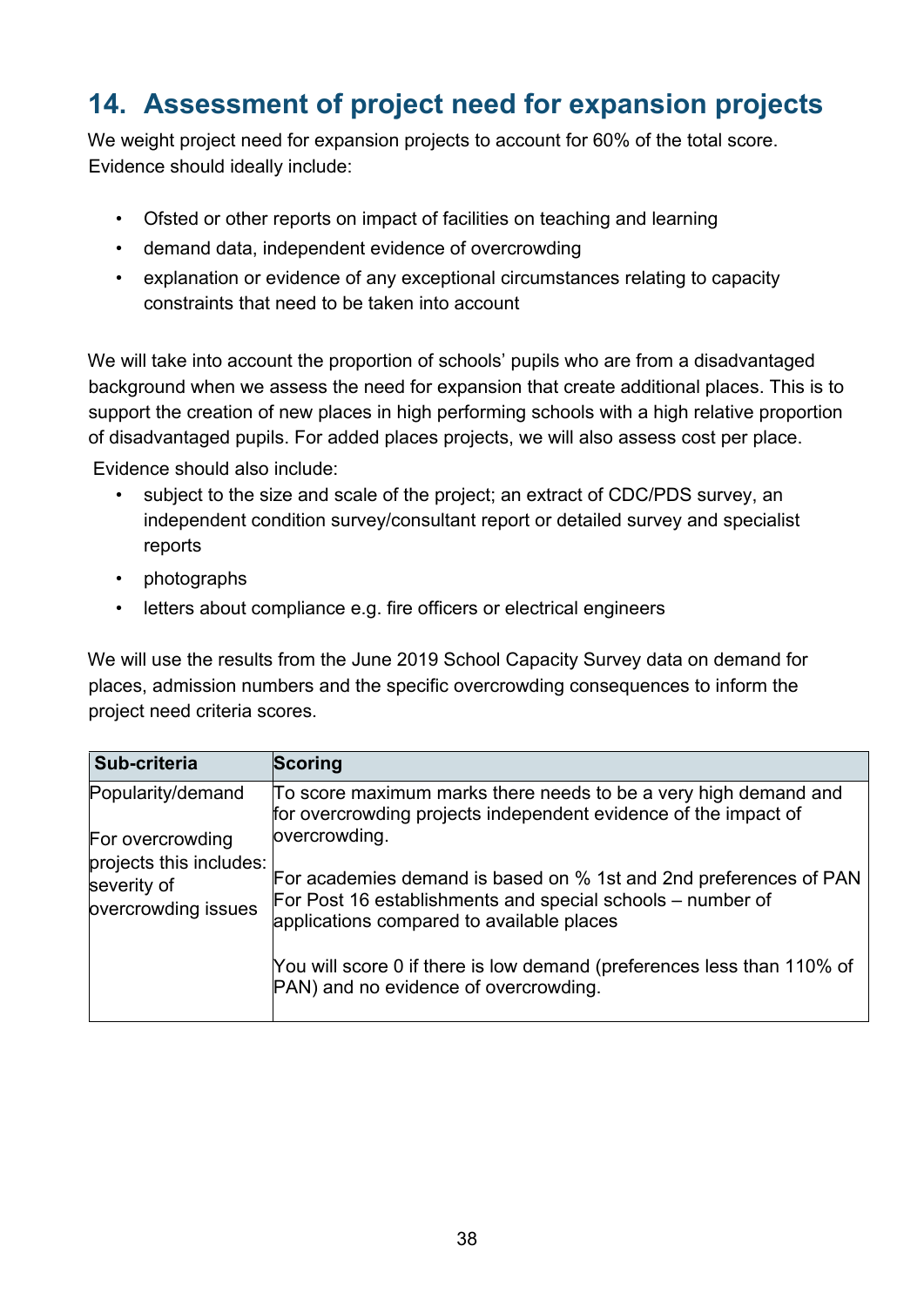| Sub-criteria         | Scoring                                                                                                                                                                                                                                                                               |
|----------------------|---------------------------------------------------------------------------------------------------------------------------------------------------------------------------------------------------------------------------------------------------------------------------------------|
| Performance          | To score maximum marks the school or college needs to be Ofsted<br>outstanding and have attainment and progress at or above the national<br>average.                                                                                                                                  |
|                      | Special schools will be assessed on Ofsted outcomes only.                                                                                                                                                                                                                             |
|                      | For Post 16 establishments, Ofsted outcomes plus the relevant<br>performance data                                                                                                                                                                                                     |
|                      | You will score low marks where Ofsted results are good but where<br>attainment and progress are below the national average or the school is<br>below Ofsted good.                                                                                                                     |
| Capacity constraints | To score maximum marks there needs to be a severe shortage of<br>capacity                                                                                                                                                                                                             |
|                      | For academies this will be based on the funding agreement, net<br>capacity data and current Number on Role (NOR).<br>For special schools, Get Information about Schools (GIAS) data<br>For Post-16 establishments, Independent Learning Record(ILR) Full<br>Time Education (FTE) data |
|                      | You will score low marks where there is only a small shortage of<br>capacity.                                                                                                                                                                                                         |
|                      | For added places projects:<br>Academies: we will take into account the anticipated funding agreement<br>number(s) and NOR when the project is complete and all year groups<br>are full.<br>Post 16: ILR FTE plus growth figure<br>Special Schools: GIAS data plus growth figure       |
| Deprivation          | To score maximum marks you will have a high relative proportion of<br>pupils from a disadvantaged background                                                                                                                                                                          |
|                      | For academies according to Ever 6 FSM and IDACI measures                                                                                                                                                                                                                              |
|                      | For Post 16 establishments: IDACI measures.                                                                                                                                                                                                                                           |
|                      | Special schools: Ever 6 FSM and IDACI measures                                                                                                                                                                                                                                        |
|                      | You will score low marks where you have a low relative proportion of<br>pupils from a disadvantaged background.                                                                                                                                                                       |
|                      | Toble 7: Droject Need cooring for expension projects                                                                                                                                                                                                                                  |

#### **Table 7: Project Need scoring for expansion projects**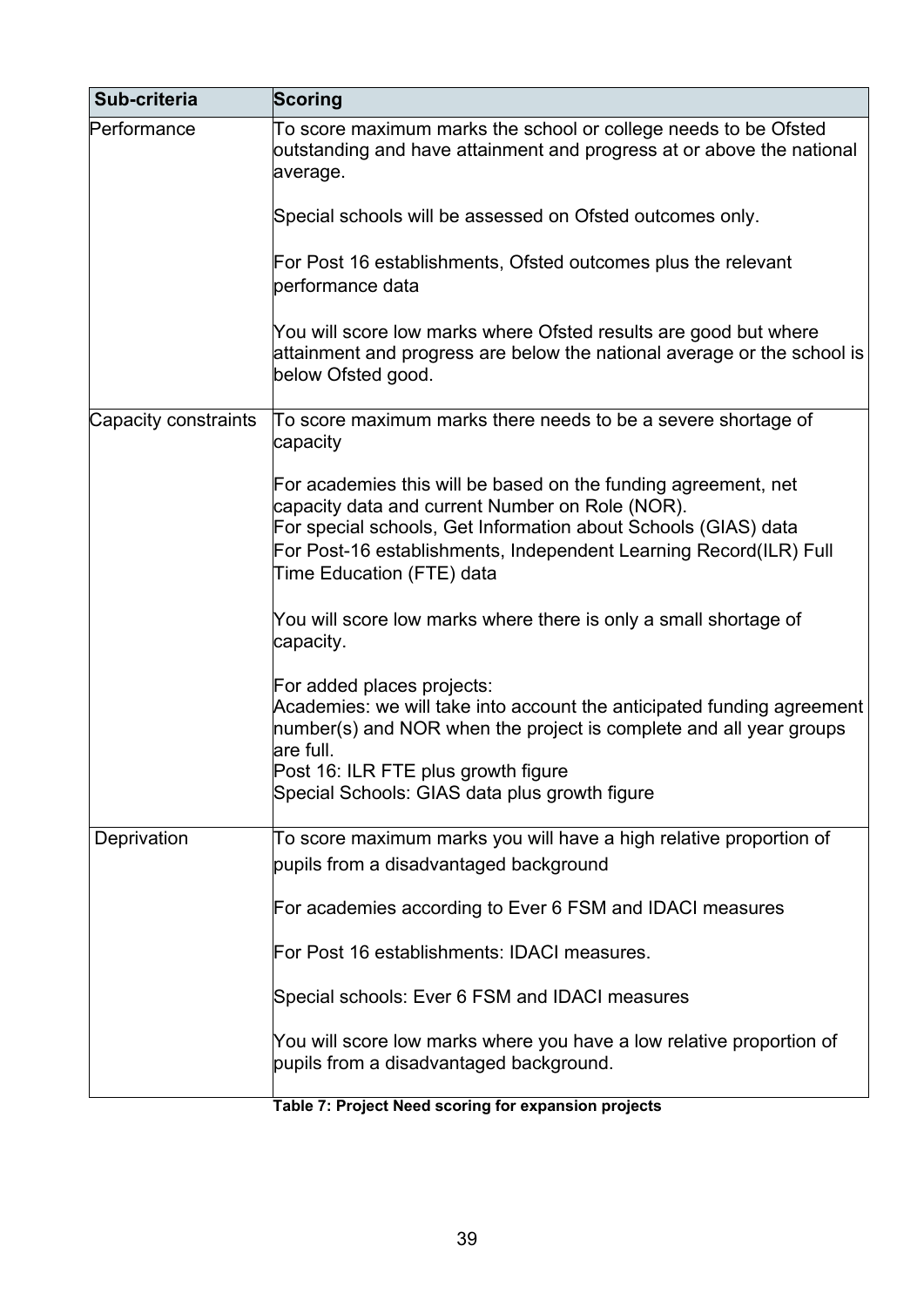# <span id="page-39-0"></span>**15. Project planning – all projects**

Project planning is marked out of 15 for all projects and contributes 15% of the total score.

Assessors must be able to see that the proposed solution appropriately addresses the nature, extent and urgency of the need evidenced, and that applicants have the ability to deliver the solution. You must be able to show that projects are planned appropriately and realistically, taking account of potential risks.

| Sub-criteria                   | <b>Scoring</b>                                                                                                                                                                                                                          |
|--------------------------------|-----------------------------------------------------------------------------------------------------------------------------------------------------------------------------------------------------------------------------------------|
| Appropriateness of<br>solution | To score maximum marks the highest need issues should be prioritised<br>and a costed options appraisal with quantified benefits that supports the<br>solution provided.                                                                 |
|                                | Where the project is a small project there should be an appropriately<br>scaled options appraisal to support the solution.<br>You will score low marks where low priority issues are included and if<br>there is no options appraisal.  |
| Timescales                     | To score maximum marks, readiness milestones (e.g., planning<br>approval) need to be complete by March 2020 and the project delivery<br>timescale must be appropriate to the scale of the project.                                      |
|                                | We expect smaller projects to be delivered within the 2020-21 financial<br>year and larger projects by the end of 2021-22 financial year.                                                                                               |
|                                | You will score low marks if there are concerns with deliverability to the<br>timescale, given the scale and nature of the project, or where it is clear<br>that readiness milestones would not be complete until after January<br>2020. |
| <b>Delivery Plan</b>           | To score maximum marks, a realistic delivery plan for the project size<br>supported by appropriate evidence should be submitted and there<br>needs to be good consideration and mitigation of risk.                                     |
|                                | You will score low marks where there are concerns over the ability to<br>deliver the project and/or it lacks a sufficiently detailed delivery plan or<br>risk register for the size of the project.                                     |

**Table 8: Project Planning scoring for all projects**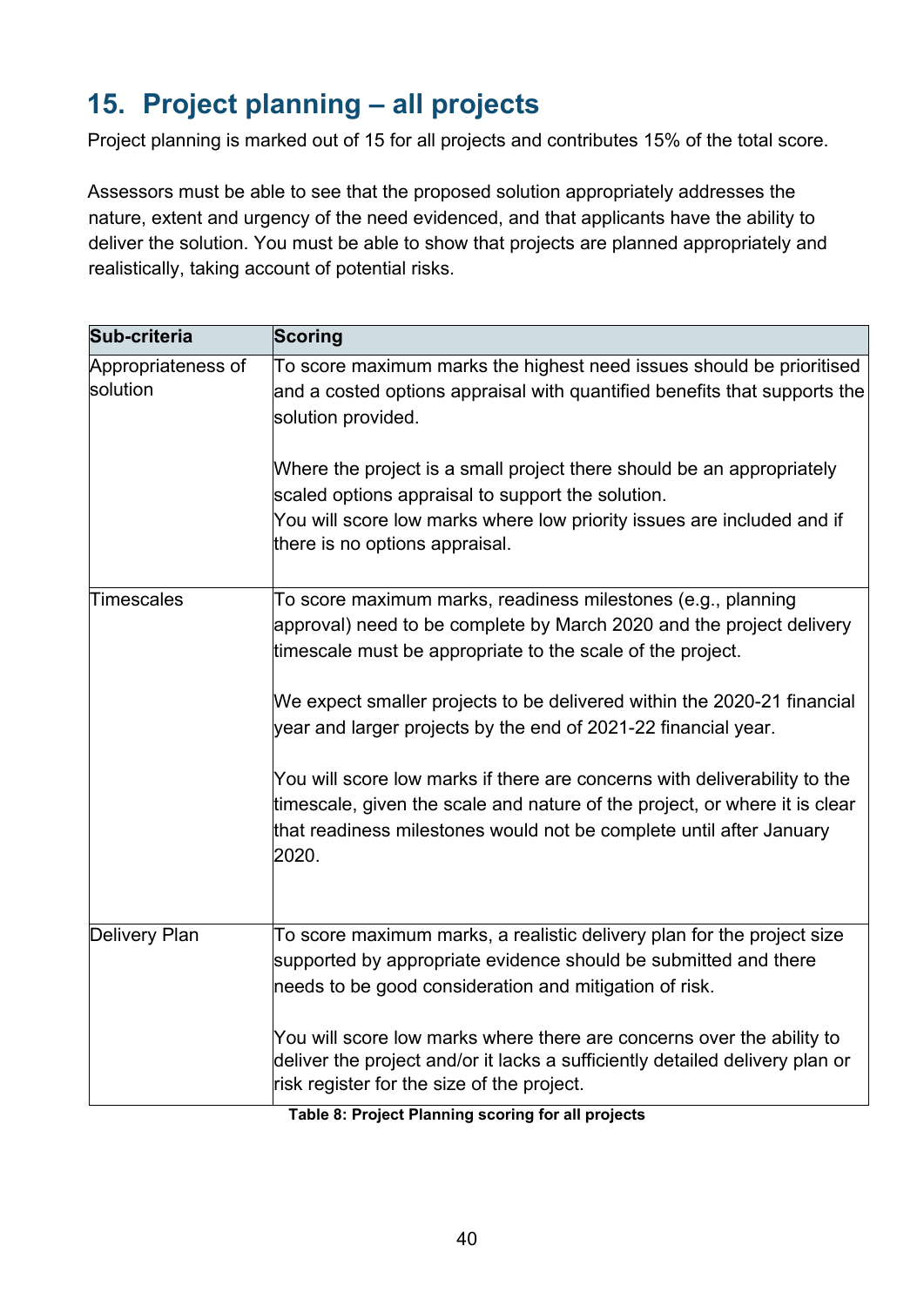Evidence should ideally include (subject to the size and scale of the project):

- quantification of other options/ options appraisal
- milestones chart / a detailed programme plan or Gantt chart
- quantification of benefits
- a comprehensive risk assessment with mitigations
- evidence of prioritisation
- master planning for the site and a business plan
- project context for wider site
- pre-planning advice or any planning evidence
- or all of the above in a feasibility study

We expect to see greater levels of details for large, high value projects. There is further information on conducting a feasibility study at Annex B.

It is your responsibility to consult your local planning authority to check if planning permission is required before applying to CIF. The application should indicate clearly whether or not planning permission is required and whether it has been confirmed with the local planning authority.

If you are an academy with a CIF project that impacts on school land, it is likely to require a separate consent of the Secretary of State via a land transaction application. For example, the acquisition or sale of a freehold or leasehold interest in land or buildings; change of use of playing field land when expanding the school building footprint; or if you are relocating utilities that involves the grant of easements over school land and/or the grant of a new lease or variation of an existing lease will all require a separate application for Secretary of State consent.

Approval of a CIF application does not provide or imply Secretary of State approval for any land transaction required to deliver the approved project. The relevant guidance will assist you in determining whether a separate approval is required and is located [here.](https://www.gov.uk/guidance/school-land-and-property-protection-transfer-and-disposal) The application form(s) and associated property information notes to enable your land transaction application to be made are located [here.](https://www.gov.uk/government/publications/academy-property-transactions-advice-and-forms) The CIF approved project cannot proceed until the separate consent of the Secretary of State is obtained to any land transaction.

If the application relates to a proposed expansion that would increase the school's capacity, you will need to seek separate DfE approval by following the [significant change pr](https://www.gov.uk/government/publications/making-significant-changes-to-an-existing-academy)ocess. This ensures that sufficient consultation of interested parties has taken place. Please note that if you need significant change approval this will be a condition for the success of your CIF project and must be achieved by March 2020.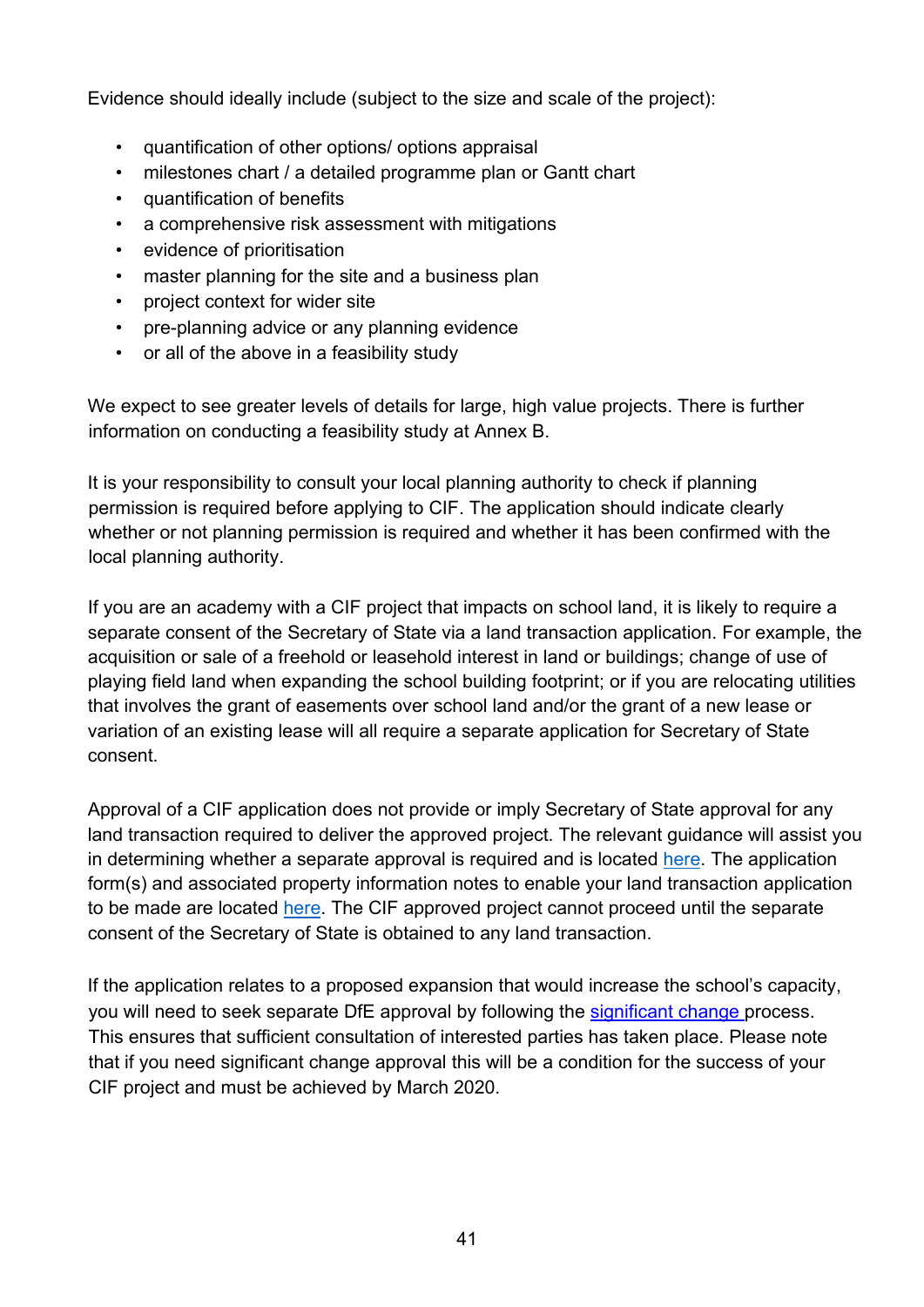# <span id="page-41-0"></span>**16. Project cost - all projects**

We expect all projects to show they are costed appropriately and respond to the project need. The cost section contributes 25% of the total score. We also expect that all project costs are within an appropriate cost range for the type of works proposed. For new build projects we will check that the cost per square metre is within an acceptable range, taking into account abnormal factors.

We reserve the right to reject applications that score very low marks in the Overall Costs criterion (see below), regardless of how they perform against other criteria.

| Sub-criteria                      | <b>Scoring</b>                                                                                                                                                                              |
|-----------------------------------|---------------------------------------------------------------------------------------------------------------------------------------------------------------------------------------------|
| Overall costs                     | To score maximum marks there should be a clear scope with overall cost<br>below expectations/industry benchmarks.                                                                           |
|                                   | All cost elements should appear reasonable and where there are<br>'abnormals' or high costs they are clearly justified.                                                                     |
|                                   | You will score low marks where the level of costs are above expectations<br>with no clear justification e.g. excessive professional fees, allowances and<br>contingency.                    |
|                                   | DfE will look at the cost per place for added place expansion projects and<br>will expect these to meet industry benchmarks unless you provide clear<br>justification.                      |
|                                   | Cost certainty To score maximum marks, tenders/quotes should be thorough and well<br>evidenced, with fixed prices and in line with the expectations relative to the<br>size of the project. |
|                                   | You will score low marks where there is no evidence of tenders/quotes<br>attached to the application or they are inadequate for the size of the project.                                    |
| Funding<br>sources and<br>savings | To score maximum marks there will be a significant (and affordable)<br>contribution from other sources or via a Salix and/or CIF loan.                                                      |
|                                   | <b>Please note:</b> VA schools will only score in this sub-criterion if they provide<br>more than 10% of the project value.                                                                 |
|                                   | Where appropriate, there will be evidence of achievable and quantified<br>revenue or future capital savings.                                                                                |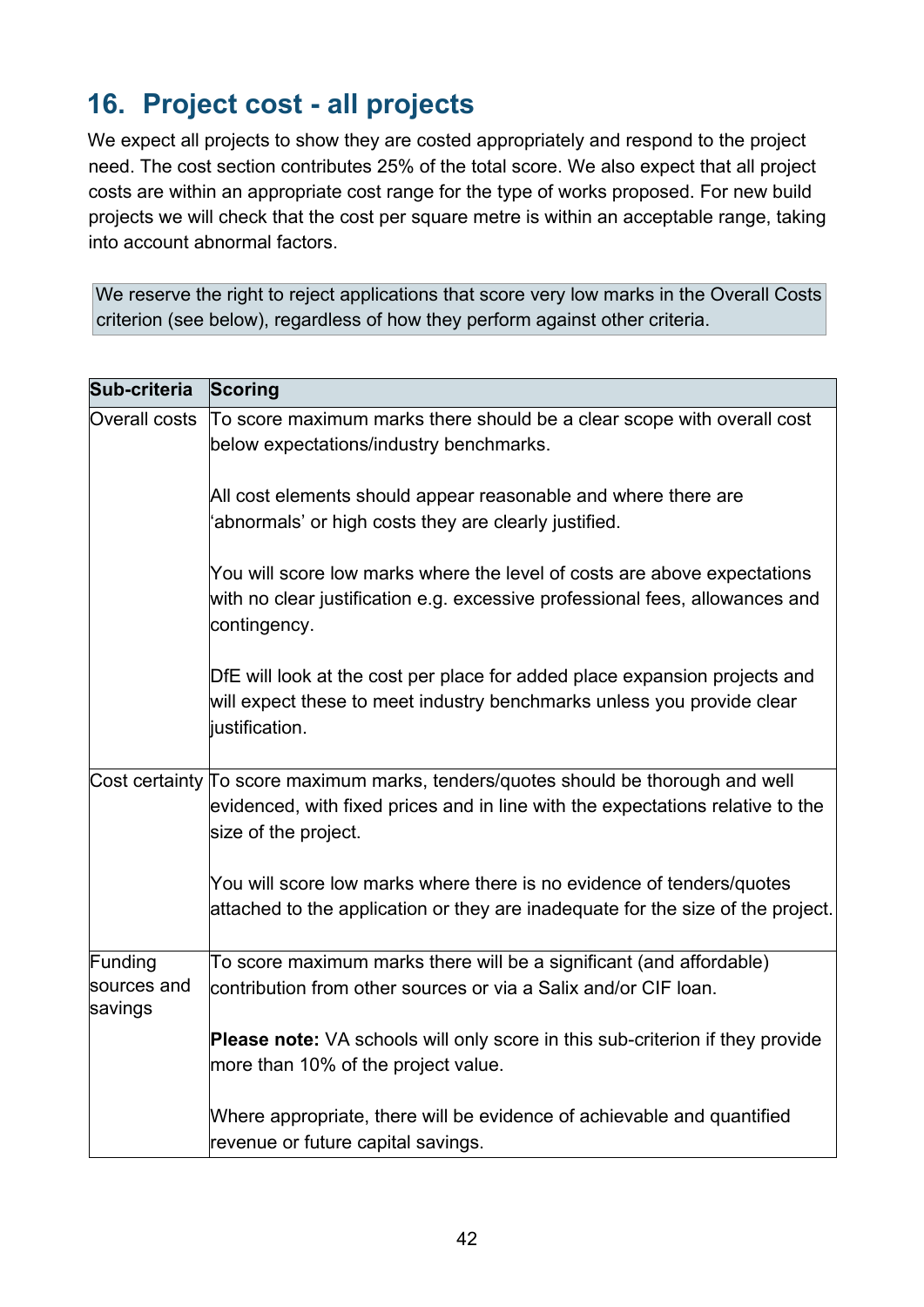| Sub-criteria | Scoring                                                                        |  |  |  |
|--------------|--------------------------------------------------------------------------------|--|--|--|
|              | The funding sources and savings score is calculated by first adding the        |  |  |  |
|              | value of any loans requested to the value of any reserves or contributions.    |  |  |  |
|              | The combined value as a percentage against the total project cost will         |  |  |  |
|              | generate a score as set out in the bandings in the table below.                |  |  |  |
|              | <b>Example:</b> a project of £1,800,000 has contributed £160,000. This is less |  |  |  |
|              | than 10% of the total project cost, but will score 5 points because the        |  |  |  |
|              | contribution is over the £150,000 threshold.                                   |  |  |  |

#### **Table 9: Cost scoring for all projects**

| <b>Points</b>  | <b>Project cost</b><br>under £100,000 | <b>Project cost between</b><br>£100,000 to £1m                                                                                | <b>Project cost</b><br>over £1m | <b>Threshold value</b> |
|----------------|---------------------------------------|-------------------------------------------------------------------------------------------------------------------------------|---------------------------------|------------------------|
| $\mathbf 0$    | <b>Under 2.5%</b>                     | Under 2%                                                                                                                      | Under 1%                        |                        |
|                | 2.5% to 5%                            | 2% to 5%                                                                                                                      | 1% to 3%                        | £15,000                |
| $\overline{2}$ | 5% to 10%                             | 5% to 7.5%                                                                                                                    | 3% to 5%                        | £50,000                |
| 3              | 10% to 15%                            | 7.5% to 10%                                                                                                                   | 5% to 7.5%                      | £75,000                |
| 4              | 15% to 25%                            | 10% to 15%                                                                                                                    | 7.5% to 10%                     | £120,000               |
| 5              | over 25%                              | over 15%<br>The ball of Alberta and the contract and construction of the second contract of the second contract of the second | over 10%                        | £150,000               |

**Table 10: funding sources and savings**

Evidence 'should' include (subject to the size and scale of the project)

- cost plan (breakdown of costs) appropriate to the size and scale of the project
- hard copies of quotes/estimates/a summary of any tender exercise attached as part of evidence
- cash flow forecast (where appropriate)
- details of procurement route
- market testing to demonstrate additional/abnormal costs, where appropriate
- details or evidence of any savings being made
- letters of funding commitment from other sources (if applicable)

Cost of works will vary significantly from site to site due to local economic variances, site features (e.g. presence of asbestos), planning constraints and project specification/scope. Assessors will refer to industry standards and experience to consider whether the levels of costs are appropriate.

Any cost overruns will be at the expense of the provider, although an appropriate level of contingency funding is permitted. Where local conditions may lead to costs outside of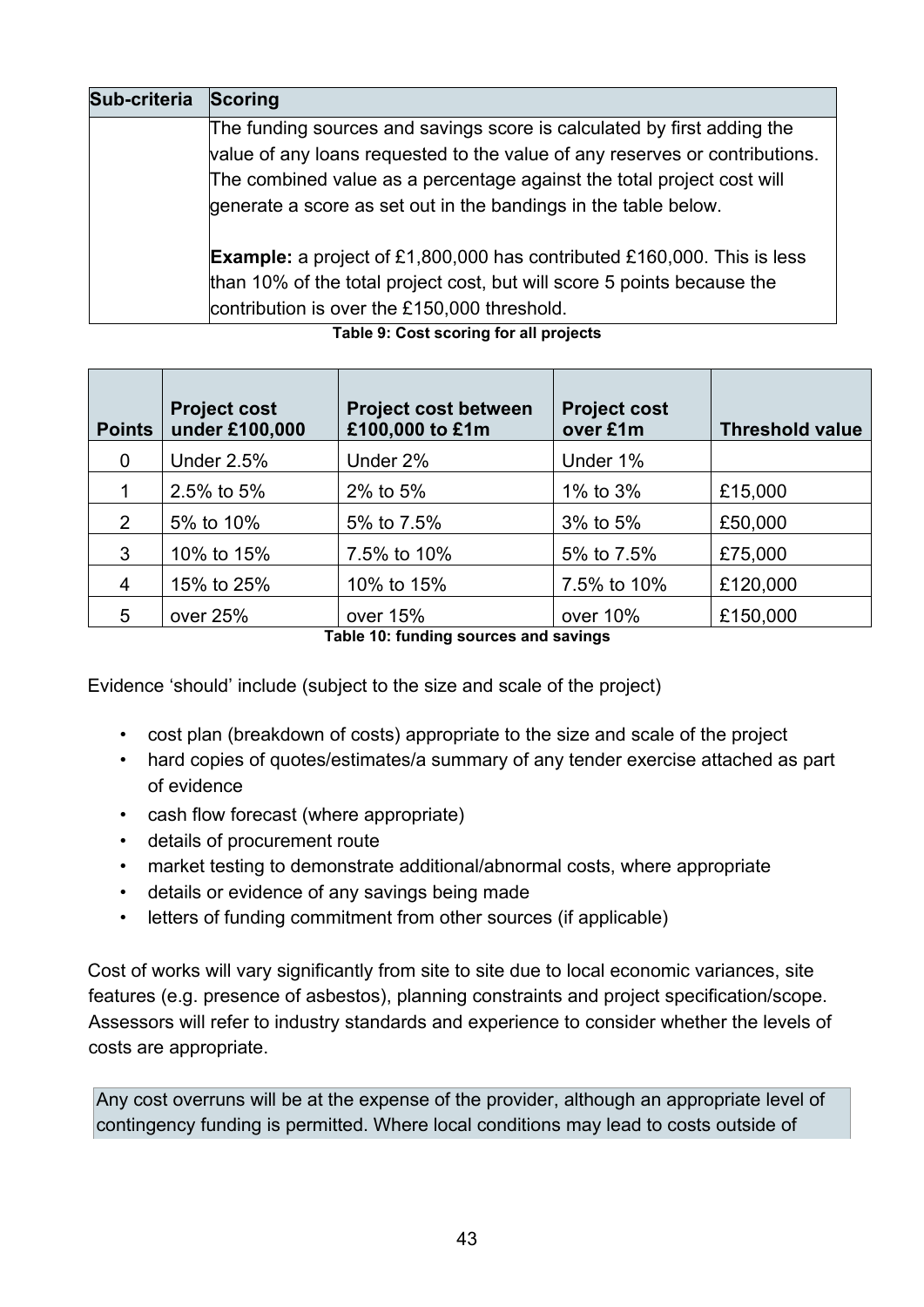industry benchmarks you must clearly explain why this is the application and provide supporting evidence.

Cost plans should take account of the proposed risk of price increases and local economic conditions. Cost plans should also be realistic about the level of professional fees, allowances and contingency. This should be appropriate to the scale and type of the project, and the level of work already undertaken to establish price certainty.

### <span id="page-43-0"></span>**16.1 Procurement**

Applicants may choose their own procurement route to secure best value for money.

The [DfE School Buildings Construction Framework](https://www.gov.uk/government/publications/school-buildings-construction-framework/construction-framework-handbook) is available for applicants to use and we strongly recommend that all applicants explore this procurement route as part of their project development. For high value and expansion projects, we may ask you to use our framework as a condition of funding.

The ESFA framework contains pre-selected contractors across 12 regional lots. It is aimed at individual school projects, both new build and refurbishment, and has the capacity to deliver elemental works. This framework may be appropriate for a number of different types of projects, particularly medium sized projects with a cost in excess of £1m.

There is no obligation to complete a tender exercise before submitting a CIF bid but you should set out your planned procurement route and demonstrate how you plan to achieve value for money. However, projects that have tenders in place if successful will score higher in the Project Delivery criterion.

### <span id="page-43-1"></span>**16.2 VAT**

We expect academies to exclude VAT from all project costs in their CIF application. However, the trust must seek advice and if VAT is payable on their project (for example, where community use of a sports facility creates a liability), then they must include the VAT on the application form.

Sixth-form colleges and VA schools must include VAT in the project cost regardless of project type, other schools or their funding bodies have access to VAT refund schemes, Sixth-form colleges and VA schools do not.

### <span id="page-43-2"></span>**16.3 Professional fees**

You may choose to appoint technical advisers to help you develop and deliver the project. The fees charged by advisers must be appropriate to the type and scale of the project and we expect you to challenge technical advisers on fees where appropriate.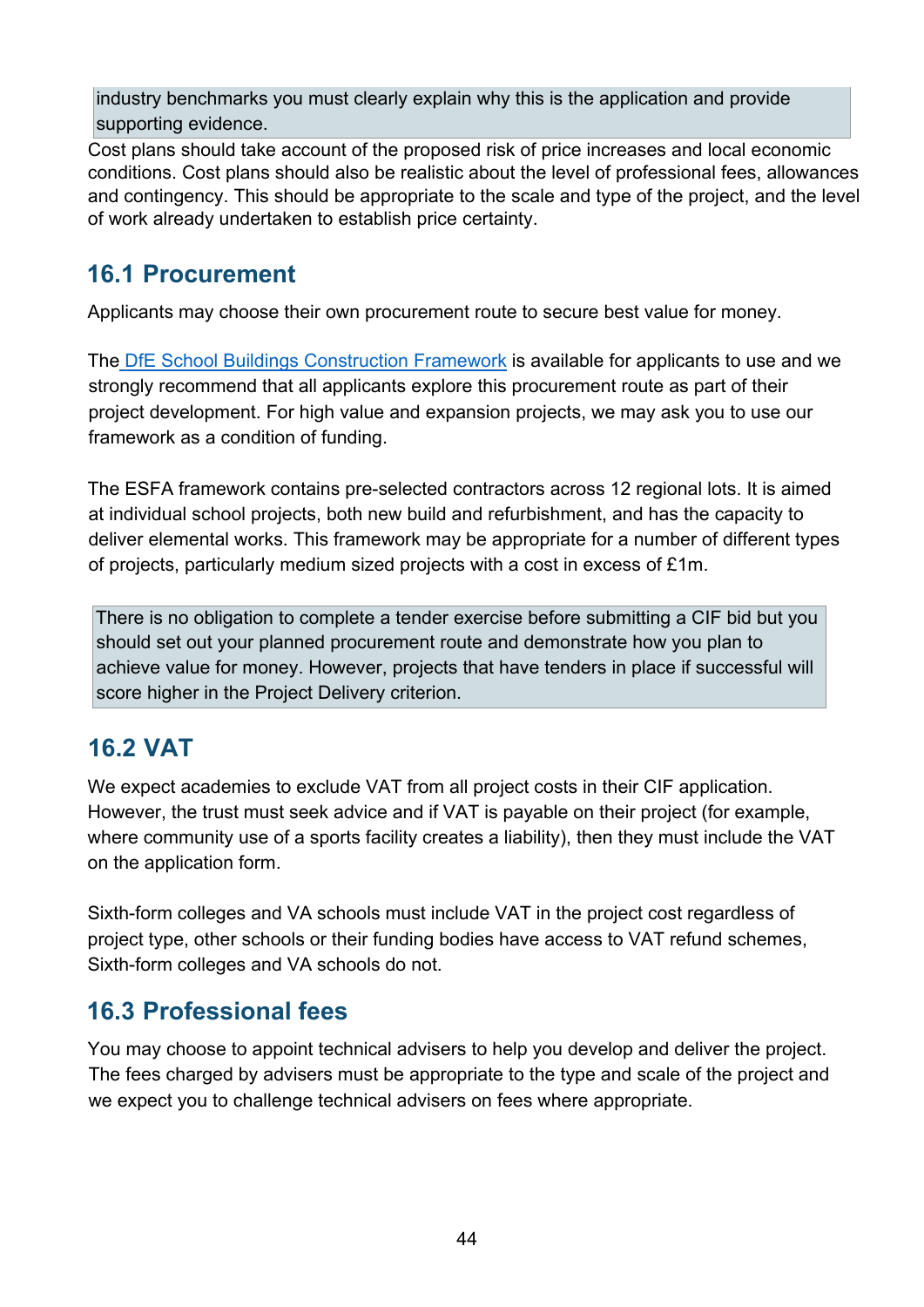The majority of CIF projects are for straightforward, single issue, lower value works. Percentage fees are not necessarily appropriate for this type of work and if used, we do not expect these to be above 10% of the total project value. For larger projects, the technical complexity of the works may justify slightly higher fees to cover additional surveys required to ensure that all the risks and ground conditions have been taken into account, but this must be justified in the application.

This year in the application form we ask for more detail on what aspects of the application you have sought professional advice for, including surveys, feasibility studies and bid writing.

If the fees are disproportionate to the work involved, your application is likely to be unsuccessful.

# <span id="page-44-0"></span>**16.4 Loans**

There are 2 types of loans available to applicants through CIF:

- Energy Efficiency Salix Loans
- CIF Loans

You can take out a loan for all or part of the project costs to demonstrate commitment to the proposed scheme and can choose the type of loan, the size of loan, and the timescale over which you want to repay it. Additional points are available during assessment for taking out a loan.

There is no obligation to take out a loan as part of the overall funding package. Applicants should consider carefully what is most appropriate for their academy or college. Any loan should be realistic and affordable for the trust and the information provided will be checked.

Applications for CIF loans and energy efficiency Salix loans are made within the CIF application form. Further information, including interest rates and typical repayments, are in in **Annex A**.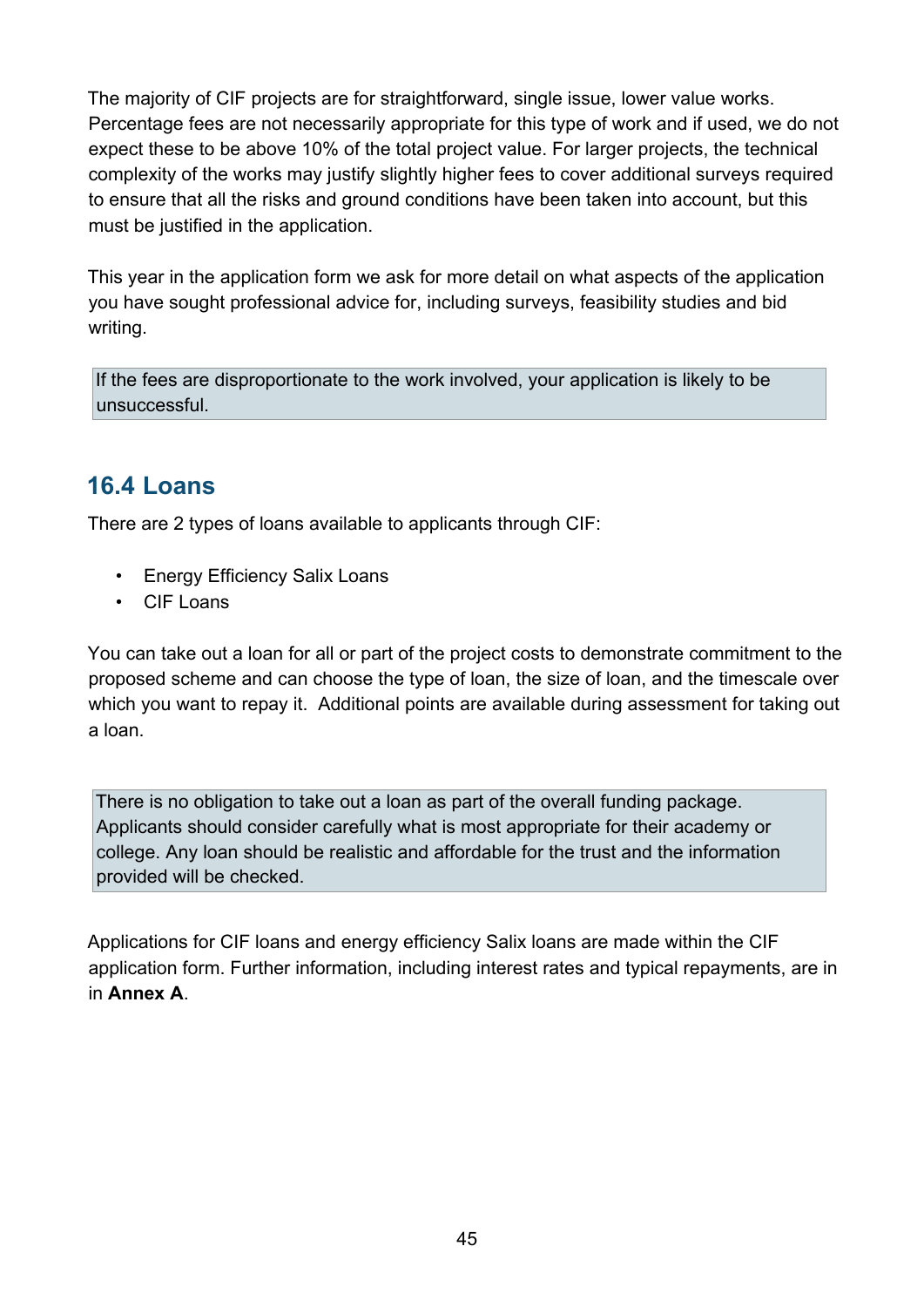# <span id="page-45-0"></span>**Annex A: Loans**

Applications for CIF or energy efficiency Salix loans are made within the CIF application form on the [CIF online portal.](https://efadatacollections.education.gov.uk/sites/CIF/Pages/welcome.aspx) 

Academies, sixth-form colleges and VA schools who choose to apply for a loan will be eligible for additional points under the Project Cost criterion than if they had applied for their project to be funded through grant alone. However, the overriding element of any application is project need.

Assessment under this section will be based on the ratio of loan to grant. For example, a project funded 100% by a loan will see a greater increase in score than a project funded 30% to loan and 70% grant or for energy efficiency Salix Loans.

In keeping with our principles of equality for academies with the maintained sector, we provide CIF loans at Public Works Loan Board rates of interest. These rates are the same that local authorities can access to invest in their schools. The interest rates that will be used for the programme are set out below and a [loan calculator](https://www.gov.uk/guidance/condition-improvement-fund) [i](https://www.gov.uk/guidance/condition-improvement-fund)s available.

| <b>Duration of loan</b><br>(years) | Interest rate<br>(% ) | Total repayable<br>on a loan of<br>£100k | Annual<br>repayments<br>over period of<br><b>loan</b> |
|------------------------------------|-----------------------|------------------------------------------|-------------------------------------------------------|
| $\mathcal{P}$                      | 2.49%                 | £103,750.31                              | £51,875.15                                            |
| 3                                  | 2.42%                 | £104,878.57                              | £34,959.52                                            |
| $\overline{4}$                     | 2.36%                 | £105,968.80                              | £26,492.20                                            |
| 5                                  | 2.31%                 | £107,035.48                              | £21,407.10                                            |
| 6                                  | 2.28%                 | £108,129.87                              | £18,021.65                                            |
| 7                                  | 2.25%                 | £109,200.17                              | £15,600.02                                            |
| 8                                  | 2.23%                 | £110,293.07                              | £13,786.63                                            |
| 9                                  | 2.22%                 | £111,424.75                              | £12,380.53                                            |
| 10                                 | 2.22%                 | £112,611.82                              | £11,261.18                                            |

**Table 11: Public Works Loan Board rates example**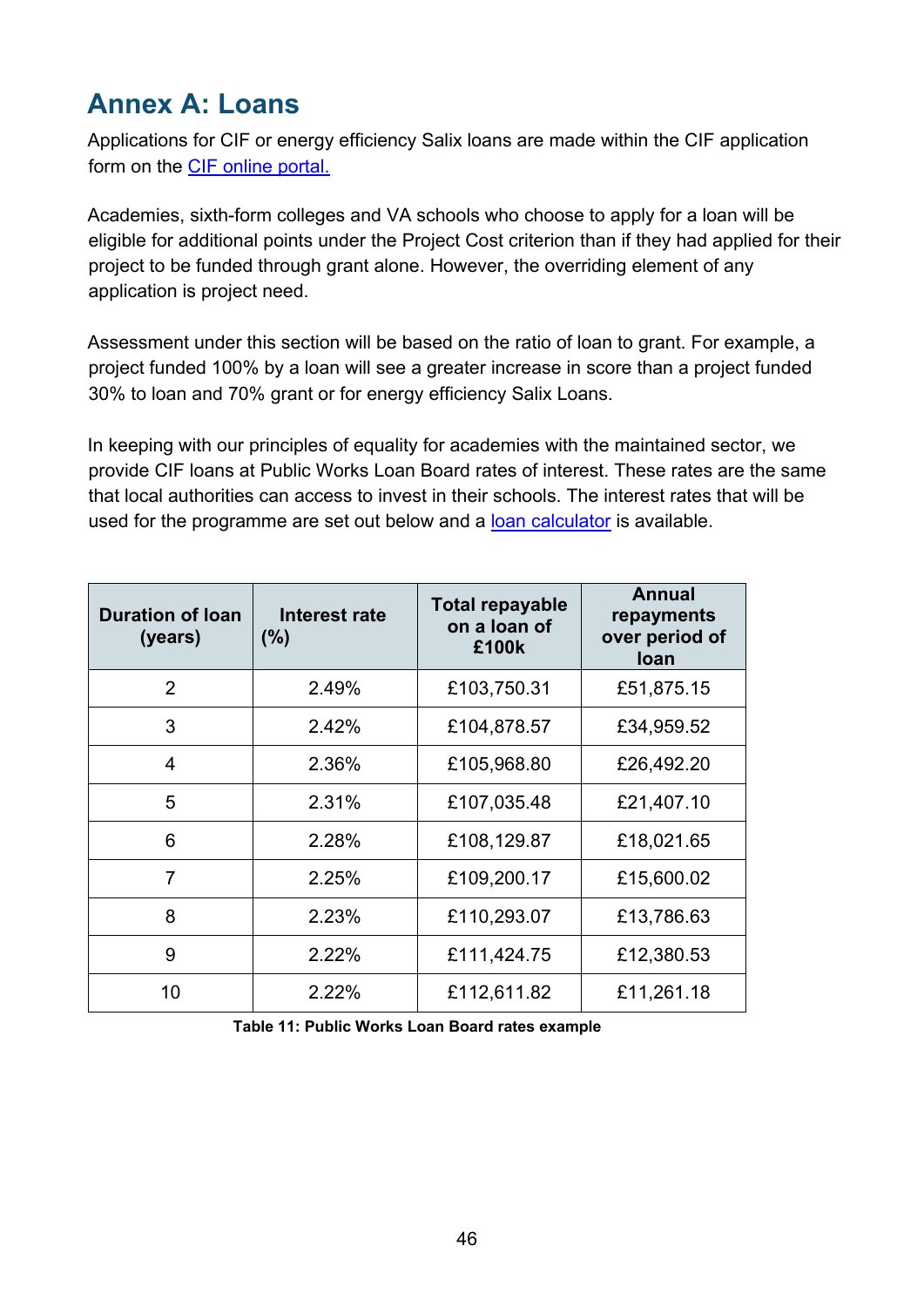# <span id="page-46-0"></span>**Affordability tests**

Before deciding whether to apply for a loan, you must consider the affordability of repayments. We will apply a number of tests to assess the affordability of proposals and your Funding Sources and Savings score will be adjusted accordingly where the affordability tests are not met.

Please do not apply for a loan if you do not meet the loan tests.

Applicants failing to pass these tests will not be eligible to receive a loan – but may still be considered for grant funding if scored highly in other assessment criteria**.** 

We do not expect you to submit additional documents, such as financial statements, to support affordability testing. We will obtain the information from the relevant sources.

#### **Affordability tests for academies**

- 1. The total of the annual loan repayment for the academy, all existing loans (including Salix loans) plus future loans (including loan being applied for), must be less than 4% of the revenue grant ('GAG') that the academy was allocated in 2019 to 2020.
- 2. The academy trust must not be under a Financial Notice to Improve or 'minded to' Financial Notice to Improve.
- 3. The academy trust's external auditor must not have modified their report on regularity of the financial statements.
- 4. The trust's last audited financial statements must show that the trust was in cumulative revenue surplus.
- 5. The trust's latest budget forecast return must show a forecast revenue surplus, at August 2020, equivalent to 3% or more of the GAG allocation.
- 6. The trust's last audited financial statements must show that the trust has a current ratio of at least 1:1 (the 'current ratio' is the ratio of an organisation's current assets to its current liabilities).

#### **Affordability tests for sixth-form colleges**

- 1. The annual repayment must be less than 4% of the revenue grant that the sixth-form college received from DfE in academic year 2019-20.
- 2. The sixth-form college has a financial health assessment of satisfactory, good or outstanding.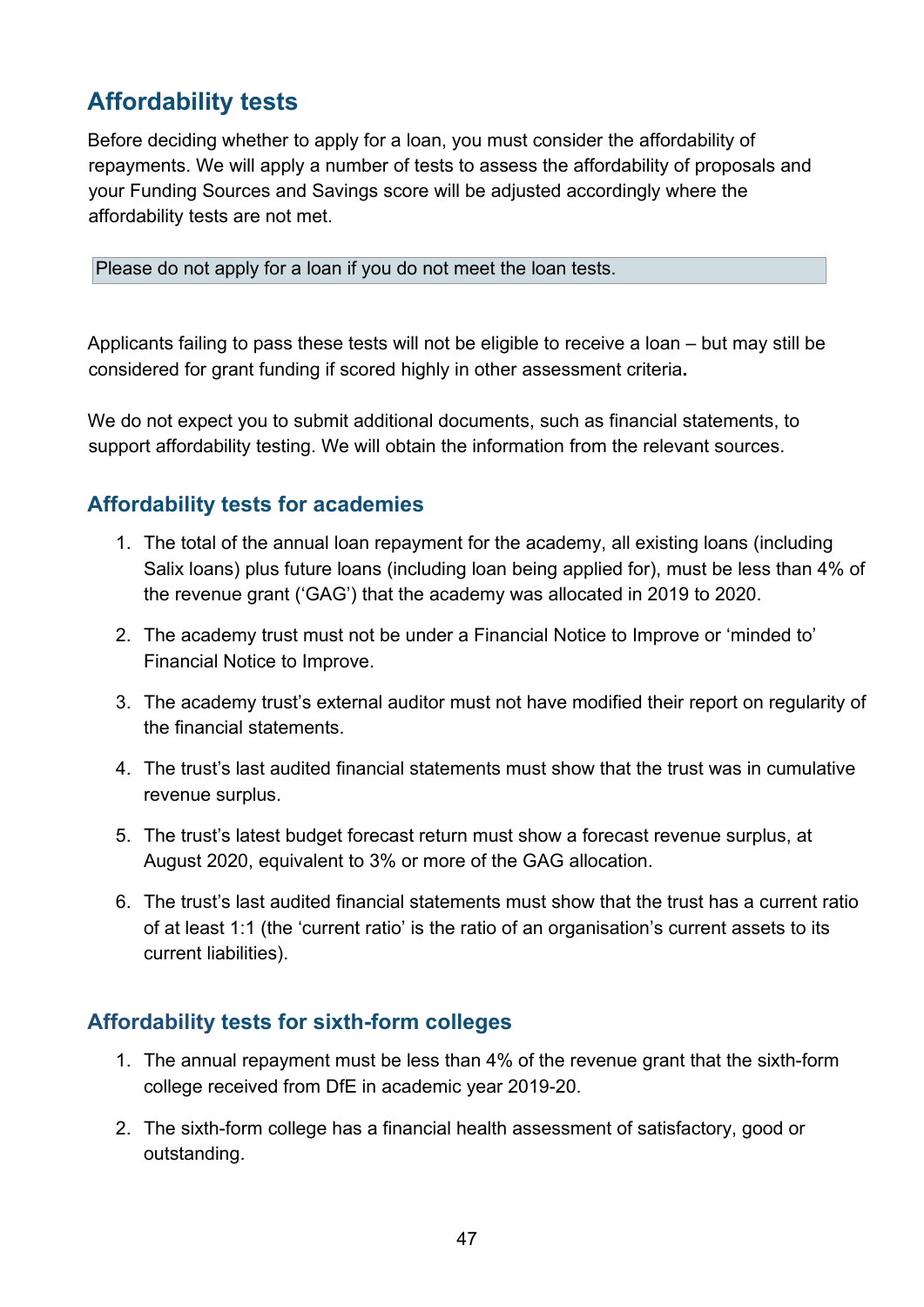#### **Affordability tests for Voluntary Aided schools**

- 1. The total of the annual loan repayment for the requested loan, plus the annual loan repayment for any existing CIF loans approved in previous funding rounds, must be less than 4% of the revenue funding the school was allocated in 2019-20.
- 2. The school must confirm it under no financial notice from the relevant local authority.
- 3. The school's own budget forecast must show a forecast cumulative revenue surplus to the end of the forecast period.

#### <span id="page-47-0"></span>**Repayments**

Repayments are made through a reduction in the general annual grants (GAG) payments made by the DfE. Repayments taken from GAG payments as the savings generated from carrying out the work are revenue savings rather than capital, resulting in lower running costs.

You can repay your [loan](https://www.gov.uk/guidance/condition-improvement-fund) early without early repayment charges. You can use the loan [calculator](https://www.gov.uk/guidance/condition-improvement-fund) can be used to show the impact of early repayment.

### <span id="page-47-1"></span>**Energy Efficiency Salix loans**

You can also apply for energy efficiency loans for condition improvements works that will lead to annual energy savings. These loans are also known as [Salix loans,](http://salixfinance.co.uk/loans/CIF) as the assessment of the energy savings will be carried out by Salix Finance. These Salix loans are only available through the CIF funding application process.

We fund and administers Salix loans directly from the CIF budget. We do not charge any interest on these loans. By providing Salix loans at 0% interest, as part of the CIF allocations, we can support more projects as the repayments are recycled to fund future energy efficiency projects. This helps ensure academies, sixth-form colleges and VA schools embed the principle of energy efficiency in their long-term maintenance and business planning, freeing up funds to invest in their other priorities.

HM Treasury have already approved Salix loans so you do not require additional approval to take out these loans.

#### **Projects that can apply for a Salix loan**

We expect the following types of projects to apply for a [Salix loan](http://salixfinance.co.uk/loans/CIF) [a](http://salixfinance.co.uk/loans/CIF)s part of their funding package: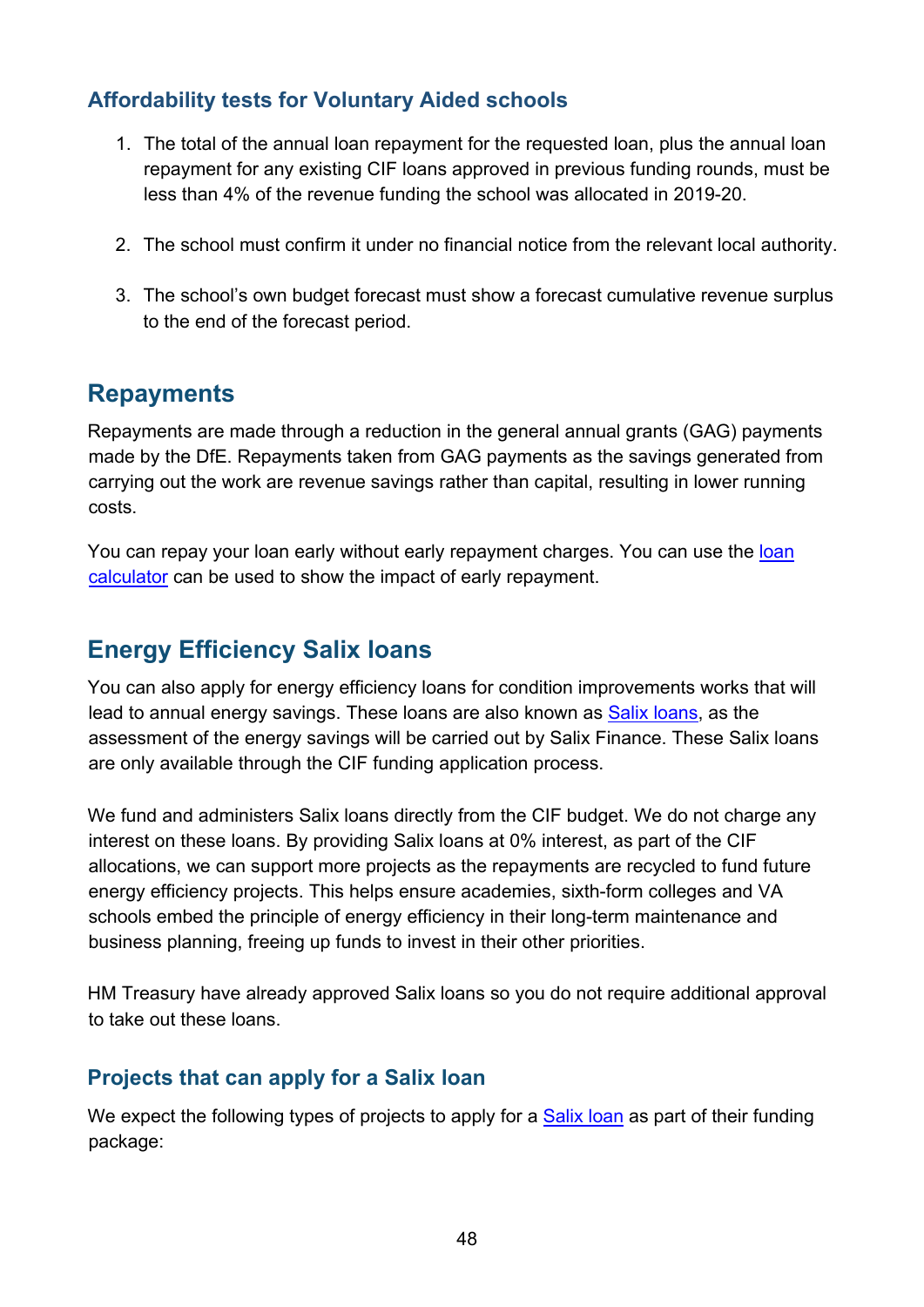- boiler and heating systems replacement/refurbishment
- window projects
- roofing projects
- curtain wall / cladding projects

Other energy efficiency works such as replacing lighting or implementing new technologies that have an energy efficiency focus are unlikely to be successful for CIF funding.

#### **Projects wholly or partly funded by a Salix loan**

Projects can be wholly funded by a Salix loan or partially funded by a loan with the remainder by a grant or third-party funding. The value of the loan for heating projects can be calculated using the Energy Savings Support Tool on the Salix website, which will help you estimate the likely savings as a result of undertaking the proposed works.

If you offer to contribute to project funding through a Salix loan, the project may receive a higher Project Cost score. The minimum value of a Salix loan is £8,000. The loan payback period is normally over an 8-year period.

We do not approve Salix loans below £8,000.

Although it is not mandatory, we strongly encourage those applying for boiler and heating works to request at least part of the project to be funded using a Salix loan as in most cases replacement boiler projects will lead to annual energy savings.

We may decrease the value of the requested loan amount following the assessment by Salix, if their assessment shows that the planned energy savings are insufficient to pay back the loan amount within the required time period. If the application is successful, the reduction in Salix loan funding will be replaced with CIF grant funding.

Salix loan repayments will be taken in the same way as the CIF loan repayments.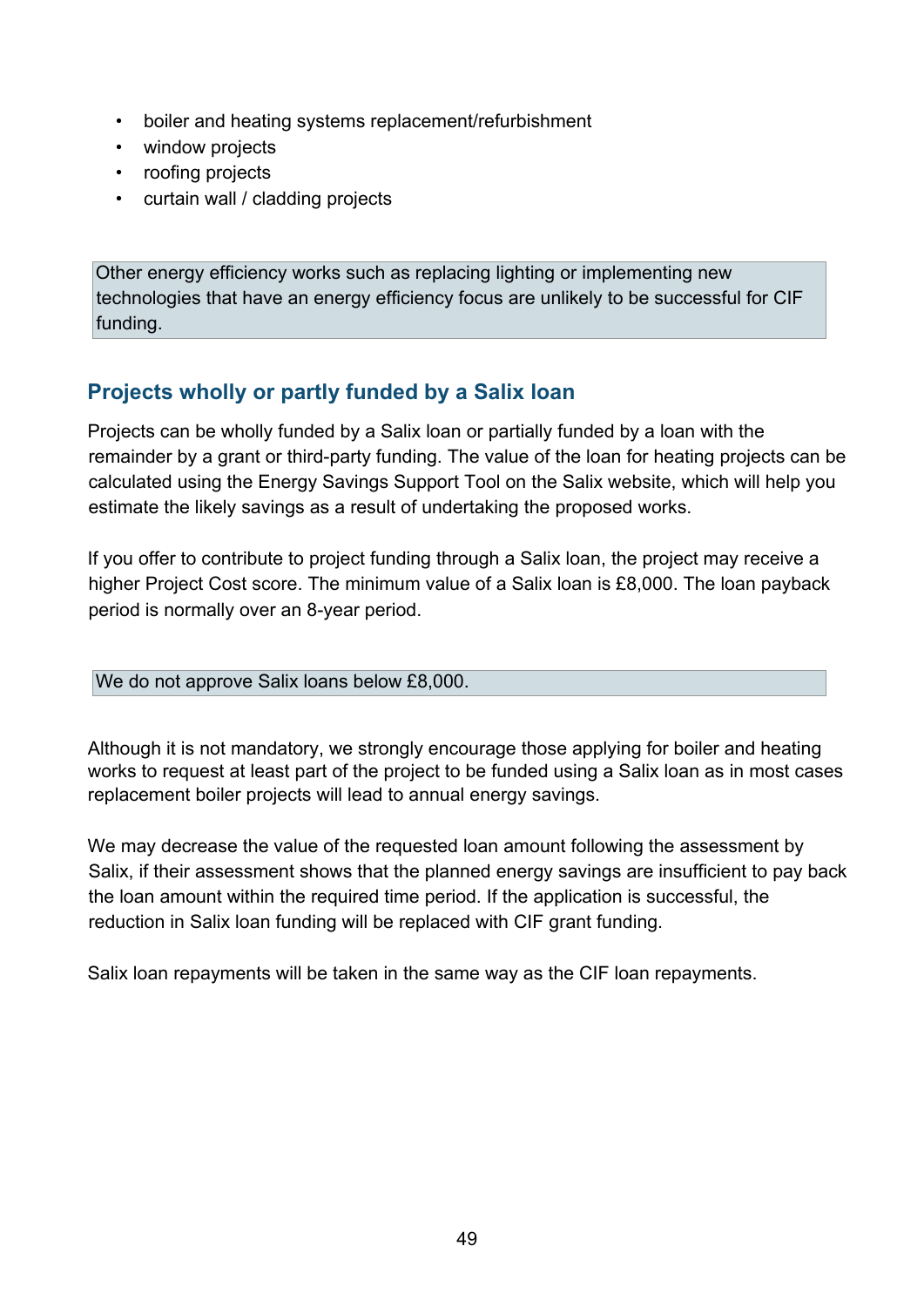# <span id="page-49-0"></span>**Annex B: Feasibility study**

A feasibility study looks at whether a project is viable and helps identify the best option for delivery.

For all CIF projects the feasibility study should include an evaluation and analysis of the proposed project. This should be based on a detailed scope of works and in some cases an extensive investigation of the current site and property. It should confirm that all aspects of the project have been effectively considered and that the preferred option will provide the best chance of success and value for money.

The aim of the feasibility study is to objectively and rationally identify the strengths and weaknesses of the proposed project. You should provide information on opportunities, issues and threats that could be present and could either support your project or create problems. You also need to confirm the resources required to deliver the project on time and on budget.

# <span id="page-49-1"></span>**What to include in a feasibility study**

The feasibility study for the project on the proposed site should include, but not be limited to:

- project description and evaluation
- demonstration of need and scope of works proposed to address the need
- full details of surveys undertaken or planned
- what is the design solution and why will it work
- detailed professional and robust cost management plan or a contractor's cost estimate
- an outline of planning requirements and evidence of planning permission (if appropriate)
- benefits/constraints of the project
- site issues affecting the project, site entrances, disturbance to local residence
- knowledge of location of utilities or the location and extent of asbestos and any cost savings as a result of the project
- how is this project affordable and able to demonstrate value for money
- risk analysis and mitigation in a comprehensive risk register for the entire project and specifically deliverability of the works in a teaching and learning environment
- what will happen if an emergency occurs, fire, flood etc.
- who are the professional Project Management team and what's their track record
- capacity and capability of the academy's Project Team
- a detailed plan of the required resources and where they will come from
- what will the procurement route be and why is this the best value for money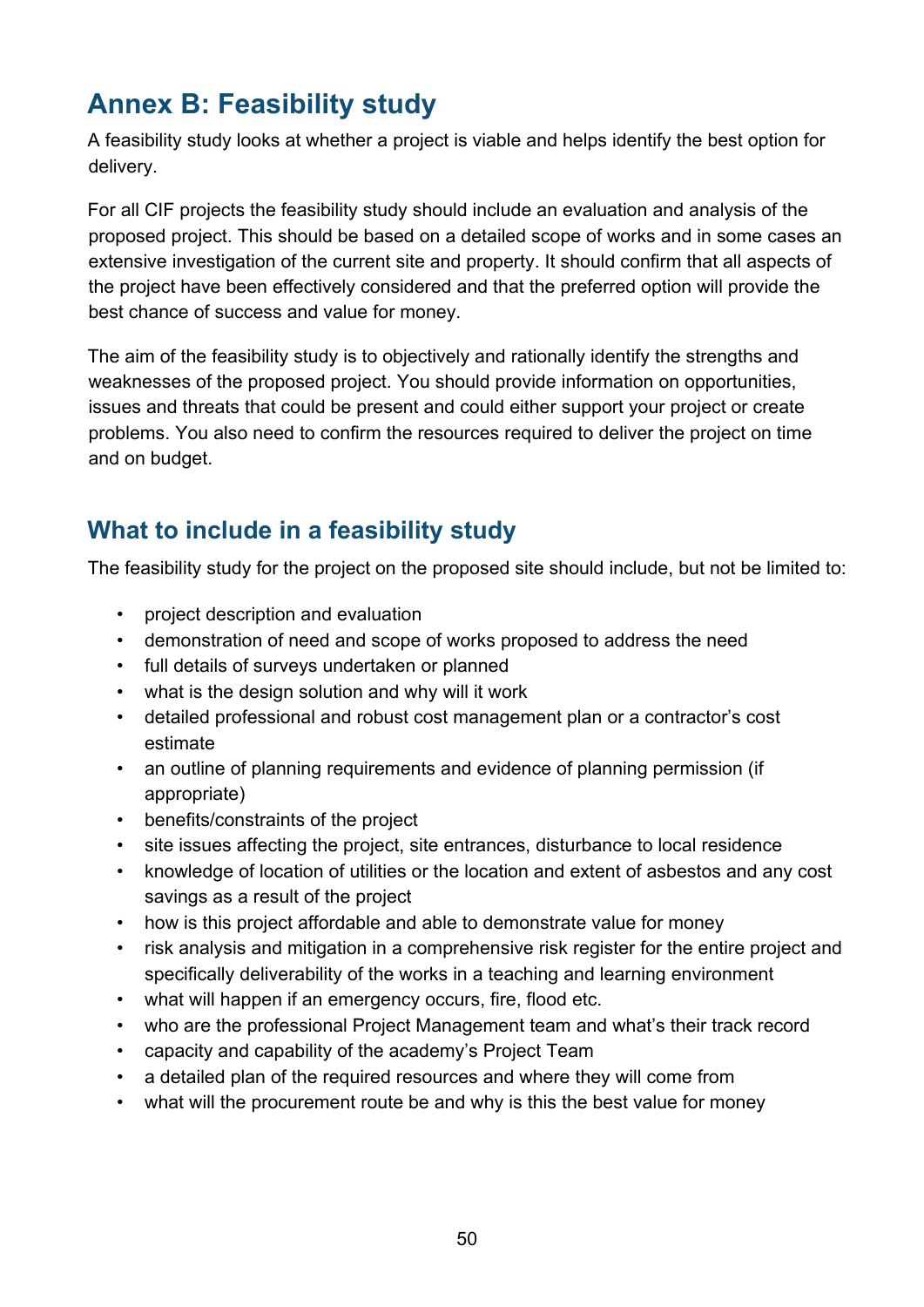# <span id="page-50-0"></span>**Annex C: Risk Protection Arrangement (RPA)**

The DfE's Risk Protection Arrangement (RPA) is a voluntary arrangement for academies and free schools. It is an alternative to insurance through which the cost of risks that materialise will be covered by government funds.

RPA automatically provides cover for damage to any existing structure owned by a RPA member or for which the member is responsible, up to the full reinstatement value of the existing structure.

The RPA does not need to be notified when works are being undertaken and the school's existing structures will continue to be covered for the duration of the works. The RPA also provides automatic cover for damage to contract works, cover is limited to £250,000 for any one claim.

### <span id="page-50-1"></span>**Where the cover provided by the RPA is not sufficient**

RPA members cannot agree to insure either the existing structure or contract works in 'joint names' with the contractor, nor can it agree to obtain a waiver of subrogation from its insurer. RPA is not insurance and is unable to provide 'joint names' cover or waive subrogation rights against any party including the contractor. The options available to the RPA Member are as follows:

#### **1. Existing Structures**

RPA Member to cover the existing structures under the RPA, the contractor to retain any responsibility for any damage that he causes to the existing structure. The contractor can cover this risk by way of a third party public liability insurance policy.

#### **2. Contract works – either the:**

a) RPA Member may rely on the cover provided by the RPA (limited to £250,000 any one claim) and the contractor to retain any responsibility for any damage that he causes to the works. The contractor can cover this risk by way of a third party public liability insurance policy; or

b) RPA Member may take out separate insurance for the works in the joint names with the contractor to cover the full value of the works for the duration of the works; or the

c) RPA Member may require that the contractor take out insurance for the works in joint names with the RPA Member to cover the full value of the works and for the duration of the works.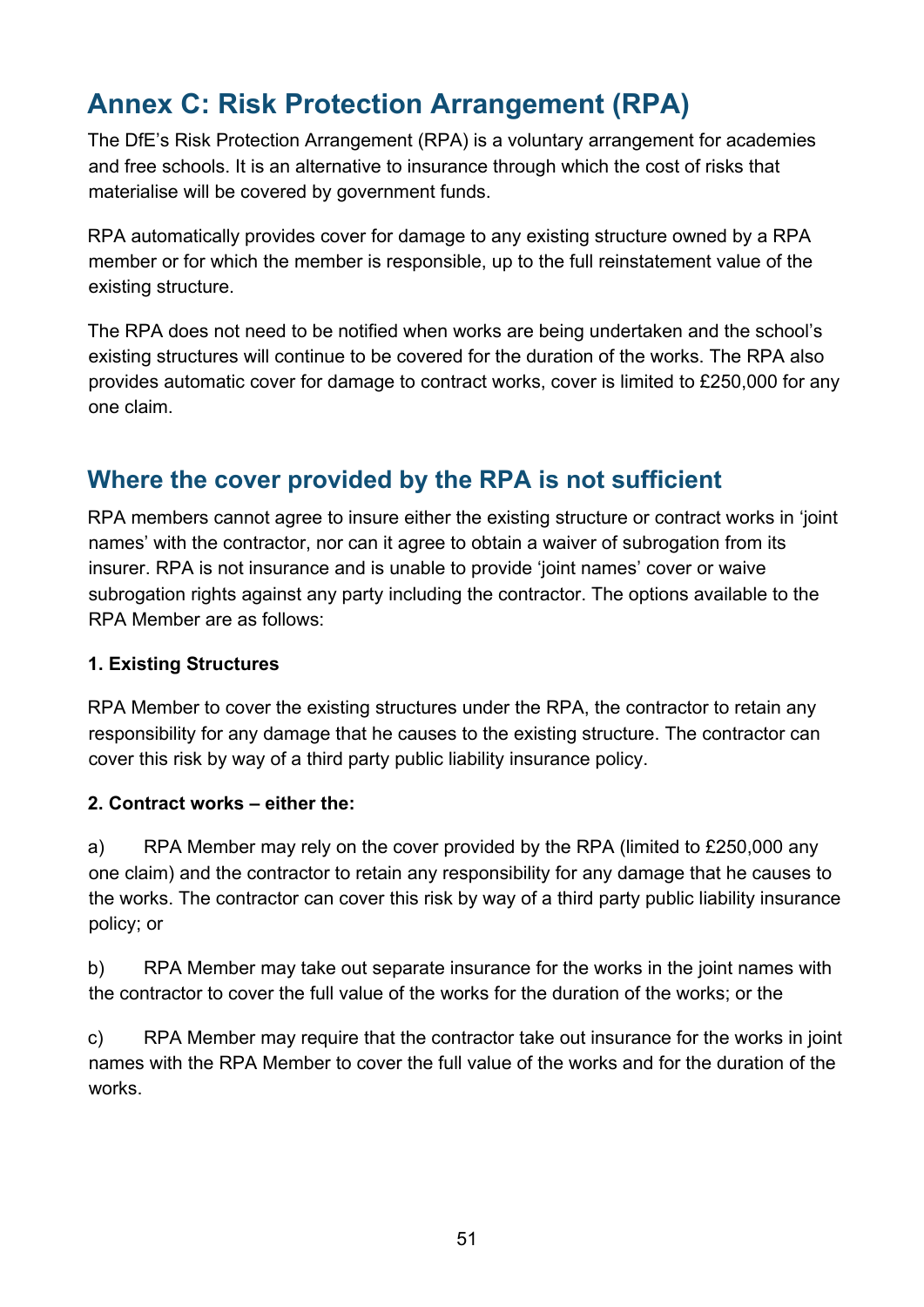Members should think about and build these costs into their overall project costings to ensure the overall costs remain transparent and are fully budgeted for.

Further information can be accessed via the [RPA welcome pack.](https://www.rpaclaimforms.co.uk/membership-information-page/) To discuss the cover provided by RPA, you can contact the RPA advice line on 0117 9769 361 or email RPAAdvice@willistowerswatsonsecure.com.